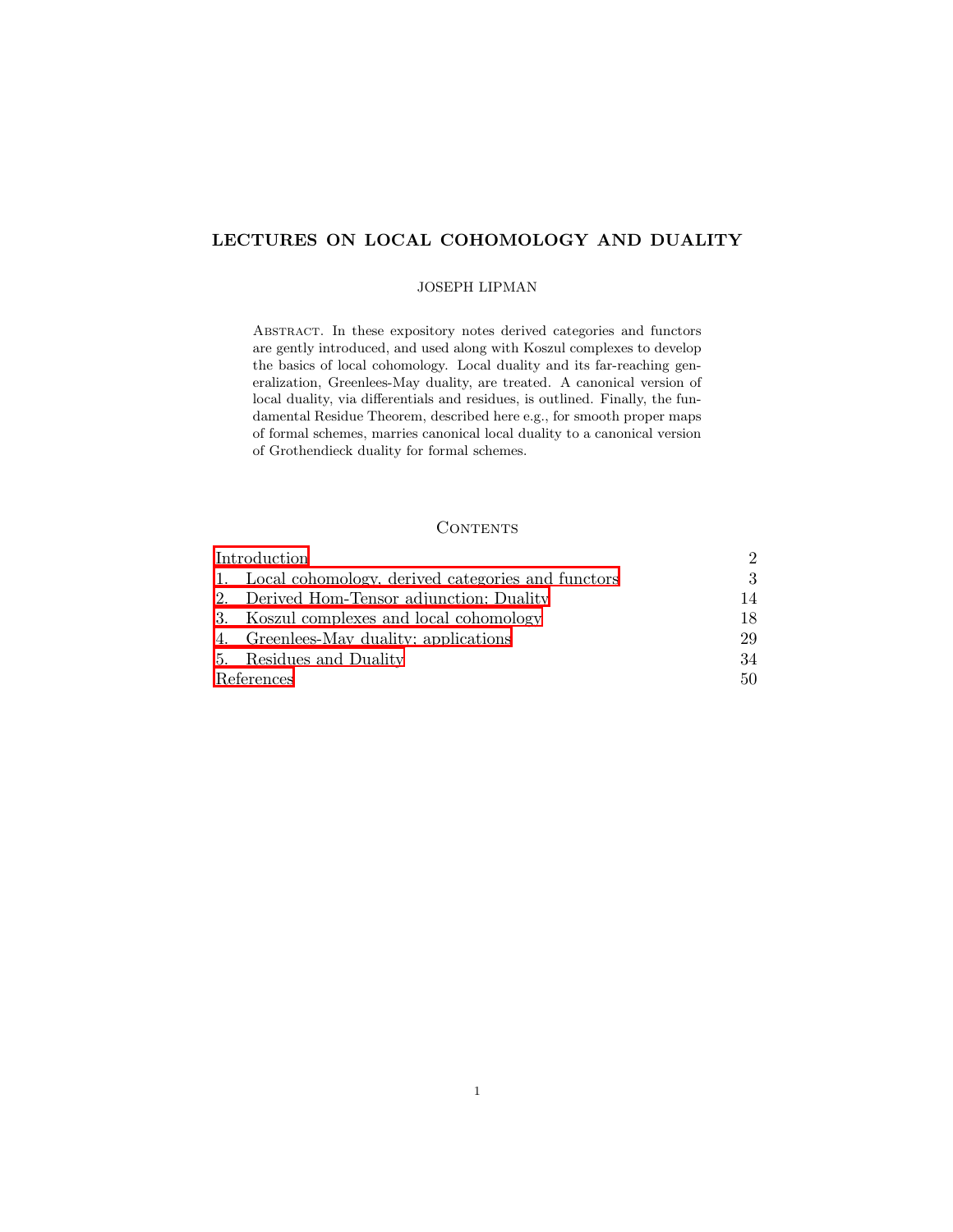## **INTRODUCTION**

<span id="page-1-0"></span>This is an expanded version of a series of lectures given during the Local Cohomology workshop at CIMAT, Guanajuoto, Mexico, Nov. 29–Dec. 3, 1999, and at the University of Mannheim, Germany, during May, 2000. I am grateful to these institutions for their support.

Rings are assumed once and for all to be commutative and noetherian (though noetherianness plays no role until midway through §[2.3.](#page-15-0)) We deal for the most part with modules over such rings; but almost everything can be done, under suitable noetherian hypotheses, over commutative graded rings (see [\[BS,](#page-49-1) Chapters 12 and 13]), and globalizes to sheaves over schemes or even formal schemes (see [\[DFS\]](#page-49-2)).

In keeping with the instructional intent of the lectures, prerequisites are relatively minimal: for the most part, familiarity with the language of categories and functors, with homology of complexes, and with some basics of commutative algebra should suffice, theoretically. (Little beyond the flatness property of completion is needed in the first four sections, and in §5 some use is made of power-series rings and exterior powers of modules of differentials. The final section 5.6, however, involves formal schemes.) Otherwise, I have tried to make the exposition self-contained, in the sense of comprehensibility of the main concepts and results. In proofs, significant underlying ideas are often indicated without technical details, but with ample references to where such details can be found.

These lectures are meant to complement foundational expositions which have full proofs and numerous applications to commutative algebra, like Grothendieck's classic [\[Gr2\]](#page-50-0), the book of Brodmann and Sharp [\[BS\]](#page-49-1), or the notes of Schenzel [\[Sch\]](#page-50-1).

For one thing, the basic approach is different here. One goal is to present a quick, accessible introduction—inspiring, not daunting—to the use of derived categories. This we do in §1, building on the definition of local cohomology. Derived categories are a supple tool for working with homology, arising very naturally when one thinks about homology in terms of underlying defining complexes. They also foster conceptual simplicity. For example, the abstract Local Duality Theorem [\(2.3.1\)](#page-15-1) is a framework for several disparate statements which appear in the literature under the name "Local Duality." The abstract theorem itself is almost trivial, following immediately from derived Hom-Tensor adjunction and compatibility of the derived local cohomology functor with derived tensor products. The nontrivial fun comes in deducing concrete consequences—see e.g., §2.4 and §5.3.

Section [3](#page-17-0) shows how the basic properties of local cohomology, other than those shared by all right-derived functors, fall out easily from the fact that local cohomology with respect to an ideal  $I$  is, as a derived functor, isomorphic to tensoring with the direct limit of Koszul complexes on powers of a system of generators of I. A more abstract, more general approach is indicated in an appendix.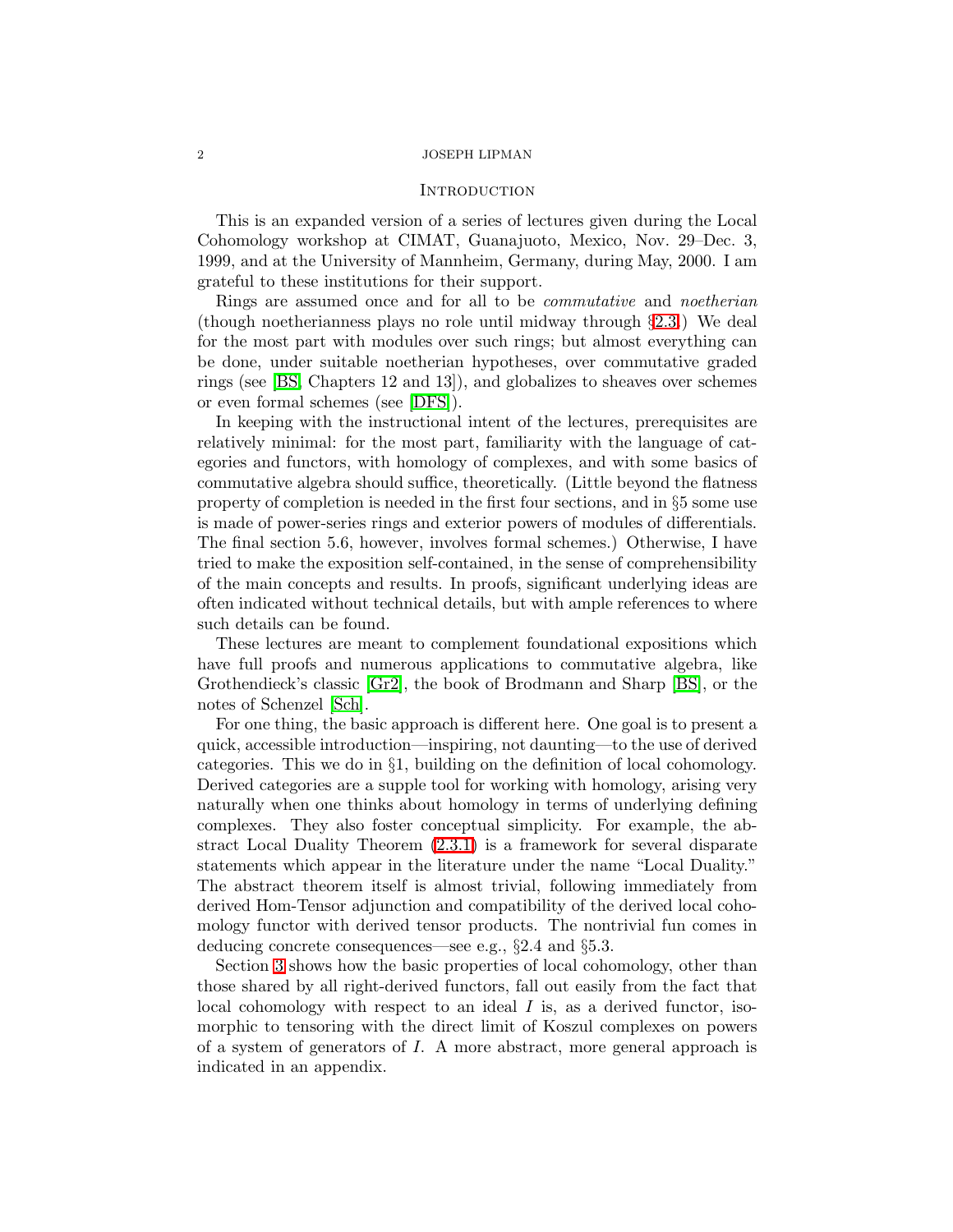Section [4](#page-28-0) deals with a striking generalization of local duality—and almost any other duality involving inverse limits—discovered in special cases in the 1970s, and then in full generality in the context of modules over rings by Greenlees and May in the early 1990s [\[GM1\]](#page-50-2). The derived-category formulation, that left-derived completion (= local homology) is canonically rightadjoint to right-derived power-torsion  $(= local cohomology)$ , is conceptually very simple, see Theorem [4.1.](#page-28-1) One application, "Affine Duality," is discussed in §[4.3;](#page-31-0) others can be found in §§5.4 and 5.5. While we stay with modules, the result extends to formal schemes [\[DGM\]](#page-49-3), where it plays an important role in the duality theory of coherent sheaves (§5.6).

Further, it is through derived functors that the close relation of local duality with global Grothendieck duality on formal schemes is, from the point of view of these lectures, most transparently formulated. The latter part of Section [5](#page-33-0) aspires to make this claim understandable, and perhaps even plausible. As before, however, the main challenge is to negotiate the passage between abstract functorial formulations and concrete canonical constructions. The principal result, one of the fundamental facts of duality theory, is the Residue Theorem. The final goal is to explain this theorem, at least for smooth maps (§[5.6\)](#page-44-0). A local version, which is a canonical form of Local Duality via differentials and residues, is given in Theorem [5.3.3.](#page-37-0) Then the connection with a canonical version of global duality is drawn via flat base change (§[5.4\)](#page-40-0)—for which, incidentally, Greenlees-May duality is essential and the fundamental class (§[5.5\)](#page-42-0), developed first for power-series rings, then, finally, for smooth maps of formal schemes.

## 1. Local cohomology, derived categories and functors

<span id="page-2-2"></span><span id="page-2-0"></span>1.1. Local cohomology of a module. Let  $R$  be a commutative ring and  $\mathcal{M}(R)$  the category of R-modules. For any R-ideal I, let  $\Gamma_I$  be the I-powertorsion subfunctor of the identity functor on  $\mathcal{M}(R)$ : for any R-module M,

 $\Gamma_I M = \{ m \in M \mid \text{for some } s > 0, I^s m = 0 \}.$ 

If *J* is an ideal containing *I* then  $\Gamma$ <sub>*J*</sub>  $\subset \Gamma$ <sub>*I*</sub>, with equality if  $J^n \subset I$  for some  $n > 0$ .

Choose for each  $M$  an injective resolution, i.e., a complex of injective  $R$ -modules<sup>[1](#page-2-1)</sup>

$$
E_M^{\bullet}: \quad \cdots \to 0 \to 0 \to E_M^0 \to E_M^1 \to E_M^2 \to \cdots
$$

<span id="page-2-1"></span><sup>1</sup>A complex  $C^{\bullet} = (C^{\bullet}, d^{\bullet})$  of R-modules  $(R\text{-}complex)$  is understood to be a sequence of R-homomorphisms

$$
\cdots \xrightarrow{d^{i-2}} C^{i-1} \xrightarrow{d^{i-1}} C^i \xrightarrow{d^i} C^{i+1} \xrightarrow{d^{i+1}} \cdots \qquad (i \in \mathbb{Z})
$$

such that  $d^i d^{i-1} = 0$  for all i. The *differential*  $d^{\bullet}$  is often omitted in the notation. The i-th homology  $\mathrm{H}^i C^{\bullet}$  is  $\mathrm{ker}(d^i)/\mathrm{im}(d^{i-1})$ . The translation (or suspension)  $C[1]^{\bullet}$  of  $C^{\bullet}$ is the complex such that  $C[1]^i := C^{i+1}$  and whose differential  $d_{C[1]}^i : C[1]^i \to C[1]^{i+1}$  is  $-d_C^{i+1}: C^{i+1} \to C^{i+2}.$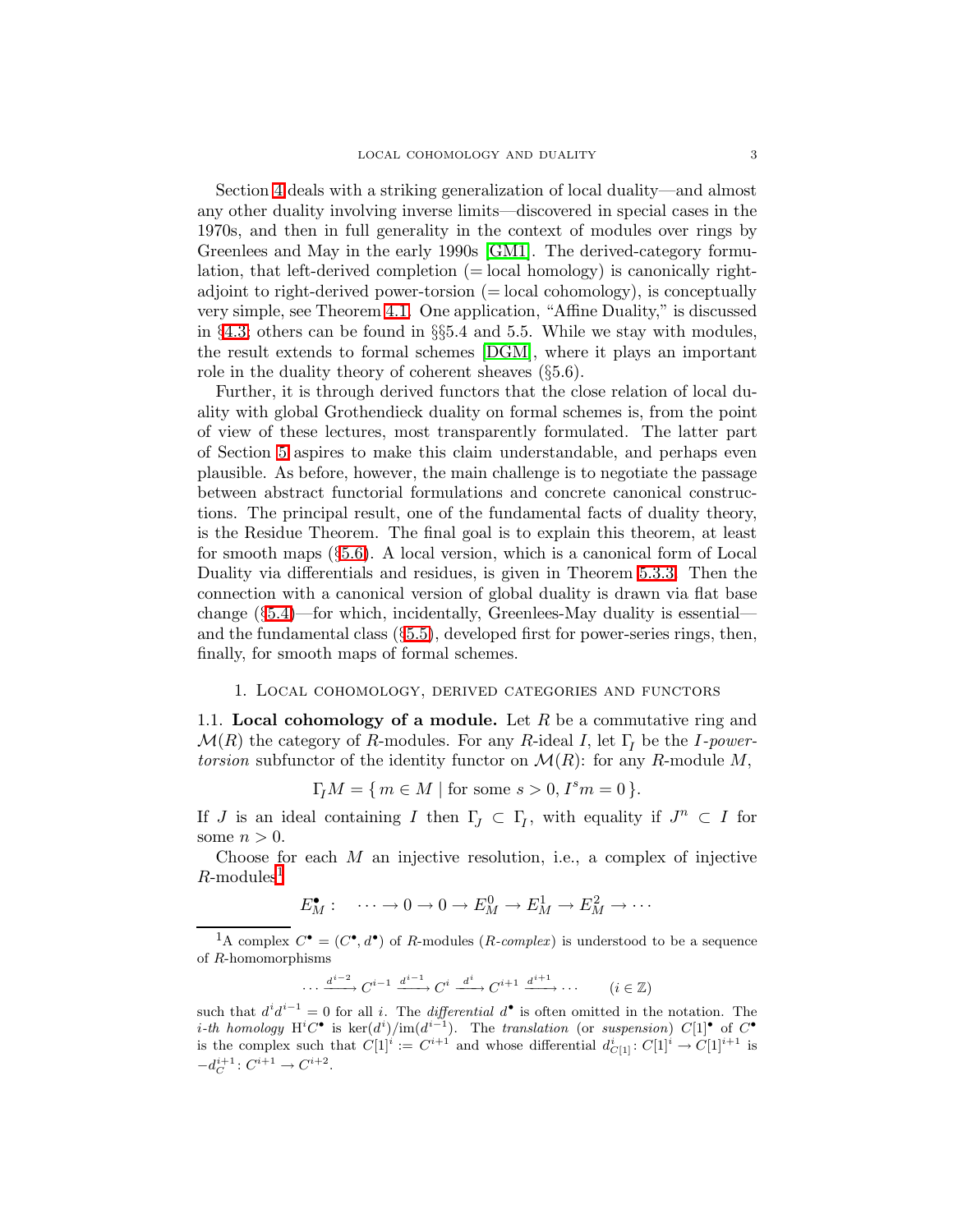together with an R-homomorphism  $M \to E_M^0$  such that the sequence

$$
0 \to M \to E_M^0 \to E_M^1 \to E_M^2 \to \cdots
$$

is exact. (For definiteness one can take the canonical resolution of [\[Brb,](#page-49-4) p. 52, §3.4].) Then define the local cohomology modules

$$
\mathrm{H}_I^i M := \mathrm{H}^i(\Gamma_I E_M^{\bullet}) \qquad (i \in \mathbb{Z}).
$$

Each  $H_I^i$  can be made in a natural way into a functor from  $\mathcal{M}(R)$  to  $\mathcal{M}(R)$ , sometimes referred to as a *higher derived functor of*  $\Gamma_I$ . Of course  $H_I^i = 0$  if  $i < 0$ ; and since  $\Gamma_I$  is left-exact there is an isomorphism of functors  $H_I^0 \cong \Gamma_I$ .

To each "short" exact sequence of R-modules

$$
(\sigma): \quad 0 \to M' \to M \to M'' \to 0
$$

there are naturally associated connecting R-homomorphisms

$$
\delta_I^i(\sigma) \colon \mathrm{H}_I^i M'' \to \mathrm{H}_I^{i+1} M' \qquad (i \in \mathbb{Z}),
$$

varying functorially (in the obvious sense) with the sequence  $(\sigma)$ , and such that the resulting "long" cohomology sequence

$$
\cdots \to \mathrm{H}^i_I M' \to \mathrm{H}^i_I M \to \mathrm{H}^i_I M'' \to \mathrm{H}^{i+1}_I M' \to \mathrm{H}^{i+1}_I M \to \cdots
$$

is exact.

A sequence of functors  $(H^i_*)_{i\geq 0}$ , in which  $H^0_*$  is left-exact, together with connecting maps  $\delta^i_*$  taking short exact sequences functorially to long exact sequences, as above, is called a cohomological functor. Among cohomological functors, local cohomology is characterized up to canonical isomorphism as being a *universal cohomological extension of*  $\Gamma$ <sub>I</sub>—there is a functorial isomorphism  $H_I^0 \cong \Gamma_I$ , and for any cohomological functor  $(H^i_*, \delta^i_*)$ , every functorial map  $\phi^0: H_I^0 \to H_*^0$  has a unique extension to a family of functorial maps  $(\phi^i: H_I^i \to H_*^i)$  such that for any  $(\sigma)$  as above,

$$
H_I^i(M'') \xrightarrow{\delta_I^i(\sigma)} H_I^{i+1}(M')
$$
  

$$
\phi^i(M'') \downarrow \qquad \qquad \downarrow \phi^{i+1}(M')
$$
  

$$
H_*^i(M'') \xrightarrow{\delta_*^i(\sigma)} H_*^{i+1}(M')
$$

commutes for all  $i > 0$ .

Like considerations apply to any left-exact functor on  $\mathcal{M}(R)$ , cf. [\[Gr1,](#page-50-3) pp.139 $ff$ . For example, for a fixed R-module N the functors

$$
\text{Ext}^i_R(N,M) := \text{H}^i \text{Hom}_R(N, E_M^{\bullet}) \qquad (i \ge 0)
$$

with their standard connecting homomorphisms form a universal cohomological extension of  $\text{Hom}_R(N, -)$ .

From  $\Gamma_I E_M^{\bullet} = \underline{\lim}_{s>0}$  Hom $_R(R/I^s, E_M^{\bullet})$  one gets the canonical identification of cohomological functors

<span id="page-3-0"></span>(1.1.1) 
$$
\mathcal{H}_I^i M = \lim_{\overline{s>0}} \operatorname{Ext}_R^i(R/I^s, M).
$$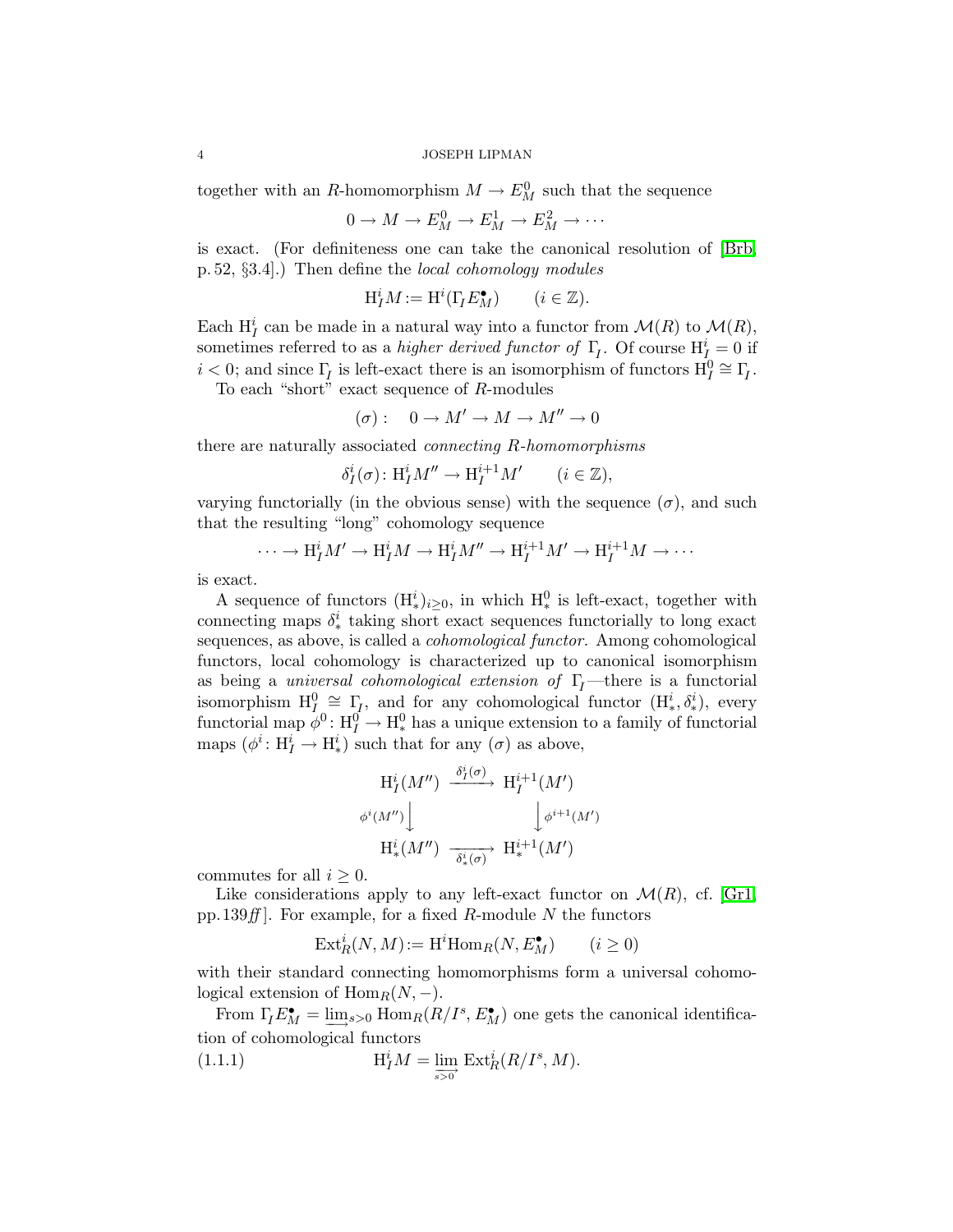## <span id="page-4-2"></span>1.2. Generalization to complexes. Recall that a map of  $R$ -complexes

$$
\psi\colon (C^\bullet,d^\bullet)\to (C^\bullet_*,d^\bullet_*)
$$

is a family of R-homomorphisms  $(\psi^i: C^i \to C^i_*)_{i \in \mathbb{Z}}$  such that  $d^i_* \psi^i = \psi^{i+1} d^i$ for all *i*. Such a map induces R-homomorphisms  $H^iC^{\bullet} \to H^iC_{\ast}^{\bullet}$ . We say that  $\psi$  is a *quasi-isomorphism* if every one of these induced homology maps is an isomorphism.

A homotopy between R-complex maps  $\psi_1: C^{\bullet} \to C^{\bullet}_*$  and  $\psi_2: C^{\bullet} \to C^{\bullet}_*$ is a family of R-homomorphisms  $(h^i: C^i \to C^{i-1}_*)$  such that

$$
\psi_1^i - \psi_2^i = d_*^{i-1}h^i + h^{i+1}d^i \qquad (i \in \mathbb{Z}).
$$

If such a homotopy exists we say that  $\psi_1$  and  $\psi_2$  are homotopic. Being homotopic is an equivalence relation, preserved by addition and composition of maps; and it follows that the R-complexes are the objects of an additive category  $K(R)$  whose morphisms are the homotopy-equivalence classes.

Homotopic maps induce identical maps on homology. So it is clear what a quasi-isomorphism in  $K(R)$  is. Moreover,  $H<sup>i</sup>$  can be thought of as a functor from  $\mathbf{K}(R)$  to  $\mathcal{M}(R)$ , taking quasi-isomorphisms to isomorphisms.

An R-complex  $C^{\bullet}$  is q-injective<sup>[2](#page-4-0)</sup> if any quasi-isomorphism  $\psi: C^{\bullet} \to C^{\bullet}_{*}$ has a left homotopy-inverse, i.e., there exists an R-map  $\psi_*: C^{\bullet}_* \to C^{\bullet}$  such that  $\psi_*\psi$  is homotopic to the identity map of  $C^{\bullet}$ . Numerous equivalent conditions can be found in [\[Spn,](#page-50-4) p. 129, Prop. 1.5] and in [\[Lp3,](#page-50-5) §2.3]. One such is

(#): for any  $\mathbf{K}(R)$ -diagram  $C^{\bullet} \stackrel{\psi}{\leftarrow} X^{\bullet} \stackrel{\phi}{\rightarrow} C^{\bullet}$  with  $\psi$  a quasi-isomorphism, there exists a *unique*  $\mathbf{K}(R)$ -map  $\phi_* \colon C_*^{\bullet} \to C^{\bullet}$  such that  $\phi_* \psi = \phi$ .

For example, any bounded-below injective complex  $C^{\bullet}$  (i.e.,  $C^{i}$  is an injective R-module for all i, and  $C^i = 0$  for  $i \ll 0$ ) is q-injective [\[Ha1,](#page-50-6) p. 41, Lemma 4.5. And if  $C^{\bullet}$  vanishes in all degrees except one, say  $C^j \neq 0$ , then  $C^{\bullet}$  is q-injective iff this  $C^j$  is an injective R-module [\[Spn,](#page-50-4) p. 128, Prop. 1.2].

A q-injective resolution of an R-complex  $C^{\bullet}$  is a q-injective complex  $E^{\bullet}$ equipped with a quasi-isomorphism  $C^{\bullet} \to E^{\bullet}$ . Such exists for any  $C^{\bullet}$ , with  $E^{\bullet}$  the total complex of an injective Cartan-Eilenberg resolution of  $C^{\bullet}$  [\[EG3,](#page-50-7) p. [3](#page-4-1)2,  $(11.4.2)$ <sup>3</sup>

An injective resolution of a single R-module  $M$  can be regarded as a qinjective resolution of the complex  $M^{\bullet}$  such that  $M^0 = M$  and  $M^i = 0$  for all  $i \neq 0$ .

<sup>&</sup>lt;sup>2</sup>K-injective in the terminology of [\[Spn\]](#page-50-4). ("q" connotes "quasi-isomorphism.")

<span id="page-4-1"></span><span id="page-4-0"></span><sup>&</sup>lt;sup>3</sup>It has been shown only recently that a q-injective resolution exists for any complex in an arbitrary Grothendieck category, i.e., an abelian category with exact direct limits and having a generator [\[AJS,](#page-49-5) p. 243, Thm. 5.4]. Injective Cartan-Eilenberg resolutions always exist in Grothendieck categories; and their totalizations—which generally require countable direct products—give q-injective resolutions when such products of epimorphisms are epimorphisms (a condition which fails, e.g., in categories of sheaves on most topological spaces), see [\[Wb2,](#page-50-8) p. 1661].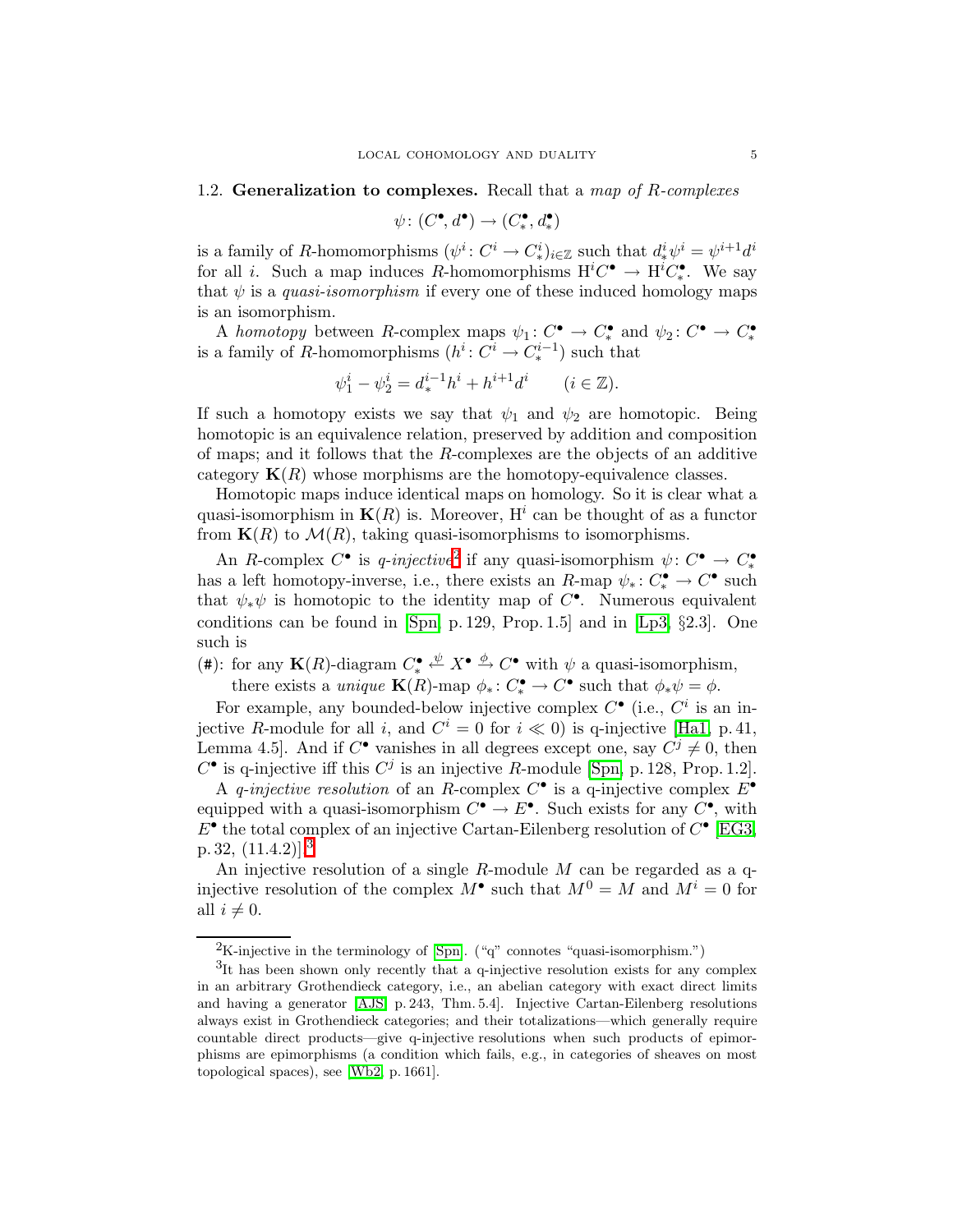After choosing for each R-complex  $C^{\bullet}$  a specific q-injective resolution  $C^{\bullet} \to E_C^{\bullet}$ , we can define the *local cohomology modules of*  $C^{\bullet}$  by:

<span id="page-5-1"></span> $(1.2.1)$  ${}_{I}^{i}C^{\bullet} := \mathrm{H}^{i}(\Gamma_{I}E_{C}^{\bullet}) \qquad (i \in \mathbb{Z}).$ 

It results from  $(\#)$  that for any  $K(R)$ -diagram

$$
C_1^{\bullet} \xrightarrow{\psi_1} E_{C_1}^{\bullet}
$$
  

$$
\phi \downarrow
$$
  

$$
C_2^{\bullet} \xrightarrow{\psi_2} E_{C_2}^{\bullet}
$$

with  $\psi_1$  and  $\psi_2$  q-injective resolutions, there is a unique  $\phi_* \colon E_{C_1}^{\bullet} \to E_{C_2}^{\bullet}$ such that  $\phi_* \psi_1 = \psi_2 \phi$ . From this follows that the  $H_I^i$  can be viewed as functors from  $K(R)$  to  $\mathcal{M}(R)$ , independent (up to canonical isomorphism) of the choices of  $E_C^{\bullet}$ , and taking quasi-isomorphisms to isomorphisms.

It will be explained in §[1.4,](#page-8-0) in the context of derived categories, how a short exact sequence of complexes in  $\mathcal{M}(R)$ —a sequence  $C_1^{\bullet} \to C_{2}^{\bullet} \to C_2^{\bullet}$ with  $0 \to C_1^i \to C^i \to C_2^i \to 0$  exact for every *i*—gives rise functorially to a long exact cohomology sequence

$$
\cdots \to \mathrm{H}_I^i C_1^{\bullet} \to \mathrm{H}_I^i C^{\bullet} \to \mathrm{H}_I^i C_2^{\bullet} \to \mathrm{H}_I^{i+1} C_1^{\bullet} \to \mathrm{H}_I^{i+1} C^{\bullet} \to \cdots
$$

<span id="page-5-3"></span>Similar considerations lead to the definition of Ext functors of complexes:

(1.2.2) 
$$
\operatorname{Ext}^i_R(D^\bullet, C^\bullet) := \operatorname{H}^i \operatorname{Hom}^\bullet_R(D^\bullet, E_C^\bullet) \qquad (i \in \mathbb{Z})
$$

where for two R-complexes  $(X^{\bullet}, d_X^{\bullet}), (Y^{\bullet}, d_Y^{\bullet})$ , the complex  $\text{Hom}_R^{\bullet}(X^{\bullet}, Y^{\bullet})$ is given in degree  $n$  by

 $\mathrm{Hom}_R^n(X^\bullet, Y^\bullet) := \{ \text{families of } R\text{-homomorphisms } f = (f_j \colon X^j \to Y^{j+n})_{j \in \mathbb{Z}} \}$ with differential  $d^n$ :  $\text{Hom}_R^n(X^{\bullet}, Y^{\bullet}) \to \text{Hom}_R^{n+1}(X^{\bullet}, Y^{\bullet})$  specified by

$$
d^n f := \left( d_Y^{j+n} \circ f_j - (-1)^n f_{j+1} \circ d_X^j \right)_{j \in \mathbb{Z}}.
$$

<span id="page-5-0"></span>There is a functorial identification, compatible with connecting maps,

(1.2.3) 
$$
\mathrm{H}_I^i C^{\bullet} = \lim_{\substack{s>0}} \mathrm{Ext}_R^i(R/I^s, C^{\bullet})
$$

where  $R/I^s$  is thought of as a complex vanishing outside degree 0.

<span id="page-5-2"></span>1.3. The derived category. An efficacious strategy in studying the behavior of and relations among various homology groups is to regard them as shadows of an underlying play among complexes, and to focus on this more fundamental reality. From such a point of view arises the notion of the derived category  $\mathbf{D}(R)$  of  $\mathcal{M}(R)$ .

When our basic interest is in homology, we needn't distinguish between homotopic maps of complexes, so we start with the homotopy category  $\mathbf{K}(R)$ . Here we would like to regard the source and target of a quasi-isomorphism  $\psi$ as isomorphic objects because they have isomorphic homology. So we formally adjoin to  $K(R)$  an inverse for each such  $\psi$ . This *localization* procedure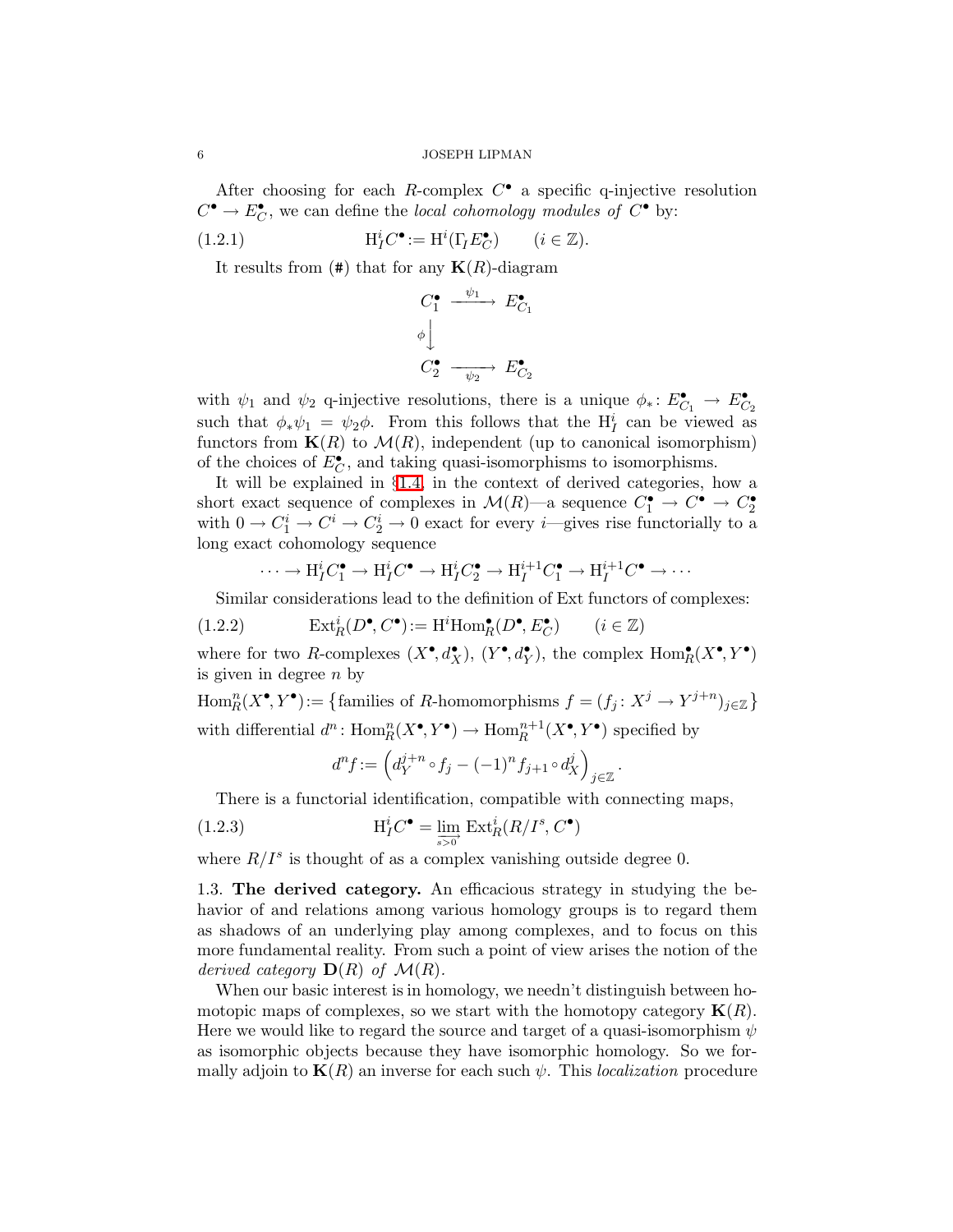produces the category  $\mathbf{D}(R)$ , described roughly as follows. (Details can be found, e.g., in [\[Wb1,](#page-50-9) Chap. 10].)

The objects of  $\mathbf{D}(R)$  are simply the R-complexes.<sup>[4](#page-6-0)</sup> A  $\mathbf{D}(R)$ -morphism  $C \to C'$  is an equivalence class  $\phi/\psi$  of  $\mathbf{K}(R)$ -diagrams  $C \xleftarrow{\psi} X \xrightarrow{\phi} C'$  with  $\psi$  a quasi-isomorphism, the equivalence relation being the least such that  $\phi/\psi = \phi \psi_1/\psi \psi_1$  for all such  $\phi$ ,  $\psi$  and quasi-isomorphisms  $\psi_1: X_1 \to X$ . The composition of the classes of  $C' \xleftarrow{\psi} X' \xrightarrow{\phi} C''$  and  $C \xleftarrow{\psi} X \xrightarrow{\phi} C'$  is given by

$$
\left(\phi'/\psi'\right)\left(\phi/\psi\right)=\phi'\phi_2/\psi\psi_2
$$

where  $(\phi_2: X_2 \to X', \psi_2: X_2 \to X')$  is any pair with  $\psi_2$  a quasi-isomorphism and  $\psi' \phi_2 = \phi \psi_2$ . (Such pairs exist.)



There is a canonical functor  $Q: K(R) \to D(R)$  taking any complex to itself, and taking the  $\mathbf{K}(R)$ -map  $\phi: C \to C'$  to the  $\mathbf{D}(R)$ -map  $\phi/1_C$  (where  $1_C$ ) is the identity map of  $C$ ). This  $Q$  takes quasi-isomorphisms to isomorphisms: if  $\phi$  is a quasi-isomorphism then the inverse of  $\phi/1_C$  is  $1_C/\phi$ .

The pair  $(D(R), Q)$  is characterized up to isomorphism by the following property:

 $(1.3.1)$  For any category **L**, composition with Q is an isomorphism of the category of functors from  $\mathbf{D}(R)$  to  $\mathbf{L}$  (morphisms being functorial maps) onto the category of those functors from  $K(R)$  to L taking quasi-isomorphisms to isomorphisms.

(If  $F: K(R) \to L$  takes quasi-isomorphisms to isomorphisms then the corresponding functor  $F_D: \mathbf{D}(R) \to \mathbf{L}$  satisfies  $F_D(\phi/\psi) = F(\phi) \circ F(\psi)^{-1}$ .

 $\mathbf{D}(R)$  has a unique additive-category structure such that Q is an additive functor. For instance, to add two maps  $\phi_1/\psi_1$ ,  $\phi_2/\psi_2$  with the same source and target, rewrite them with a common denominator—which is always possible, because of [\[Ha1,](#page-50-6) pp. 35–36, proof of (FR2)]—and then just add the numerators. The characterization  $(1.3.1)$  of  $(D(R), Q)$  remains valid when restricted to additive functors into additive categories.

The homology functors  $H^i$  are then additive functors from  $D(R)$  to  $\mathcal{M}(R)$ . One shows easily that—in accordance with the initial motivation—a  $\mathbf{D}(R)$ map  $\alpha$  is an isomorphism if and only if the homology maps  $H^i(\alpha)$   $(i \in \mathbb{Z})$ are all isomorphisms.

<span id="page-6-0"></span><sup>&</sup>lt;sup>4</sup>As a rule we will no longer use  $\bullet$  in denoting complexes. But the degree-n differential of a complex C will still be denoted by  $d^n: C^n \to C^{n+1}$ .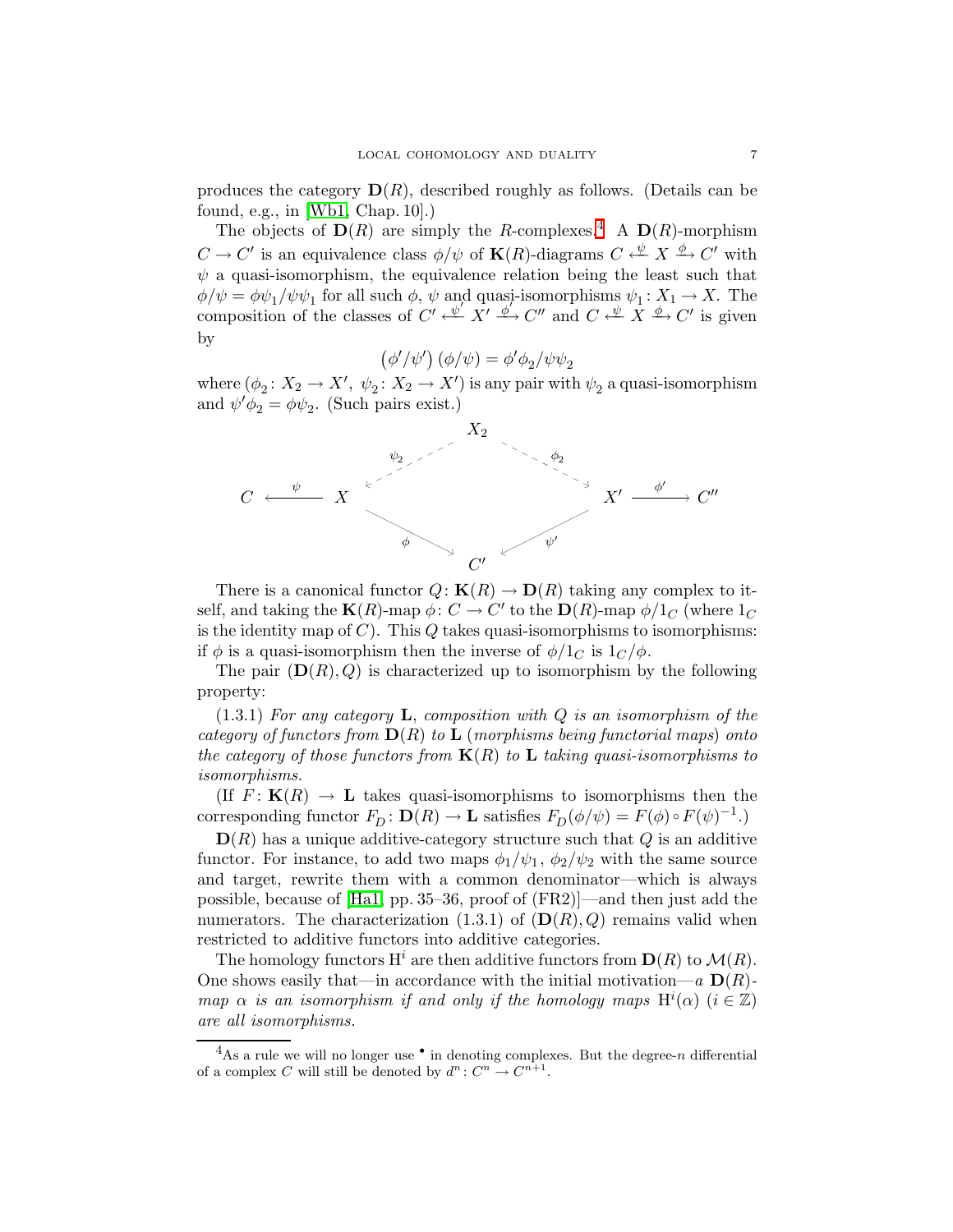*Example.* When R is a field, any R-complex  $(C^{\bullet}, d^{\bullet})$  splits (non-canonically) into a direct sum of the complexes  $\text{im}(d^{i-1}) \hookrightarrow \text{ker}(d^{i})$  (concentrated in degrees  $i-1$  and i), whence (exercise) C is canonically  $\mathbf{D}(R)$ -isomorphic to the complex

$$
\cdots \xrightarrow{0} \mathcal{H}^{i-1}C \xrightarrow{0} \mathcal{H}^iC \xrightarrow{0} \mathcal{H}^{i+1}C \xrightarrow{0} \cdots
$$

Consequently, the functor  $C \mapsto \bigoplus_{i \in \mathbb{Z}} H^iC$  from  $\mathbf{D}(R)$  to graded R-vector spaces is an equivalence of categories.

Example. A common technique for comparing the homology of two boundedbelow complexes  $C$  and  $C'$  is to map them of them into a first-quadrant double complex as (respectively) the vertical and horizontal zero-cycles. Thus if  $Y$  is the totalized double complex, then we have  $\mathbf{K}(R)$ -maps  $\xi: C \to Y, \xi': C' \to Y$ . If the appropriate spectral sequence of the double complex degenerates then  $\xi'$  is a quasi-isomorphism, and so one has the  $\mathbf{D}(R)$ -map  $(1_{C'}/\xi') \circ (\xi/1_C) : C \to C'$ , from which one gets homology maps  $H^iC \to H^iC'$ . In some sense, the role of the spectral sequence is taken over here by the conceptually simpler  $D(R)$ -map. The real advantage of the latter becomes more apparent when one has to work with a sequence of comparisons involving a variety of homological constructions—as will happen later in these lectures.

It follows at once from definitions that for any  $R$ -complexes  $D, E$ ,

$$
\mathrm{H}^0 \mathrm{Hom}_R^\bullet(D, E) = \mathrm{Hom}_{\mathbf{K}(R)}(D, E).
$$

Furthermore,  $(\#)$  in §1.2 implies that for q-injective E the natural map  $\text{Hom}_{\mathbf{K}(R)}(D, E) \to \text{Hom}_{\mathbf{D}(R)}(D, E)$  is bijective. Hence, with  $C \to E := E_C$ the previously used q-injective resolution and  $[i]$  denoting *i*-times-iterated translation (see footnote in §[1.1\)](#page-2-2),

<span id="page-7-0"></span>
$$
\begin{aligned} \text{Ext}^i_R(D, C) &= \text{H}^i \text{Hom}^{\bullet}_R(D, E) \\ &= \text{H}^0 \text{Hom}^{\bullet}_R(D, E[i]) \\ &= \text{Hom}_{\mathbf{D}(R)}(D, E[i]) \cong \text{Hom}_{\mathbf{D}(R)}(D, C[i]). \end{aligned}
$$

The following illustrative Proposition will be useful. For any R-module M and any  $m \in \mathbb{Z}$ ,  $M[-m]$  is the R-complex which is M in degree m and vanishes elsewhere.

<span id="page-7-1"></span>**Proposition 1.3.3.** If C is an R-complex such that  $H^iC = 0$  for all  $i > m$ then for any R-module M, the homology functor  $H<sup>m</sup>$  induces an isomorphism

$$
\mathrm{Hom}_{\mathbf{D}(R)}(C,M[-m]) \; \xrightarrow{\sim} \; \mathrm{Hom}_R\big(\mathrm{H}^mC,\mathrm{H}^m(M[-m])\big) = \mathrm{Hom}_R\big(\mathrm{H}^mC,M\big).
$$

If, moreover,  $H^iC = 0$  for all  $i < m$ , then the  $D(R)$ -map corresponding in this way to the identity map of  $H^mC$  is an isomorphism

$$
C \ \stackrel{\sim}{\longrightarrow} \ ({\rm H}^m C)[-m].
$$

*Proof.* Let  $C_{\leq m} \subset C$  be the "truncated" complex

 $\cdots \to C^{m-2} \xrightarrow{d^{m-2}} C^{m-1} \xrightarrow{d^{m-1}} \ker(C^m \xrightarrow{d^m} C^{m+1}) \to 0 \to 0 \to \cdots$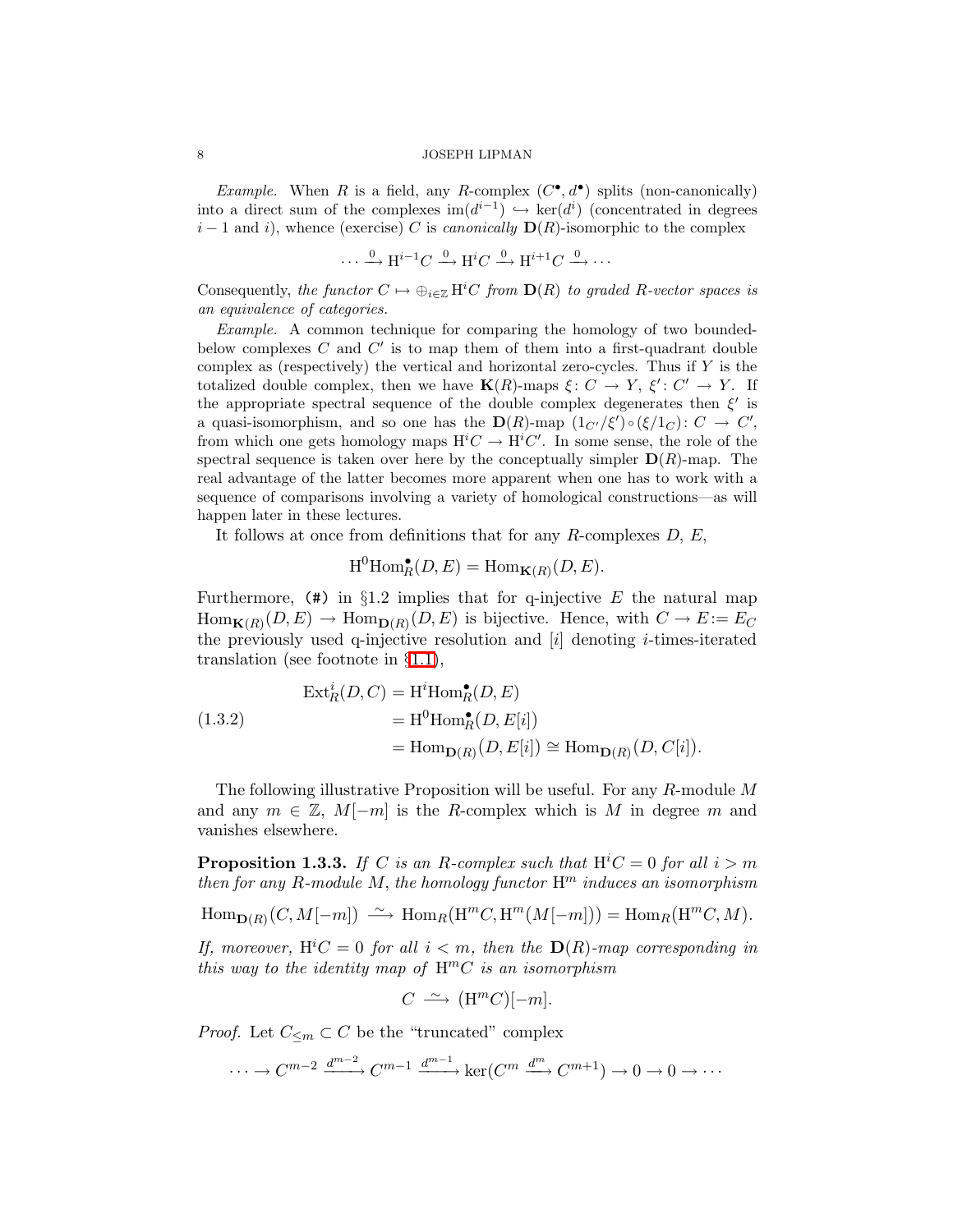The inclusion  $C_{\leq m} \hookrightarrow C$  is a quasi-isomorphism, so we can replace C by  $C_{\leq m}$ , i.e., we may assume that  $C^n = 0$  for  $n > m$ . Then for any injective resolution  $0 \to M \to I^0 \to I^1 \to \cdots$  we have natural isomorphisms

$$
\text{Hom}_{\mathbf{D}(R)}(C, M[-m]) \xrightarrow{\sim} \text{Hom}_{\mathbf{D}(R)}(C, I^{\bullet}[-m])
$$
  

$$
\xleftarrow{\sim} \text{Hom}_{\mathbf{K}(R)}(C, I^{\bullet}[-m]) \xrightarrow{\sim} \text{Hom}_{R}(\text{H}^{m}C, M).
$$

(Bijectivity of the second map follows, as above, from (#) in §1.2. Showing bijectivity of the third map—induced by  $H^m$ —is a simple exercise.) The first assertion follows. The second results from the above characterization of  $\mathbf{D}(R)$ -isomorphisms via their induced homology maps. (More explicitly, the  $\mathbf{D}(R)$ -map in question is represented by the natural diagram of quasiisomorphisms  $C \leftarrow C_{\leq m} \rightarrow (\mathcal{H}^m C_{\leq m})[-m].$ 

Corollary 1.3.4. The functor taking any R-module M to the R-complex which is M in degree zero and 0 elsewhere, and doing the obvious thing to R-module maps, is an equivalence of the category  $\mathcal{M}(R)$  with the full subcategory of  $\mathbf{D}(R)$  whose objects are the complexes with homology vanishing in all nonzero degrees. A quasi-inverse for this equivalence is given by the  $\int$ unctor  $H^0$ .

For a final example, we note that as the above-defined local cohomology functors  $H_I^i: K(R) \to \mathcal{M}(R)$   $(i \in \mathbb{Z})$  take quasi-isomorphisms to isomorphisms, they may be regarded as functors from  $\mathbf{D}(R)$  to  $\mathcal{M}(R)$ . In view of  $(1.3.2)$ ,  $(1.2.3)$  yields an interpretation of these functors in terms of  $\mathbf{D}(R)$ maps, viz. a functorial isomorphism

$$
\mathrm{H}_I^i C \cong \varinjlim_{s \to 0^+} \mathrm{Hom}_{\mathbf{D}(R)}(R/I^s, C[i]) \qquad (C \in \mathbf{D}(R)).
$$

<span id="page-8-0"></span>1.4. Triangles. As we have seen, exact sequences of complexes play an important role in the discussion of derived functors. But  $\mathbf{D}(R)$  is not an abelian category, so it does not support a notion of exactness. Instead,  $\mathbf{D}(R)$  carries a supplementary structure given by certain diagrams of the form  $E \to F \to G \to E[1]$ , called *triangles*, and occasionally represented in the typographically inconvenient form



Specifically, the triangles are those diagrams which are isomorphic (in the obvious sense) to diagrams of the form

(1.4.1) 
$$
X \xrightarrow{\alpha} Y \hookrightarrow C_{\alpha} \twoheadrightarrow X[1]
$$

where  $\alpha$  is an ordinary map of R-complexes and  $C_{\alpha}$  is the mapping cone of  $\alpha$ :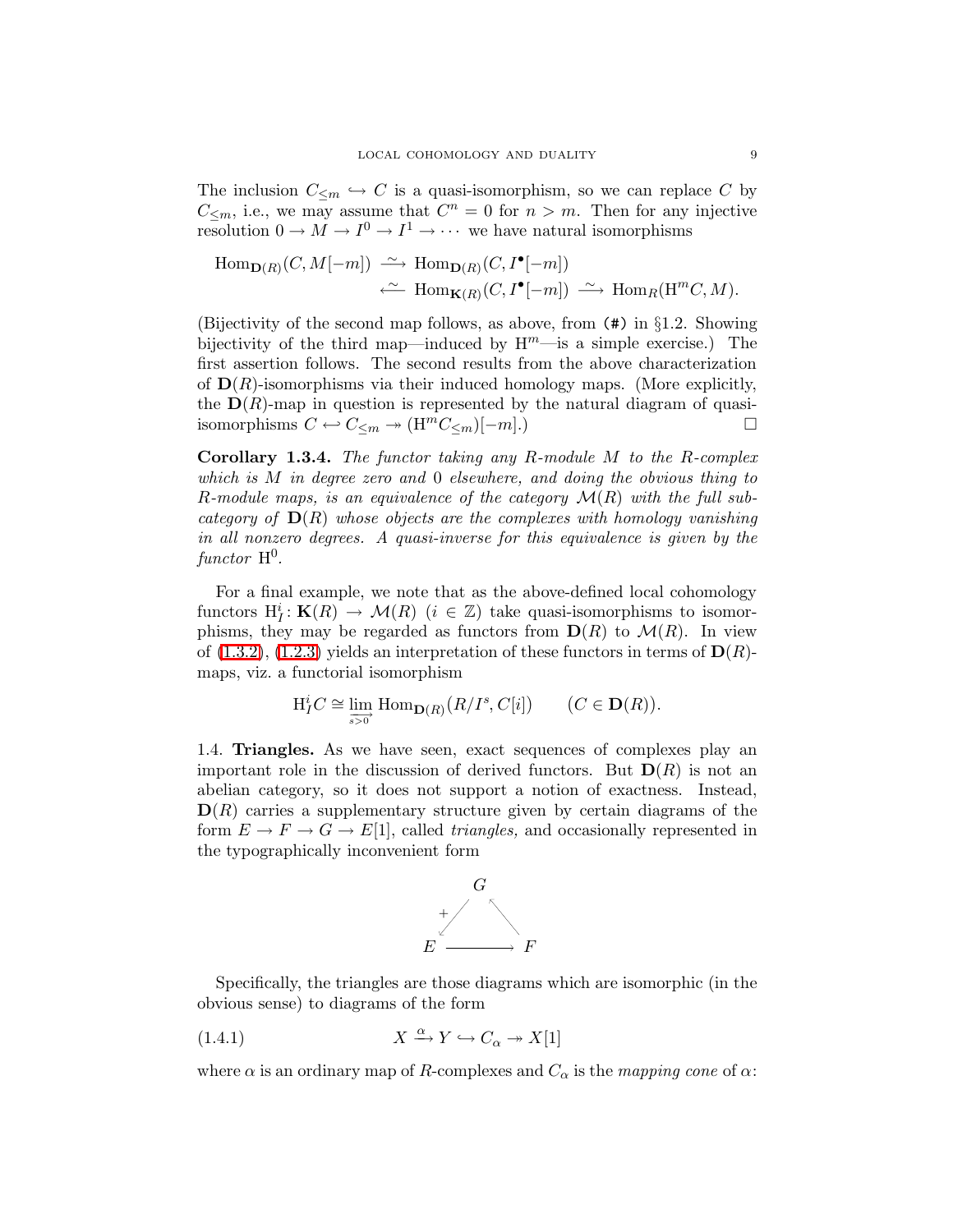as a graded group,  $C_{\alpha} := Y \oplus X[1]$ , and the differential  $C_{\alpha}^{n} \to C_{\alpha}^{n+1}$  is the sum of the differentials of  $d_Y^n$  and  $d_{X[1]}^n$  plus the map  $\alpha^{n+1} \colon X^{n+1} \to Y^{n+1}$ , as depicted:

$$
C_{\alpha}^{n+1} = Y^{n+1} \oplus X^{n+2}
$$

$$
d_{C_{\alpha}} \uparrow d_{Y} \uparrow \sim \alpha \uparrow -d_{X}
$$

$$
C_{\alpha}^{n} = Y^{n} \oplus X^{n+1}
$$

<span id="page-9-0"></span>For any exact sequence

$$
(\tau) \qquad \qquad 0 \to X \xrightarrow{\alpha} Y \xrightarrow{\beta} Z \to 0
$$

of R-complexes, the composite map of graded groups  $C_{\alpha} \rightarrow Y \stackrel{\beta}{\rightarrow} Z$  turns out to be a quasi-isomorphism of complexes, and so becomes an isomorphism in  $\mathbf{D}(R)$ . Thus we get a triangle

$$
X \to Y \to Z \to X[1];
$$

and up to isomorphism, these are all the triangles in  $\mathbf{D}(R)$ . (See e.g., [\[Lp3,](#page-50-5) Example (1.4.4)].)

The operation  $E \mapsto E[1]$  extends naturally to a functor on R-complexes, which preserves homotopy and quasi-isomorphisms, and hence gives rise to a functor  $T: D(R) \to D(R)$ , called *translation*, an automorphism of the category  $\mathbf{D}(R)$ .

Applying the *i*-fold translations  $T^i$  ( $i \in \mathbb{Z}$ ) to a triangle

$$
\triangle: E \to F \to G \to E[1]
$$

<span id="page-9-2"></span>and then taking homology, one gets a long homology sequence

(1.4.2) 
$$
\cdots \to \mathrm{H}^i E \to \mathrm{H}^i F \to \mathrm{H}^i G \to \mathrm{H}^i E[1] = \mathrm{H}^{i+1} E \to \cdots
$$

This sequence is *exact*, as one need only verify for triangles of the form  $(1.4.1)$ .

If  $\triangle$  is the triangle coming from the exact sequence  $(\tau)$ , then this homology sequence is, after multiplication of the connecting maps  $H^iG \to H^{i+1}E$ by  $-1$ , precisely the usual long exact sequence associated to  $(\tau)$ .

This is why one can replace short exact sequences of R-complexes by triangles in  $\mathbf{D}(R)$ . And it strongly suggests that when considering functors between derived categories one should concentrate on those which respect triangles, as specified in the following definition.

Let  $A_1$ ,  $A_2$  be abelian categories. In the same way that one constructs the triangulated category  $\mathbf{D}(R)$  from  $\mathcal{M}(R)$ , one gets triangulated derived categories  $\mathbf{D}(\mathcal{A}_1)$ ,  $\mathbf{D}(\mathcal{A}_2)$ .<sup>[5](#page-9-1)</sup> Denote the respective translation functors by  $T_1, T_2.$ 

<span id="page-9-3"></span><span id="page-9-1"></span>**Definition 1.4.3.** A  $\Delta$ -functor  $\Phi$ :  $D(\mathcal{A}_1) \rightarrow D(\mathcal{A}_2)$  is an additive functor which "preserves translation and triangles," in the following sense:

<sup>5</sup>modulo some set-theoretic conditions which we ignore here. (See [\[Wb1,](#page-50-9) p. 379, 10.3.3].)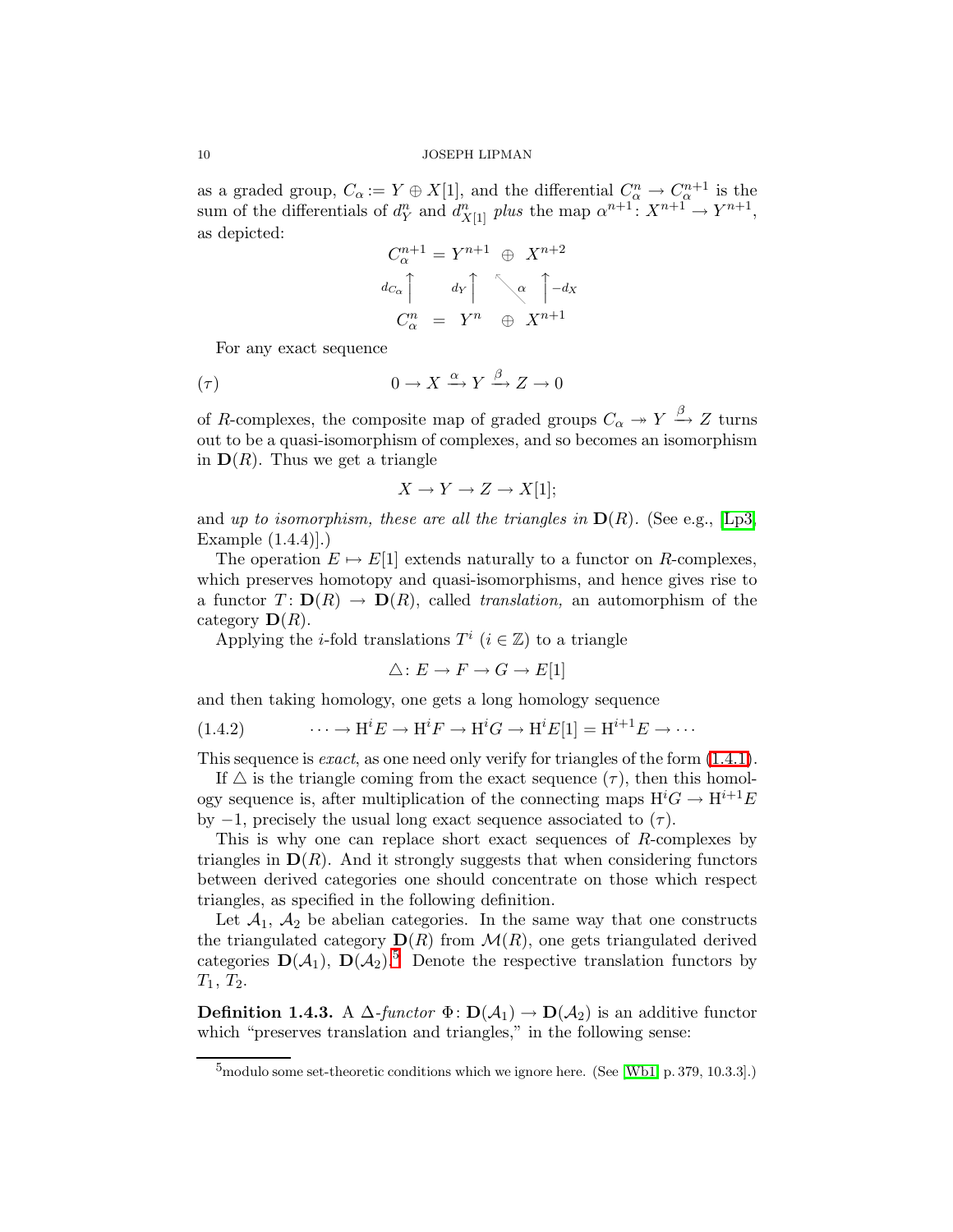Φ comes equipped with a functorial isomorphism

$$
\theta\colon \Phi T_1 \stackrel{\sim}{\longrightarrow} T_2\Phi
$$

such that for any triangle

$$
E \xrightarrow{u} F \xrightarrow{v} G \xrightarrow{w} E[1] = T_1 E
$$

in  $\mathbf{D}(\mathcal{A}_1)$ , the corresponding diagram

$$
\Phi E \xrightarrow{\Phi u} \Phi F \xrightarrow{\Phi v} \Phi G \xrightarrow{\theta \circ \Phi w} (\Phi E)[1] = T_2 \Phi E
$$

is a triangle in  $\mathbf{D}(\mathcal{A}_2)$ . These  $\Delta$ -functors are the objects of a category whose maps, called  $\Delta$ -functorial, are those functorial maps which commute (in the obvious sense) with the supplementary structure.

In what follows, those functors between derived categories which appear can always be equipped in some natural way with a  $\theta$  making them into  $\Delta$ functors; and any noteworthy maps between such functors are ∆-functorial. For our expository purposes, however, it will not be necessary to fuss over explicit descriptions, and  $\theta$  will usually be omitted from the notation.

In summary: if  $\Phi: D(\mathcal{A}_1) \to D(\mathcal{A}_2)$  is a  $\Delta$ -functor, then to any short exact sequence of complexes in  $\mathcal{A}_1$ 

$$
(\tau_1) \qquad \qquad 0 \to X \xrightarrow{\alpha} Y \xrightarrow{\beta} Z \to 0
$$

there is naturally associated a long exact homology sequence in  $A_2$ 

$$
\cdots \to H^{i}(\Phi X) \to H^{i}(\Phi Y) \to H^{i}(\Phi Z) \to H^{i+1}(\Phi X) \to \cdots,
$$

that is, the homology sequence of the triangle in  $\mathbf{D}(\mathcal{A}_2)$  gotten by applying  $\Phi$ to the triangle given by  $(\tau_1)$ .

We will also need the notion of triangles in the homotopy category  $\mathbf{K}(R)$ . These are diagrams isomorphic in  $K(R)$  to diagrams of the form [\(1.4.1\)](#page-9-0). Up to isomorphism,  $K(R)$ -triangles come from short exact sequences of complexes which split in each degree as R-module sequences: for such sequences, the quasi-isomorphism following (τ) (above) is a  $\mathbf{K}(R)$ -isomorphism, see e.g, [\[Lp3,](#page-50-5) Example (1.4.3)]. (One might also think here about the common use of such a sequence of complexes to resolve an exact sequence of modules see e.g., [\[Wb1,](#page-50-9) p. 37)] for the "dual" case of projective resolutions). The canonical functor  $Q:$  **K**(R)  $\rightarrow$  **D**(R) is a  $\Delta$ -functor: it commutes with translation and takes  $K(R)$ -triangles to  $D(R)$ -triangles. Any additive functor from  $\mathcal{M}(R)$  into an additive category extends in an obvious sense to a ∆-functor between the corresponding homotopy categories.

<span id="page-10-0"></span>1.5. Right-derived functors. RHom and Ext. Here is how in dealing with higher derived functors we lift our focus from homology to complexes.

<span id="page-10-1"></span>The q-injective resolutions  $q_C: C \to E_C$  being as in §[1.2,](#page-4-2) set

$$
\mathbf{R}\Gamma_{I}C:=\Gamma_{I}E_{C}.
$$

Then by Definition [1.2.1,](#page-5-1)  $H^i_I C = H^i \mathbf{R} \Gamma_I C$ .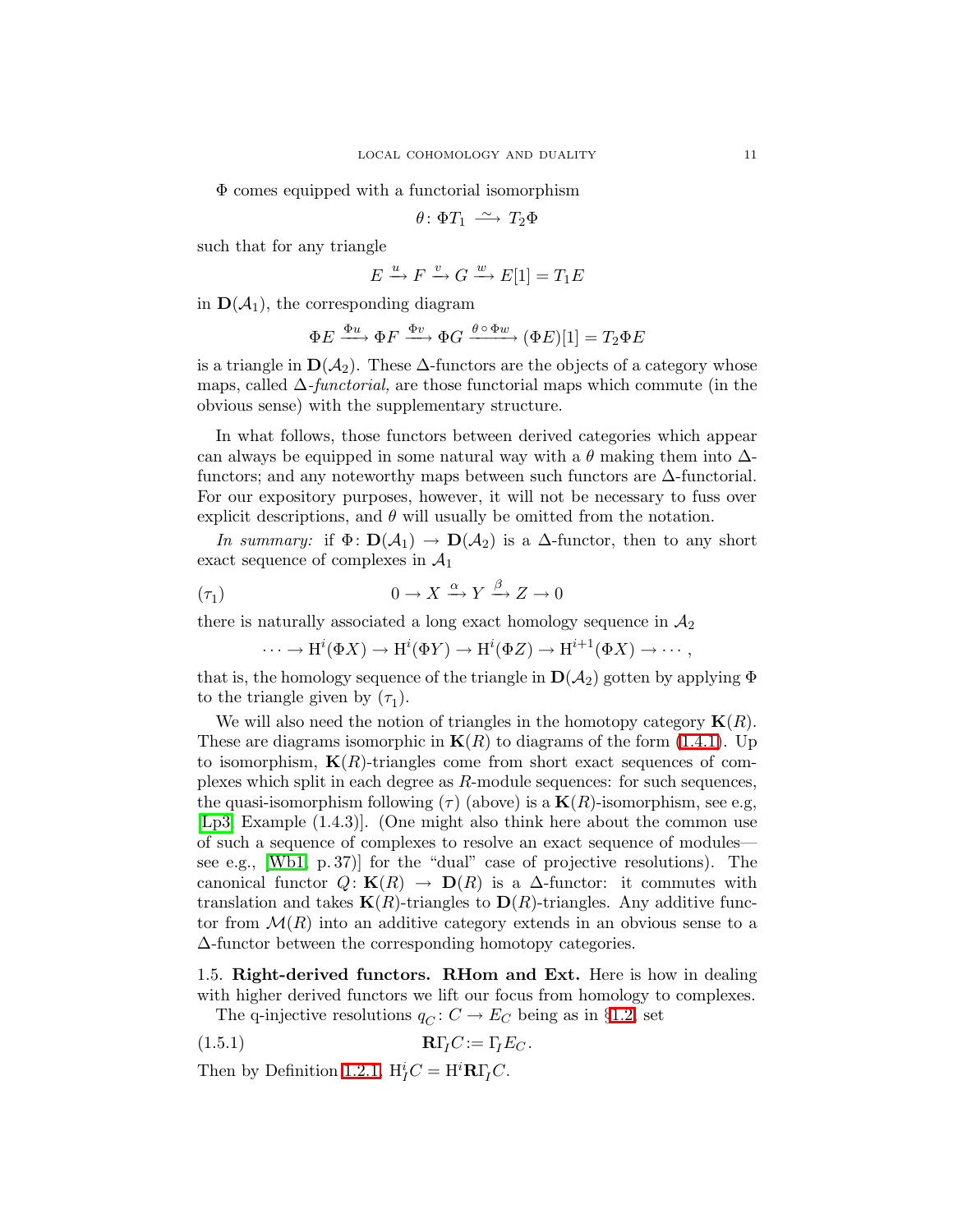The point is that  $\mathbf{R}\Gamma$ <sub>I</sub> can be made into a  $\Delta$ -functor from  $\mathbf{D}(R)$  to  $\mathbf{D}(R)$ . For, the characterization  $(\#)$  (§[1.2\)](#page-4-2) of q-injectivity implies that any quasiisomorphism between q-injective complexes is an isomorphism, and then that any  $\mathbf{K}(R)$ -diagram  $C \xleftarrow{\psi} X \xrightarrow{\phi} C'$  with  $\psi$  a quasi-isomorphism embeds uniquely into a commutative  $\mathbf{K}(R)$ -diagram, with  $\Psi$ —and hence  $\Gamma_I \Psi$ —an isomorphism:

$$
\begin{array}{ccc}\nC & \xleftarrow{\psi} & X & \xrightarrow{\phi} & C' \\
q_C \downarrow & & q_X \downarrow & & q_C' \\
E_C & \xleftarrow{\Psi} & E_X & \xrightarrow{\Phi} & E_{C'}\n\end{array}
$$

Furthermore, the equivalence class (see  $\S1.3$ ) of the **K** $(R)$ -diagram

$$
\Gamma_I E_C \xleftarrow{\Gamma_I \Psi} \Gamma_I E_X \xrightarrow{\Gamma_I \Phi} \Gamma_I E_{C'}
$$

depends only on that of  $C \xleftarrow{\psi} X \xrightarrow{\phi} C'$ . Thus we can associate to the  $\mathbf{D}(R)$ map  $\phi/\psi: C \to C'$  the map  $\Gamma_I \Phi / \Gamma_I \Psi: \mathbf{R} \Gamma_I C \to \mathbf{R} \Gamma_I C'$ . This association respects identities and composition, making  $\mathbf{R}\Gamma_I$  into a functor. And with  $Q:$  **K**(R)  $\to$  **D**(R) as before, a  $\Delta$ -structure on  $\mathbb{R}\Gamma$ <sub>I</sub> is given by the functorial isomorphism

$$
\theta(C) \colon \mathbf{R}\Gamma_I(C[1]) \,\, \xrightarrow{\,\,\sim\,\,} \, (\mathbf{R}\Gamma_I C)[1]
$$

obtained by applying  $Q\Gamma$ <sub>I</sub> to the unique isomorphism  $\phi: E_{C[1]} \longrightarrow E_{C}[1]$ such that  $\phi \circ q_{C[1]} = (q_C)[1]$ . (For details, cf. [\[Lp3,](#page-50-5) Prop. (2.2.3)]).

There is a functorial map  $\zeta: Q\Gamma_I \to \mathbf{R}\Gamma_I Q$  such that for each  $C, \zeta(C)$  is the obvious map  $\Gamma_I C \to \Gamma_I E_C$ . The pair  $(\mathbf{R}\Gamma_I, \zeta)$  is a *right-derived functor* of  $\Gamma_I$ , characterized up to canonical isomorphism by the property that  $\zeta$  is an initial object in the category of all functorial maps  $Q\Gamma$ <sub>I</sub>  $\rightarrow \Gamma$  where Γ ranges over the category of functors from  $K(R)$  to  $D(R)$  which take quasiisomorphisms to isomorphisms. In other words, for each such  $\Gamma$  composition with  $\zeta$  maps the set  $[\mathbf{R}\Gamma_{I}Q,\Gamma]$  of functorial maps from  $\mathbf{R}\Gamma_{I}Q$  to  $\Gamma$  bijectively onto the set  $[Q\Gamma_I, \Gamma]$ . Moreover, [\(1.3.](#page-5-2)1) gives a unique factorization  $\Gamma = \Gamma Q$ for some  $\Gamma: D(R) \to D(R)$ , and a bijection  $[\mathbf{R}\Gamma_I, \Gamma] \longrightarrow [\mathbf{R}\Gamma_I Q, \Gamma].$ 

Similarly, one has via q-injective resolutions a right-derived  $\Delta$ -functor  $\mathbb{R}\Gamma$ of any  $\Delta$ -functor  $\Gamma$  on  $\mathbf{K}(R)$ . The characteristic initial-object property holds with "∆-functor" in place of "functor." Such Γ arise most often as extensions of additive functors from  $\mathcal{M}(R)$  to some abelian category (see end of §[1.4\)](#page-8-0).

For example, for any R-complex D one has the functor  $\mathbf{R}\text{Hom}_{R}^{\bullet}(D, -)$ with

$$
\operatorname{\mathbf{R}Hom}^\bullet_R(D,C)=\operatorname{Hom}^\bullet_R(D,E_C)^6
$$

<span id="page-11-1"></span>and then, as in Definition [1.2.2,](#page-5-3)

(1.5.2) 
$$
\operatorname{Ext}^i_R(D, C) = \operatorname{H}^i \mathbf{R} \operatorname{Hom}^{\bullet}_R(D, C).
$$

<span id="page-11-0"></span> $^{6}$ which, with some caution regarding signs, can also be made into a contravariant  $\Delta$ -functor in the first variable, see e.g., [\[Lp3,](#page-50-5)  $(1.5.3)$ ].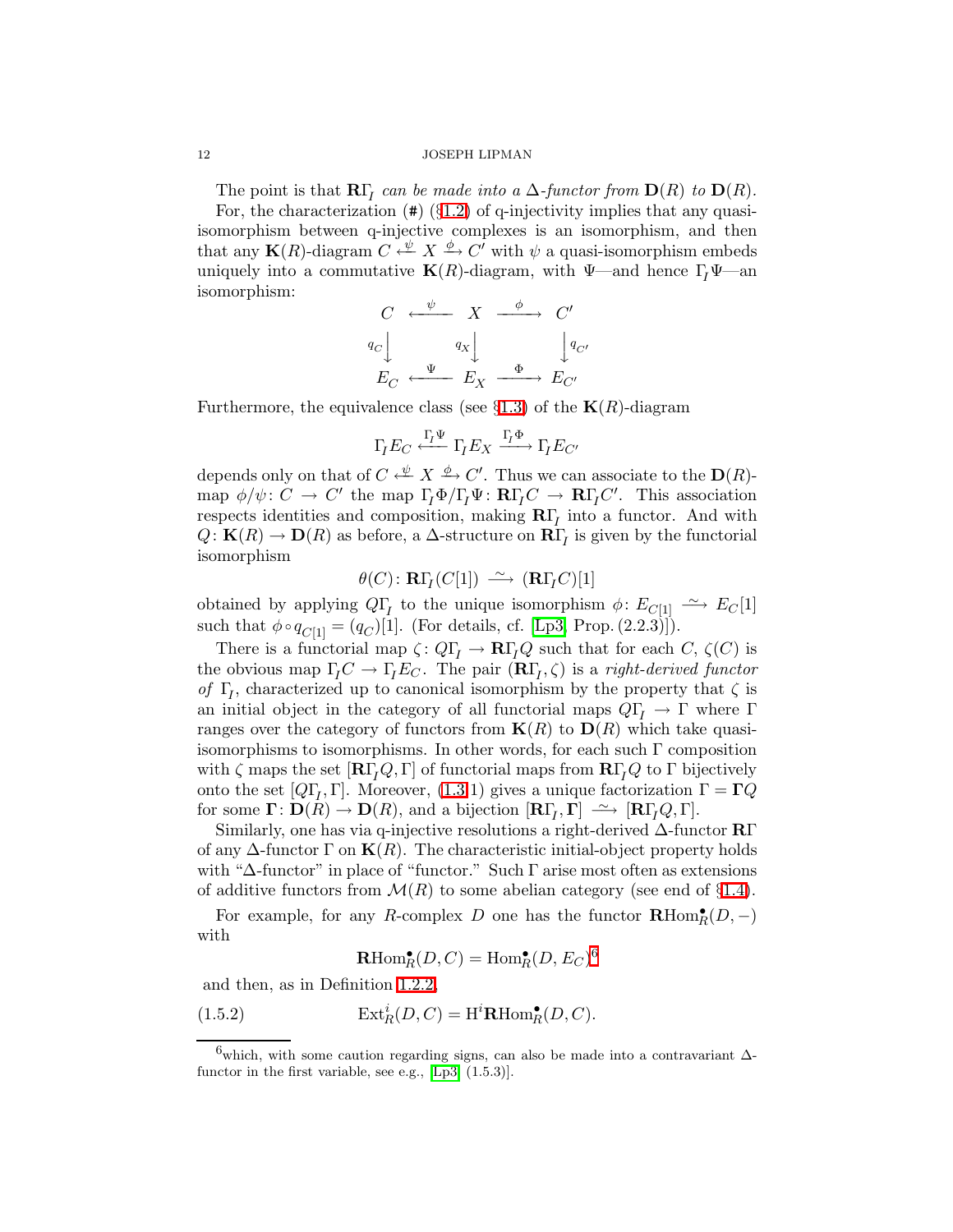To illustrate further, let us lift the homology relation [\(1.2.3\)](#page-5-0) to a relation among complexes in  $\mathbf{D}(R)$ . A first guess might be that  $\mathbf{R}\Gamma_I C =$  $\underline{\lim}_{s>0}$  RHom $(R/I^s, C)$ ; but that doesn't make sense, because the  $\underline{\lim}_{s\to 0}$  of a sequence of complexes in  $\mathbf{D}(R)$  doesn't always exist. It is however possible to replace lim—thought of naively as the cokernel of an endomorphism of an infinite direct sum—by the summit of a triangle based on such an endomorphism, thereby expressing  $\mathbb{R}\Gamma$ <sub>I</sub> as a "homotopy colimit."

For this purpose, let  $\mathbf{h}_s: \mathbf{D}(R) \to \mathbf{D}(R)$  be the functor described by

$$
\mathbf{h}_s C := \mathbf{R} \mathrm{Hom}^{\bullet}_R(R/I^s, C) \qquad (s \ge 1, \ C \in \mathbf{D}(R)).
$$

There are natural functorial maps  $p_s: \mathbf{h}_s \to \mathbf{h}_{s+1}$  and  $q_s: \mathbf{h}_s \to \mathbf{R}\Gamma_I$ , satisfying  $q_{s+1}p_s = q_s$ . The family

$$
(1,-p_m): \mathbf{h}_m \to \mathbf{h}_m \oplus \mathbf{h}_{m+1} \subset \oplus_{s \geq 1} \mathbf{h}_s \qquad (m \geq 1)
$$

defines a  $\mathbf{D}(R)$ -map

$$
p\colon \oplus_{s\geq 1}\mathbf{h}_s\to \oplus_{s\geq 1}\mathbf{h}_s.
$$

(Details, including the interpretation of infinite direct sums in  $\mathbf{D}(R)$ , are left to the reader.)

**Proposition 1.5.3.** Under these circumstances, there is a triangle

$$
\oplus_{s\geq 1} \mathbf{h}_s C \xrightarrow{p} \oplus_{s\geq 1} \mathbf{h}_s C \xrightarrow{\sum q_s} \mathbf{R} \Gamma_I C \longrightarrow (\oplus_{s\geq 1} \mathbf{h}_s C)[1]
$$

*Proof.* Replacing C by an isomorphic complex, we may assume C q-injective, so that  $\mathbf{h}_s C = \text{Hom}_R^{\bullet}(R/I^s, C)$  and  $\mathbf{R}\Gamma_I C = \Gamma_I C$ . Since  $(\sum q_s) \circ p = 0$ , it follows, with  $C_p$  the mapping cone of p, that there exists a map of Rcomplexes

$$
\bar{q}\colon C_p = (\bigoplus_{s\geq 1} \mathbf{h}_s C) \bigoplus (\bigoplus_{s\geq 1} \mathbf{h}_s C)[1] \to \Gamma_I C
$$

restricting to  $\sum q_s$  on the first direct summand and vanishing on the second; and it suffices to show that  $\bar{q}$  is a quasi-isomorphism. But from the (easilychecked) injectivity of  $H<sup>i</sup>p$  and exactness of the homology sequence of the triangle [\(1.4.1\)](#page-9-0) with  $\alpha$  replaced by p, one finds that the homology of  $C_p$  is

$$
H_I^i C_p = \lim_{s>0} H^i \mathbf{h}_s C = \lim_{s>0} H^i \text{Hom}_R^{\bullet}(R/I^s, C)
$$
  
=  $H^i \lim_{s>0} \text{Hom}_R^{\bullet}(R/I^s, C) = H^i \Gamma_I C,$ 

whence the conclusion.  $\Box$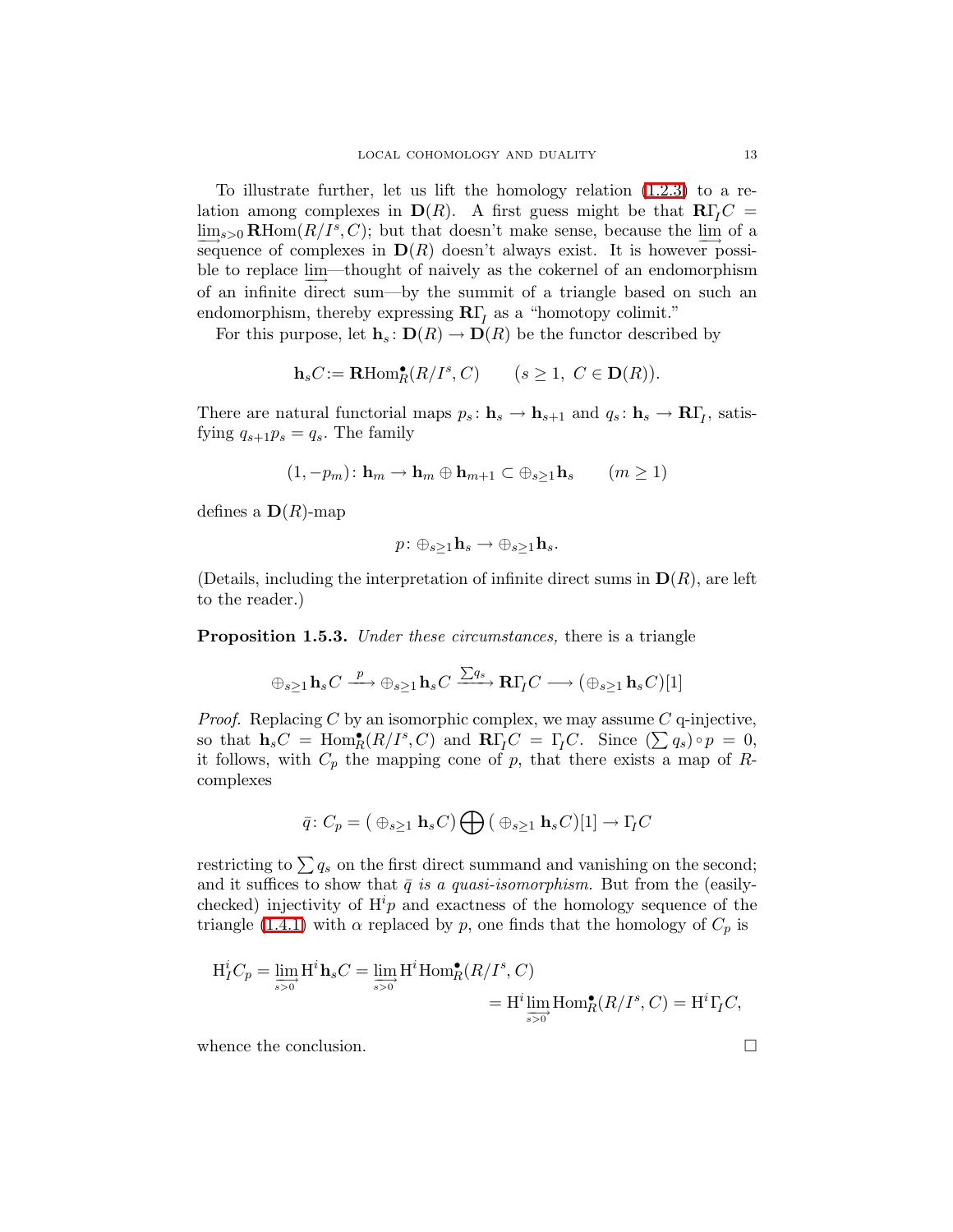## 2. Derived Hom-Tensor adjunction; Duality

<span id="page-13-2"></span><span id="page-13-0"></span>2.1. Left-derived functors. Tensor and Tor. Dual to the notion of right-derived functor is that of left-derived functor:

Let  $\gamma: K(R) \to K(R)$  be a  $\Delta$ -functor. A left-derived functor of  $\gamma$  is a pair consisting of a  $\Delta$ -functor  $\mathbf{L}\gamma: \mathbf{D}(R) \to \mathbf{D}(R)$  and a functorial map  $\xi: \mathbf{L}\gamma Q \to Q\gamma$  which is a *final object* in the category of all  $\Delta$ -functorial maps  $\Gamma \to Q\gamma$  where  $\Gamma$  ranges over the category of  $\Delta$ -functors from  $\mathbf{K}(R)$ to  $\mathbf{D}(R)$  which take quasi-isomorphisms to isomorphisms. In other words, for each such Γ composition with  $\xi$  maps the set  $[\Gamma, L\gamma Q]$  of functorial maps from  $\Gamma$  to  $\mathbf{L}\gamma Q$  bijectively onto the set  $[\Gamma, Q\gamma]$ . Moreover, [\(1.3.](#page-5-2)1) gives a unique factorization  $\Gamma = \Gamma Q$  for some  $\Gamma : D(R) \to D(R)$ , and a bijection  $[\mathbf{\Gamma}, \mathbf{L}\gamma] \stackrel{\sim}{\longrightarrow} [\Gamma, \mathbf{L}\gamma Q].$ 

*Example.* Recall that the tensor product  $C \otimes_R D$  of two R-complexes is such that  $(C \otimes_R D)^n = \bigoplus_{i+j=n} C^i \otimes_R D^j$ , the differential  $\delta^n : (C \otimes_R D)^n \to$  $(C \otimes_R D)^{n+1}$  being determined by

$$
\delta^{n}(x \otimes y) = d_{C}^{i} x \otimes y + (-1)^{i} x \otimes d_{D}^{j} y \qquad (x \in C^{i}, y \in D^{j}).
$$

Fixing D, we get a functor  $\gamma_D := \dots \otimes_R D : \mathbf{K}(R) \to \mathbf{K}(R)$ , which together with  $\theta =$  identity is a  $\Delta$ -functor. To make  $\gamma'_C := C \otimes_R \ldots (C \text{ fixed})$  a  $\Delta$ functor, one uses the unique  $\theta' \neq \text{identity}$  such that the *R*-isomorphism  $C \otimes_R D \longrightarrow D \otimes_R C$  taking  $x \otimes y$  to  $(-1)^{ij}y \otimes x$  is  $\Delta$ -functorial [\[Lp3,](#page-50-5) (1.5.4)]. One gets a left-derived functor ...  $\otimes_R D$  of  $\gamma_D$  as follows (see [\[Spn,](#page-50-4) p. 147, Prop. 6.5, or  $[Lp3, §2.5]$ .

An R-complex F is q-flat if for every exact R-complex E (i.e.,  $H^iE = 0$  for all i),  $F \otimes_R E$  is exact too. It is equivalent to say that the functor  $F \otimes_R \ldots$ preserves quasi-isomorphism, because by the exactness of the homology sequence of a triangle, a map of complexes is a quasi-isomorphism if and only if its cone is exact, and tensoring with  $F$  "commutes" with forming cones.<sup>[7](#page-13-1)</sup>

Any bounded-above flat complex is q-flat (see, e.g., [\[Lp3,](#page-50-5) (2.5.4)]).

Every R-complex C admits a *q-flat resolution*, i.e., there is a q-flat complex F equipped with a quasi-isomorphism  $F \to C$ . This can be constructed as a lim of bounded flat resolutions of truncations of  $C$  (loc. cit., (2.5.5)).

After choosing for each C a q-flat resolution  $F_C \to C$ , one shows there exists a left-derived functor, as asserted above, with

$$
C\mathop{\otimes}_R D=F_C\mathop{\otimes}_R D
$$

(*loc. cit.*,  $(2.5.7)$ ). Taking homology produces the (hyper)tor functors

$$
\operatorname{Tor}_i(C, D) = \operatorname{H}^{-i}(C \underset{\cong}{\otimes}_R D).
$$

If  $F_D \to D$  is a q-flat resolution, there are natural  $\mathbf{D}(R)$ -isomorphisms

$$
C\otimes_R F_D \stackrel{\sim}{\longleftarrow} F_C\otimes_R F_D \stackrel{\sim}{\longrightarrow} F_C\otimes_R D,
$$

<span id="page-13-1"></span><sup>&</sup>lt;sup>7</sup> Exercise: An R-complex E is q-injective iff  $Hom_R^{\bullet}(-, E)$  preserves quasi-isomorphism.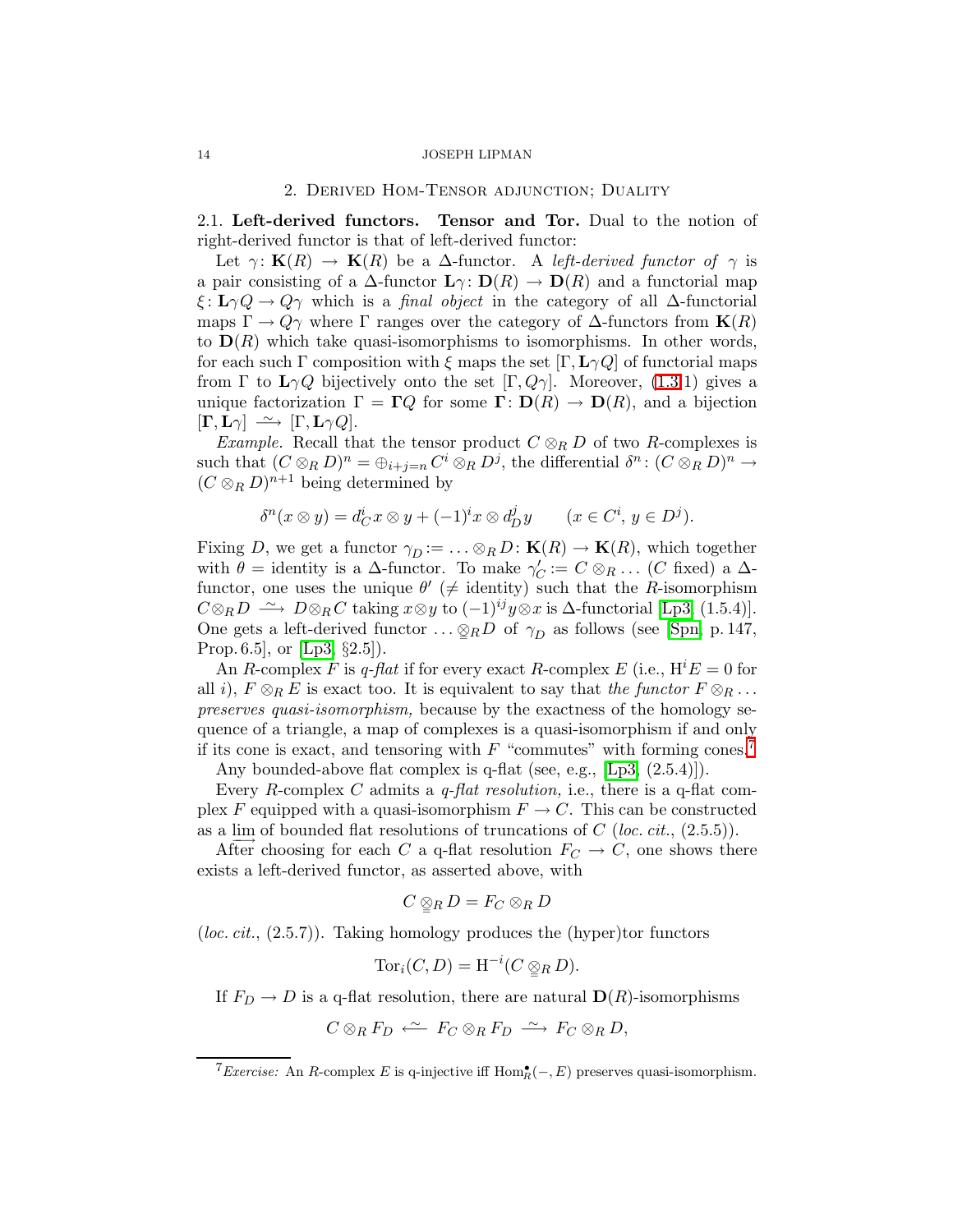so any of these complexes could be used to define  $C \otimes_R D$ . Using  $F_C \otimes_R F_D$ one can, as before, make  $C \otimes_R D$  into a  $\Delta$ -functor of both variables C and D. As such, it has a final-object characterization as above, but with respect to two-variable functors.

2.2. Hom-Tensor adjunction. There is a basic duality between  $\mathbf{R}\text{Hom}_{R}^{\bullet}$ and  $\mathcal{Q}$ , neatly encapsulating a connection between the respective homologies Ext and Tor (from which all other functorial relations between Ext and Tor seem to follow As we'll soon see, this duality underlies a simple general formulation of Local Duality.

Let  $\varphi: R \to S$  be a homomorphism of commutative rings. Let E and F be S-complexes and let G be an R-complex. There is a canonical S-isomorphism of complexes:

<span id="page-14-0"></span>(2.2.1) 
$$
\text{Hom}_R^{\bullet}(E \otimes_S F, G) \xrightarrow{\sim} \text{Hom}_S^{\bullet}(E, \text{Hom}_R^{\bullet}(F, G)),
$$

which in degree *n* takes a family  $(f_{ij}: E^i \otimes_S F^j \to G^{i+j+n})$  to the family  $(f_i: E^i \to \text{Hom}_R^{i+n}(F, G))$  such that for  $a \in E^i$ ,  $f_i(a)$  is the family of maps  $(g_j: F_j \to G^{i+j+n})$  with  $g_j(b) = f_{ij}(a \otimes b)$   $(b \in F^j)$ .

This relation can be upgraded to the derived-category level, as follows.

Let  $\varphi_* \colon \mathbf{D}(S) \to \mathbf{D}(R)$  denote the obvious "restriction of scalars" functor. For a fixed S-complex E, the functor  $\text{Hom}_R^{\bullet}(E,G)$  from R-complexes G to S-complexes has a right-derived functor from  $\mathbf{D}(R)$  to  $\mathbf{D}(S)$  (gotten via q-injective resolution of G), denoted  $\mathbf{R}\text{Hom}_{R}^{\bullet}(\varphi*E,G)$ .

<span id="page-14-1"></span>If we replace G in  $(2.2.1)$  by a q-injective resolution, and F by a q-flat one, then the S-complex  $Hom_R^{\bullet}(F, G)$  is easily seen to become q-injective; and consequently  $(2.2.1)$  gives a  $\mathbf{D}(S)$ -isomorphism (2.2.2)

$$
\alpha(E, F, G) \colon \mathbf{R}\mathrm{Hom}^{\bullet}_R(\varphi_*(E \otimes_S F), G) \xrightarrow{\sim} \mathbf{R}\mathrm{Hom}^{\bullet}_S(E, \mathbf{R}\mathrm{Hom}^{\bullet}_R(\varphi_* F, G)),
$$

of which a thorough treatment (establishing canonicity, ∆-functoriality, etc.) requires some additional, rather tedious, considerations. (See [\[Lp3,](#page-50-5) §2.6].) Here "canonicity" signifies that  $\alpha$  is characterized by the property that it makes the following otherwise natural  $\mathbf{D}(S)$ -diagram (in which H<sup>•</sup> stands for Hom<sup>•</sup>) commute for all  $E, F$  and  $G$ :

$$
\begin{array}{ccc}\n\mathrm{H}^{\bullet}_{R}(E \otimes F, G) & \longrightarrow & \mathrm{RH}^{\bullet}_{R}(\varphi_{*}(E \otimes F), G) \longrightarrow & \mathrm{RH}^{\bullet}_{R}(\varphi_{*}(E \otimes F), G) \\
\downarrow & \cong & \sim \downarrow \alpha \\
\mathrm{H}^{\bullet}_{S}(E, \mathrm{H}^{\bullet}_{R}(F, G)) & \longrightarrow & \mathrm{RH}^{\bullet}_{S}(E, \mathrm{H}^{\bullet}_{R}(F, G)) \longrightarrow & \mathrm{RH}^{\bullet}_{S}(E, \mathrm{RH}^{\bullet}_{R}(\varphi_{*}F, G))\n\end{array}
$$

Application of homology  $H^0$  to [\(2.2.2\)](#page-14-1) yields a functorial isomorphism

<span id="page-14-2"></span>
$$
(2.2.3) \quad \operatorname{Hom}\nolimits_{{\mathbf D}(R)}(\varphi_*(E \otimes_S F), G) \ \xrightarrow{\sim} \ \operatorname{Hom}\nolimits_{{\mathbf D}(S)}(E, {\mathbf R}{\text{Hom}}^{\bullet}_R(\varphi_* F, G)),
$$

see [\(1.5.2\)](#page-11-1) and [\(1.3.2\)](#page-7-0). Thus the functors  $\varphi_*(\dots \otimes_S F) : \mathbf{D}(S) \to \mathbf{D}(R)$  and  $\mathbf{R}\text{Hom}_{R}^{\bullet}(\varphi_*F,-): \mathbf{D}(R) \to \mathbf{D}(S)$  are adjoint.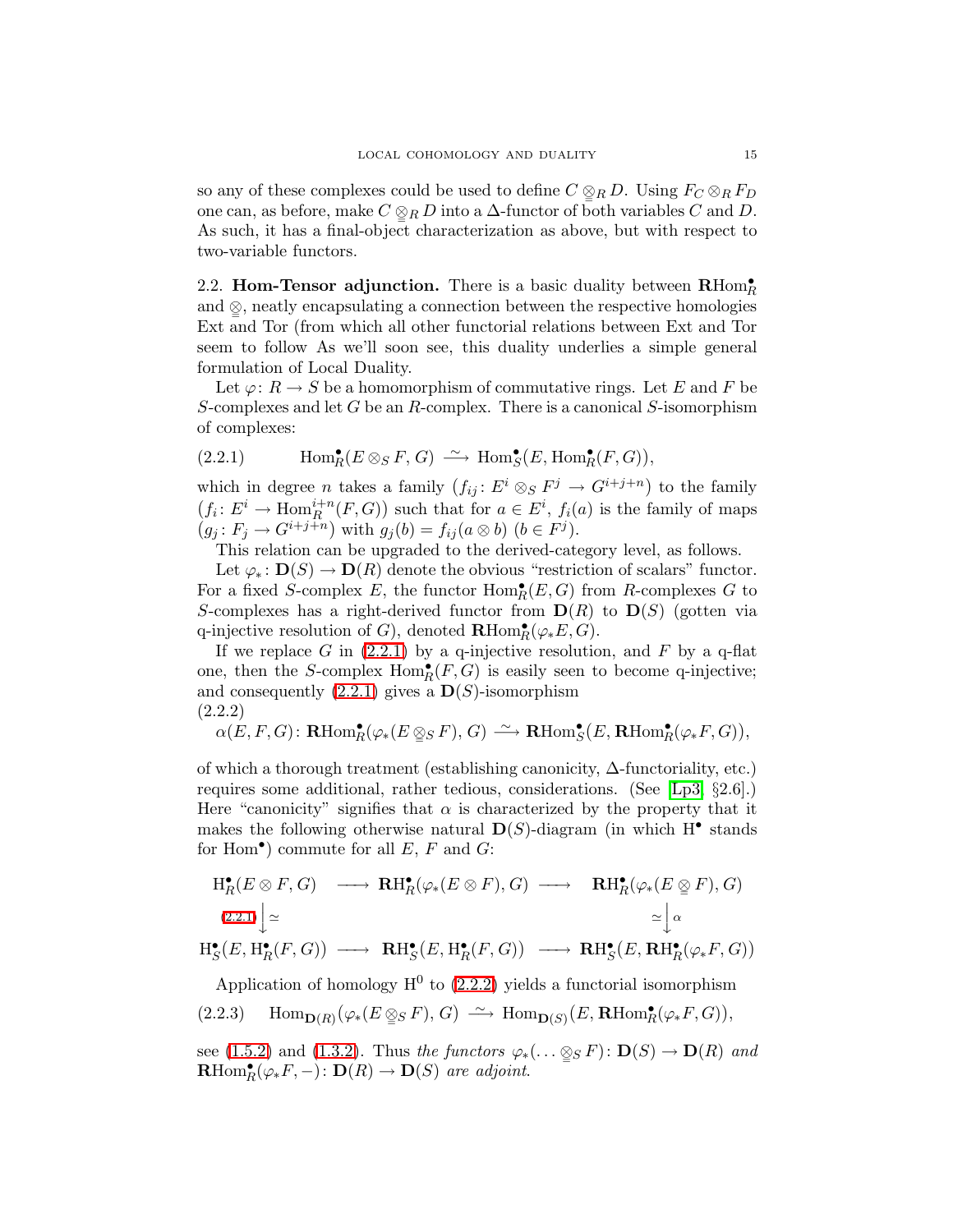<span id="page-15-1"></span>2.3. Consequence: Trivial Duality. The following proposition is a very general (and in some sense trivial) form of duality .

**Proposition 2.3.1.** With  $\varphi: R \to S$ ,  $\varphi_*: \mathbf{D}(S) \to \mathbf{D}(R)$  as above, let  $E \in \mathbf{D}(S)$ , let  $G \in \mathbf{D}(R)$ , and let  $\Gamma: \mathcal{M}(S) \to \mathcal{M}(S)$  be a functor, with right-derived functor  $\mathbb{R}\Gamma: \mathbb{D}(S) \to \mathbb{D}(S)$  (see §[1.5\)](#page-10-0). Then there exists a natural functorial map

(2.3.1a) 
$$
E \underset{\cong} {\otimes} \mathbf{R} \Gamma S \to \mathbf{R} \Gamma E,
$$

whence, via the isomorphism [\(2.2.2\)](#page-14-1) with  $F = R \Gamma S$ , a functorial map

(2.3.1b) 
$$
\mathbf{R}\text{Hom}_{R}^{\bullet}(\varphi_{*}\mathbf{R}\Gamma E, G) \to \mathbf{R}\text{Hom}_{S}^{\bullet}(E, \mathbf{R}\text{Hom}_{R}^{\bullet}(\varphi_{*}\mathbf{R}\Gamma S, G)),
$$

whence, upon application of the homology functor  $H^0$ , a functorial map

(2.3.1c) 
$$
\text{Hom}_{\mathbf{D}(R)}(\varphi_*\mathbf{R}\Gamma E, G) \to \text{Hom}_{\mathbf{D}(S)}(E, \mathbf{R}\text{Hom}_R^{\bullet}(\varphi_*\mathbf{R}\Gamma S, G)).
$$

This being so, and E being fixed,

 $(2.3.1a)$  $(2.3.1a)$  $(2.3.1a)$  is an isomorphism  $\iff$   $(2.3.1b)$  is an isomorphism for all G  $\iff$  ([2.3.1](#page-15-1)c) is an isomorphism for all G.

*Proof.* For fixed E', the functor  $\mathbf{R}\text{Hom}_{S}^{\bullet}(\Gamma E', \mathbf{R}\Gamma-)$ :  $\mathbf{K}(S) \to \mathbf{D}(S)$  takes quasi-isomorphisms to isomorphisms. So the initial-object characterization of right-derived functors (§[1.5\)](#page-10-0) gives a unique functorial map  $\nu_{E'}$  making the following otherwise natural  $\mathbf{D}(S)$ -diagram commute for all S-complexes E:

$$
\begin{array}{ccc}\n\text{Hom}_{S}^{\bullet}(E',E) & \xrightarrow{\hspace{2cm}} & \textbf{R}\text{Hom}_{S}^{\bullet}(E',E) \\
\downarrow & & \downarrow_{E'}(E) \\
\text{Hom}_{S}^{\bullet}(\Gamma E',\Gamma E) & \xrightarrow{\hspace{2cm}} & \textbf{R}\text{Hom}_{S}^{\bullet}(\Gamma E',\Gamma E) & \xrightarrow{\hspace{2cm}} & \textbf{R}\text{Hom}_{S}^{\bullet}(\Gamma E',\textbf{R}\Gamma E)\n\end{array}
$$

Taking  $E'$  to be a q-injective resolution of  $S$ , one has the map

 $\nu_{E'}(E)$ :  $E = \textbf{R} \text{Hom}_{S}^{\bullet}(S, E) \rightarrow \textbf{R} \text{Hom}_{S}^{\bullet}(\textbf{R} \Gamma S, \textbf{R} \Gamma E)$ 

which gives, via [\(2.2.3\)](#page-14-2) (with  $R = S$  and  $\varphi =$  identity), the natural map  $(2.3.1a).$  $(2.3.1a).$ 

It is clear then that for any  $E, G$ :

 $[(2.3.1a)$  $[(2.3.1a)$  $[(2.3.1a)$  is an isomorphism]  $\implies [(2.3.1b)$  $\implies [(2.3.1b)$  $\implies [(2.3.1b)$  is an isomorphism  $\implies$  [[\(2.3.1c](#page-15-1)) is an isomorphism].

Conversely, if  $(2.3.1c)$  is an isomorphism for all G then using  $(2.2.3)$  one sees that  $(2.3.1a)$  induces for all G an isomorphism

$$
\mathrm{Hom}_{\mathbf{D}(R)}(\varphi_*\mathbf{R}\Gamma E,G)\ \stackrel{\sim}{\longrightarrow}\ \mathrm{Hom}_{\mathbf{D}(R)}(\varphi_*(E\otimes_S\mathbf{R}\Gamma S),G),
$$

whence  $\varphi_*(2.3.1a)$  $\varphi_*(2.3.1a)$  $\varphi_*(2.3.1a)$  is an isomorphism. Thus  $(2.3.1a)$  induces homology isomorphisms after, hence before, restriction of scalars, and this means that  $(2.3.1a)$  $(2.3.1a)$  itself is an isomorphism  $(\S1.3)^8$  $(\S1.3)^8$  $(\S1.3)^8$  $(\S1.3)^8$ 

<span id="page-15-0"></span>

<span id="page-15-2"></span> $8(2.3.1a)$  $8(2.3.1a)$  $8(2.3.1a)$  is an isomorphism iff **R**Γ commutes with direct sums, see Prop. [3.5.5](#page-26-0) below.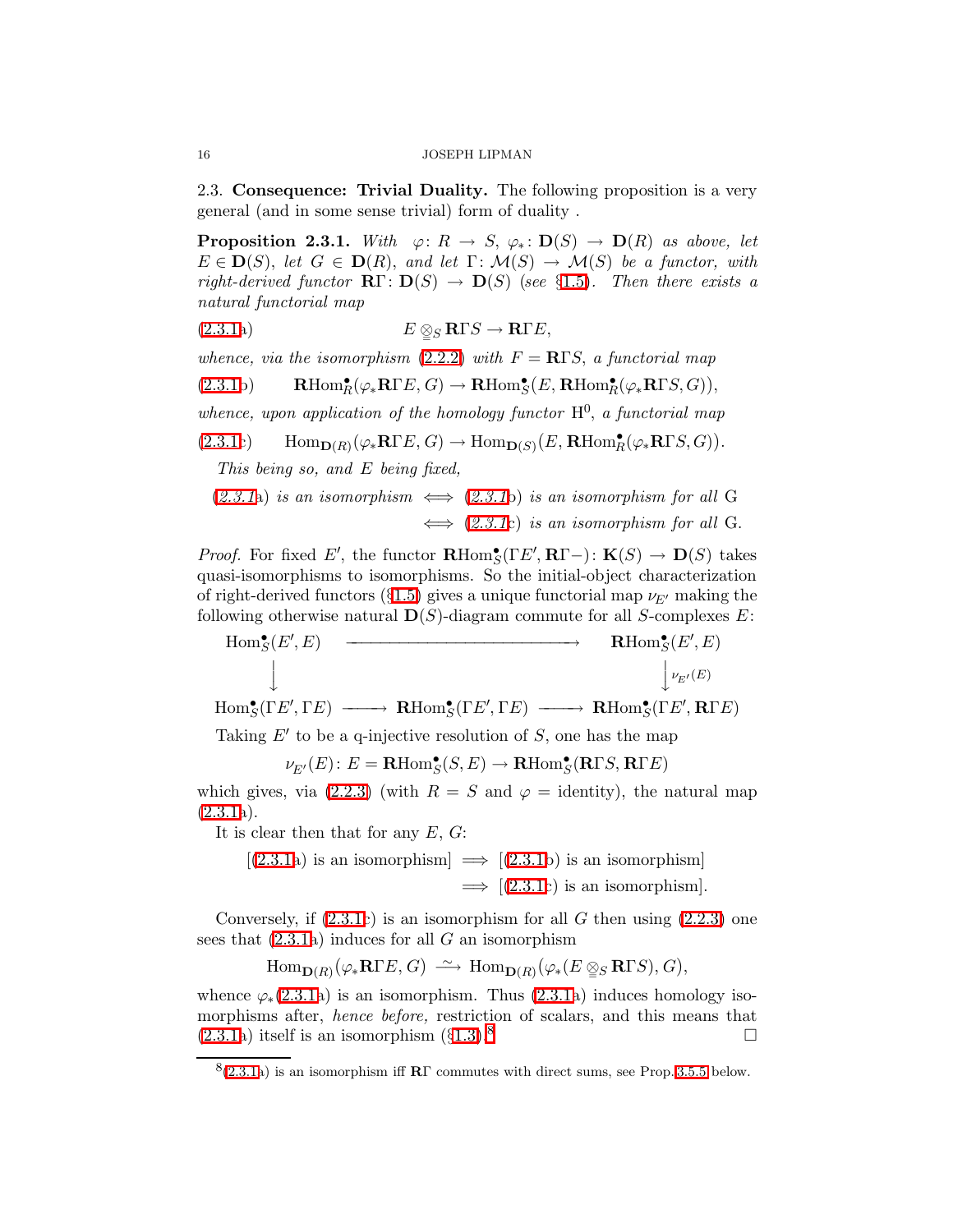The map  $(2.3.1a)$  is the obvious one when  $\Gamma$  is the identity functor 1; and it behaves well with respect to functorial maps  $\Gamma \to \Gamma'$ , in particular the inclusion  $\Gamma_J \hookrightarrow \mathbf{1}$  with J an S-ideal. For noetherian S it follows that  $(2.3.1a)$  $(2.3.1a)$  is identical with the *isomorphism*  $\psi(S, E)$  in Corollary [3.3.1](#page-21-0) below (with  $I \subset R$  replaced by  $J \subset S$ ), whence [\(2.3.1b](#page-15-1)) and [\(2.3.1c](#page-15-1)) are also isomorphisms. Thus:

<span id="page-16-0"></span>**Theorem 2.3.2** ("Trivial" Local Duality). For  $\varphi: R \to S$  a map of commutative rings with S noetherian, J an S-ideal, and  $\varphi_* : \mathbf{D}(S) \to \mathbf{D}(R)$  the restriction-of-scalars functor, there is a functorial  $\mathbf{D}(S)$ -isomorphism

 $\mathbf{R}\text{Hom}_R^{\bullet}(\varphi_*\mathbf{R}\Gamma_J E, G) \longrightarrow \mathbf{R}\text{Hom}_S^{\bullet}(E, \mathbf{R}\text{Hom}_R^{\bullet}(\varphi_*\mathbf{R}\Gamma_J S, G))$ 

 $(E \in \mathbf{D}(S), G \in \mathbf{D}(R))$ ; and hence with  $\varphi_{J}^{\#}$  $D_{J}^{\sharp}: \mathbf{D}(R) \to \mathbf{D}(S)$  the functor

$$
\varphi^{\#}_J(-) \mathbin{:=} {\mathbf{R}\text{Hom}}^{\bullet}_R(\varphi_*\mathbf{R}\Gamma_J S, -) \cong {\mathbf{R}\text{Hom}}^{\bullet}_S\big({\mathbf{R}\Gamma_{\!J}} S, {\mathbf{R}\text{Hom}}^{\bullet}_R(\varphi_* S, -)\big)
$$

there is a natural adjunction isomorphism

$$
\operatorname{Hom}\nolimits_{{\mathbf D}(R)}(\varphi_*\mathbf{R}\Gamma_{\!J}E,G)\ \stackrel{\sim}{\longrightarrow}\ \operatorname{Hom}\nolimits_{{\mathbf D}(S)}(E,\varphi_J^{\#}G).
$$

Now with  $(S, J)$  and  $\varphi: R \to S$  as above, let  $\psi: S \to T$  be another ring-homomorphism, with T noetherian, and let  $\psi_* : D(T) \to D(S)$  be the corresponding derived restriction-of-scalars functor. Let  $K$  be a  $T$ -ideal containing  $\psi(J)$ . Then  $\psi_*\mathbf{D}_K(T) \subset \mathbf{D}_J(S)$ , and therefore by Corollary [3.2.1](#page-20-0) below, the natural map is an isomorphism  $\mathbf{R}\Gamma_J\psi_*\mathbf{R}\Gamma_K \xrightarrow{\sim} \psi_*\mathbf{R}\Gamma_K$ , giving rise to a functorial isomorphism

<span id="page-16-2"></span>
$$
\varphi_*\mathbf{R}\Gamma_J\psi_*\mathbf{R}\Gamma_K \ \stackrel{\sim}{\longrightarrow}\ \varphi_*\psi_*\mathbf{R}\Gamma_K=(\psi\varphi)_*\mathbf{R}\Gamma_K
$$

whence a functorial isomorphism between the right adjoints (see Thm. [2.3.2\)](#page-16-0):

(2.3.3) 
$$
(\psi \varphi)_K^{\sharp} \xrightarrow{\sim} \psi_K^{\sharp} \varphi_J^{\sharp}.
$$

<span id="page-16-1"></span>2.4. Nontrivial dualities. From now on, the standing assumption that all rings are noetherian as well as commutative is essential.

"Nontrivial" versions of Theorem [2.3.2](#page-16-0) convey more information about  $\varphi_l^*$  $\mathcal{E}^{\#}_{J}.$ Suppose, for example, that S is module-finite over R, and let  $G \in \mathbf{D}_{c}(R)$ , by which is meant that each homology module of  $G \in D(R)$  is finitely generated. (Here "c" connotes "coherent".) Suppose further that  $\text{Ext}^i(S, G)$ is a finitely-generated R-module for all  $i \in \mathbb{Z}$ , i.e.,  $\mathbf{R}\text{Hom}_R^{\bullet}(\varphi_*S, G) \in \mathbf{D}_c(R)$ . (This holds, e.g., if  $H<sup>i</sup>G = 0$  for all  $i \ll 0$ , cf. [\[Ha1,](#page-50-6) p. 92, Prop. 3.3(a)].) Then Greenlees-May duality (Corollary [4.1.1](#page-29-0) below, with  $(R, I)$  replaced by  $(S, J)$ —so that  $\hat{S}$  denotes J-adic completion of S—and F replaced by **RHom** $_R^{\bullet}(\varphi_*S, G)$  gives the first of the natural isomorphisms

<span id="page-16-3"></span>(2.4.1)  
\n
$$
\mathbf{R}\text{Hom}_{R}^{\bullet}(\varphi_{*}S, G) \otimes_{S} \hat{S} \xrightarrow[4.1.1]{\sim} \mathbf{R}\text{Hom}_{S}^{\bullet}(\mathbf{R}\Gamma_{J}S, \mathbf{R}\text{Hom}_{R}^{\bullet}(\varphi_{*}S, G))
$$
\n
$$
\xrightarrow[2.2.2]{\sim} \mathbf{R}\text{Hom}_{R}^{\bullet}(\varphi_{*}\mathbf{R}\Gamma_{J}S, G) = \varphi_{J}^{\sharp}G.
$$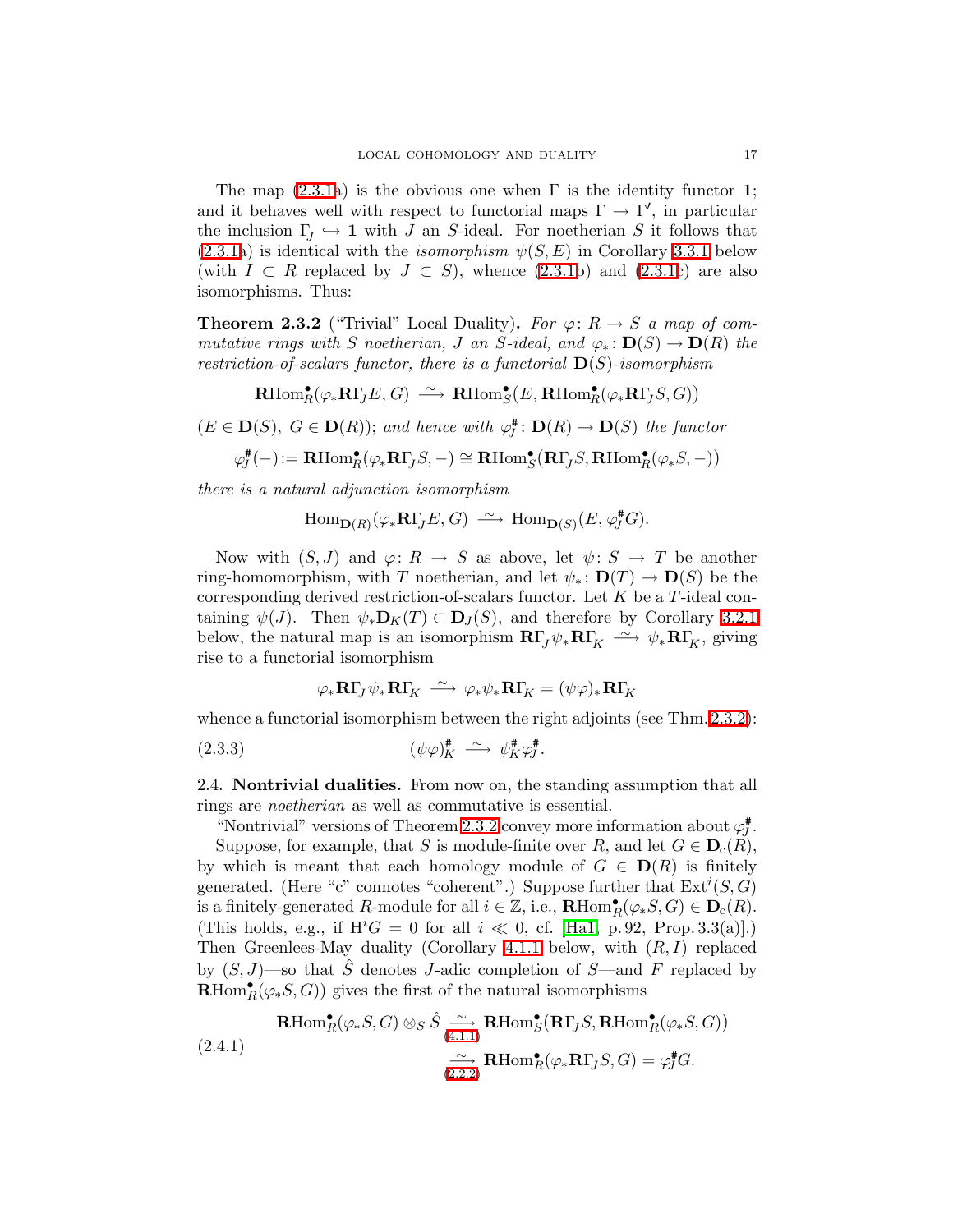More particularly, for  $S = R$  and  $\varphi = id$  (the identity map) we get

$$
\mathrm{id}_J^{\#}G = G \otimes_R \hat{R} \qquad (G \in \mathbf{D}_c(R)).
$$

Specialize further to where R is local,  $\varphi = id$ ,  $J = \mathfrak{m}$ , the maximal ideal of R, and  $G \in \mathbf{D}_{\mathcal{C}}(R)$  is a normalized dualizing complex,<sup>[9](#page-17-1)</sup> so that in  $\mathbf{D}(R)$ ,  $\mathbf{R}\Gamma_{\mathfrak{m}}G \cong \mathcal{I}$  with  $\mathcal{I}$  an R-injective hull of the residue field  $R/\mathfrak{m}$  [\[Ha1,](#page-50-6) p. 276, Prop. 6.1]. Then there are natural isomorphisms

$$
\operatorname{\mathbf{R}Hom}^\bullet_R(\mathbf{R}\Gamma_{\!\mathfrak{m}} E,G)\underset{(3.2.2)}{\cong}\operatorname{\mathbf{R}Hom}^\bullet_R(\mathbf{R}\Gamma_{\!\mathfrak{m}} E,\mathbf{R}\Gamma_{\!\mathfrak{m}} G)\cong\operatorname{\mathbf{R}Hom}^\bullet_R(\mathbf{R}\Gamma_{\!\mathfrak{m}} E,\mathcal{I})
$$

<span id="page-17-4"></span>Substitution into Theorem [2.3.2](#page-16-0) gives then a natural isomorphism

$$
(2.4.2) \qquad \mathbf{R}\text{Hom}_{R}^{\bullet}(\mathbf{R}\Gamma_{\mathfrak{m}}E,\mathcal{I}) \ \stackrel{\sim}{\longrightarrow} \ \mathbf{R}\text{Hom}_{R}^{\bullet}(E,G\otimes_{R}\hat{R}) \qquad (E\in \mathbf{D}(R)).
$$

For  $E \in \mathbf{D}_{c}(R)$  this is just *classical local duality* [\[Ha1,](#page-50-6) p. 278], modulo Matlis dualization.[10](#page-17-2)

<span id="page-17-3"></span>Applying homology  $H^{-i}$  we get the duality isomorphism

(2.4.3) 
$$
\text{Hom}_{R}(\text{H}^{i}_{\mathfrak{m}}E, \mathcal{I}) \stackrel{\sim}{\longrightarrow} \text{Ext}_{R}^{-i}(E, G \otimes_{R} \hat{R}).
$$

If  $R$  is Cohen-Macaulay, i.e., there is an  $m$ -primary ideal generated by an R-regular sequence of length  $d := \dim(R)$ , then by Cor. [3.1.4,](#page-19-0)  $H_m^i R = 0$  for  $i > d$ ; and in view of [\[Gr2,](#page-50-0) p. 31, Prop. 2.4], [\(1.1.1\)](#page-3-0) gives  $H_m^i R = 0$  for  $i < d$ .  $(Or, see [BS, p. 110, Cor. 6.2.9].)$  $(Or, see [BS, p. 110, Cor. 6.2.9].)$  $(Or, see [BS, p. 110, Cor. 6.2.9].)$  Since R is R-flat,  $(2.4.3)$  now yields

$$
0 = \operatorname{Ext}^{-i}_R(R, G \otimes_R \hat{R}) = \operatorname{H}^{-i}(G \otimes_R \hat{R}) = (\operatorname{H}^{-i}G) \otimes_R \hat{R} \qquad (i \neq d).
$$

Hence the homology of G vanishes outside degree  $-d$ , so by Proposition [1.3.3](#page-7-1) there is a derived-category isomorphism  $G \cong \omega[d]$  where  $\omega := H^{-d}G$  (a canonical module of R). In conclusion,  $(2.4.3)$  takes the form

$$
\operatorname{Hom}_R(\operatorname{H}^i_{\mathfrak m} E,\mathcal I)\ \xrightarrow{\sim}\ \operatorname{Ext}^{d-i}_R(E,\hat\omega).
$$

Another situation in which  $\varphi_I^{\#}$  $S_J^{\#}$  can be described concretely is when S is a power-series ring over  $R$ , see §[5.1](#page-33-1) below.

For more along these lines, see [\[AJL,](#page-49-6) pp. 7–9, (c)] and [\[DFS,](#page-49-2)  $\S 2.1$ ].

## 3. Koszul complexes and local cohomology

<span id="page-17-0"></span>Throughout, R is a commutative noetherian ring and  $\mathbf{t} = (t_1, \ldots, t_m)$  is a sequence in R, generating the ideal  $I := \mathbf{t}R$ . The symbol ⊗ without a subscript denotes  $\otimes_R$ , and similarly for  $\mathcal{Q}$ .

<span id="page-17-1"></span><sup>&</sup>lt;sup>9</sup>which exists if R is a homomorphic image of a Gorenstein local ring [\[Ha1,](#page-50-6) p. 299].

<span id="page-17-2"></span> $10$ which is explained e.g., in [\[BS,](#page-49-1) Chapter 10]. For more details, see [\[AJL,](#page-49-6) p. 8].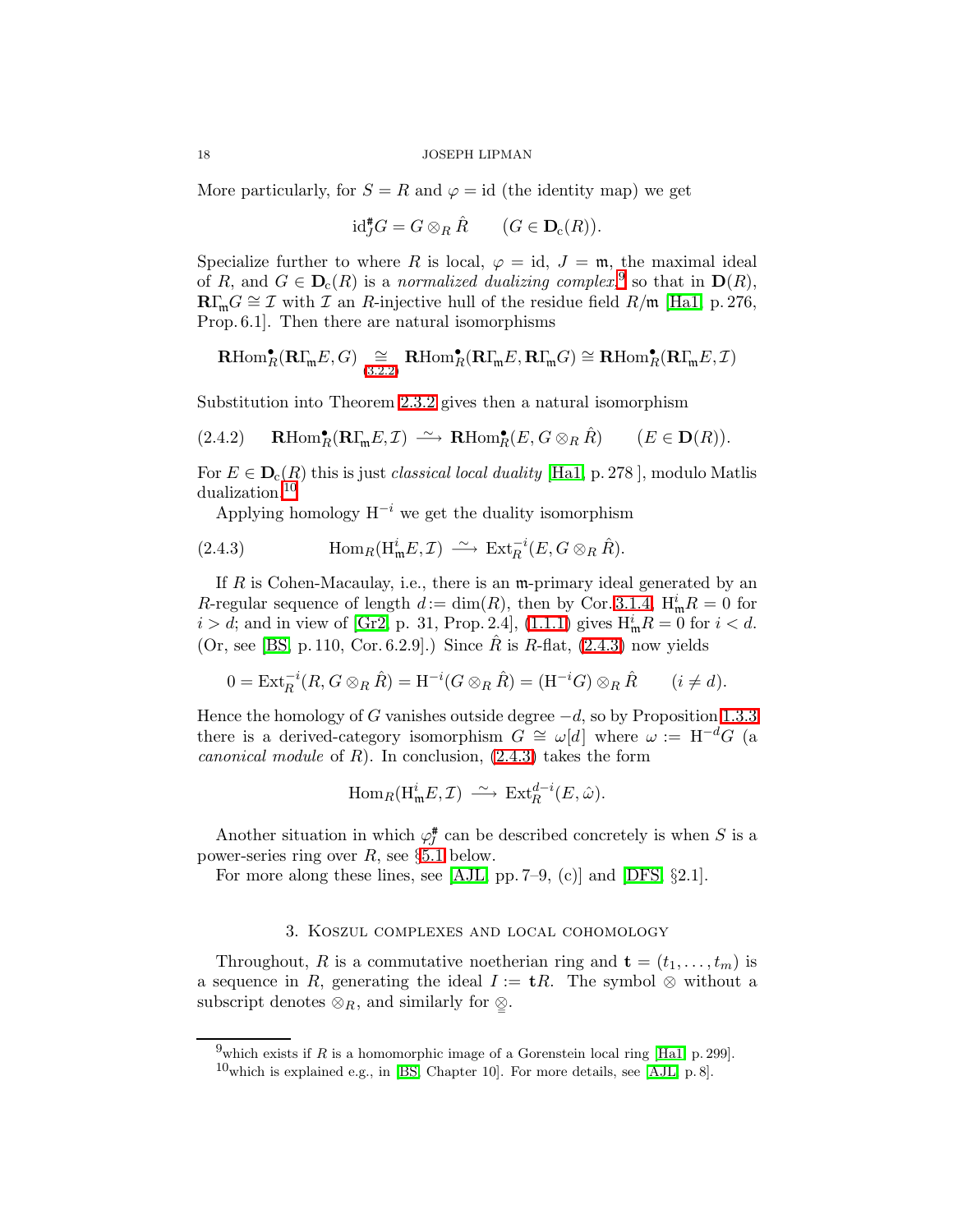<span id="page-18-3"></span>3.1.  $R\Gamma$ <sub>I</sub> = stable Koszul homology. Before proceeding with our exploration of local cohomology, we must equip ourselves with Koszul complexes. They provide, via Cech cohomology, a link between the algebraic theory and the topological theory on  $Spec(R)$ —a link which will remain implicit here.  $(See [Gr2, Expose II].)$  $(See [Gr2, Expose II].)$  $(See [Gr2, Expose II].)$ 

For  $t \in R$ , let  $\mathcal{K}(t)$  be the complex  $\cdots \to 0 \to R \stackrel{t}{\to} R_t \to 0 \to \cdots$  which in degrees 0 and 1 is the natural map from  $R = K^0(t)$  to its localization  $R_t = \mathcal{K}^1(t)$  by powers of t, and which vanishes elsewhere.

For any R-complex C, define the "stable" Koszul complexes

 $\mathcal{K}(\mathbf{t}):=\mathcal{K}(t_1)\otimes\cdots\otimes\mathcal{K}(t_m),\qquad \mathcal{K}(\mathbf{t},C):=\mathcal{K}(\mathbf{t})\otimes C.$ 

Since the complex  $\mathcal{K}(\mathbf{t})$  is flat and bounded, the functor of complexes  $\mathcal{K}(\mathbf{t}, -)$ takes quasi-isomorphisms to quasi-isomorphisms (apply [\[Ha1,](#page-50-6) p. 93, Lemma 4.1, b2] to the mapping cone of a quasi-isomorphism), and so may—and will—be regarded as a functor from  $\mathbf{D}(R)$  to  $\mathbf{D}(R)$ .

Given a q-injective resolution  $C \to E_C$  (§[1.2\)](#page-4-2) we have for  $E = E_C^j$  $_{C}^{j}$   $(j \in \mathbb{Z}),$ 

$$
\Gamma_{I}E = \ker (\mathcal{K}^{0}(\mathbf{t}, E) = E \rightarrow \bigoplus_{i=1}^{m} E_{t_{i}} = \mathcal{K}^{1}(\mathbf{t}, E)),
$$

whence a  $\mathbf{D}(R)$ -map

$$
\delta(C) \colon \mathbf{R}\Gamma_I C \underset{(1.5.1)}{=} \Gamma_I E_C \hookrightarrow \mathcal{K}(\mathbf{t}, E_C) \cong \mathcal{K}(\mathbf{t}, C),
$$

easily seen to be functorial in  $C$ , making the following diagram commute:

<span id="page-18-2"></span>(3.1.1) 
$$
\mathbf{R}\Gamma_{I}C \xrightarrow{\delta(C)} \mathcal{K}(\mathbf{t}, C) = \mathcal{K}(\mathbf{t}) \otimes C
$$

$$
\downarrow \pi(C)
$$

$$
C \xrightarrow{\sim} R \otimes C
$$

where  $\pi(C)$  is obtained by tensoring the projection  $\mathcal{K}(\mathbf{t}) \to \mathcal{K}^0(\mathbf{t}) = R$ (which is a map of complexes) with the identity map of C.

The key to the store of properties of local cohomology in this section is: $^{11}$  $^{11}$  $^{11}$ 

<span id="page-18-1"></span>**Proposition 3.1.2.** The  $D(R)$ -map  $\delta(C)$  is a functorial isomorphism

$$
\mathbf{R}\Gamma_{\!\!I}C\;\stackrel{\sim}{\longrightarrow}\;{\cal K}({\bf t},C).
$$

*Proof.* (Indication.) We can choose  $E_C$  to be injective as well as q-injective (see footnote in §[1.2\)](#page-4-2), and replace C by  $E_C$ ; thus we need only show that if C is injective then the inclusion map  $\Gamma_{\text{tR}}C \hookrightarrow \mathcal{K}(\text{t}, C)$  is a quasi-isomorphism. Elementary "staircase" diagram-chasing (or a standard spectral-sequence argument) allows us to replace C by each  $C^i$   $(i \in \mathbb{Z})$ , reducing the problem to where  $C$  is a single injective  $R$ -module. In this case the classical proof can be found in  $\left[\text{Gr2, pp. 23–26}\right]$  or  $\left[\text{Wb1, p. 118, Cor. 4.6.7}\right]$  (with arrows in the two lines preceding Cor. 4.6.7 reversed).

<span id="page-18-0"></span>There is another approach when  $C$  is a bounded-below injective complex (applying in particular when  $C$  is a single injective module). Every injective

<sup>11</sup>But see §3.5 for a Koszul-free, more general, approach.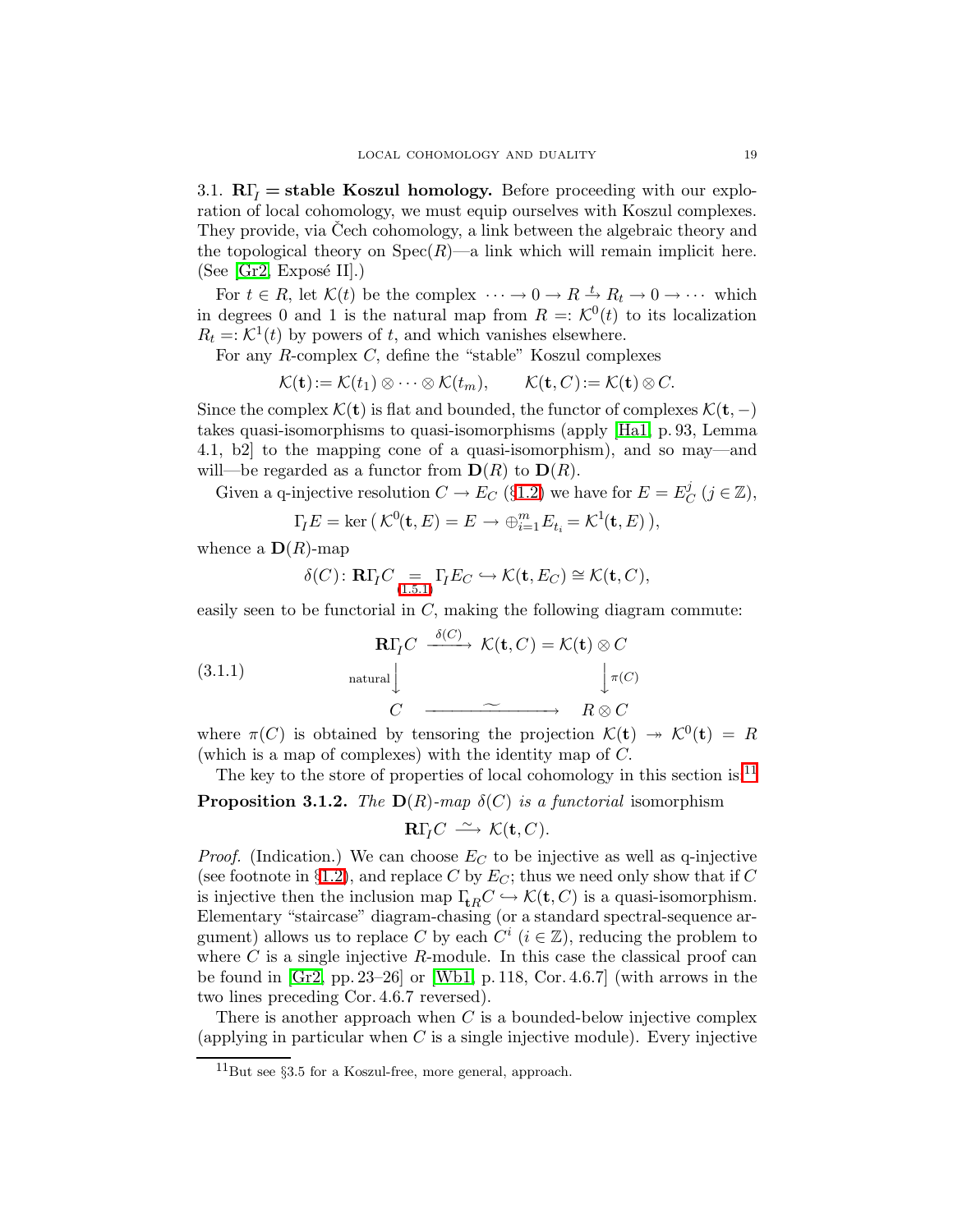R-module is a direct sum of injective hulls of R-modules of the form  $R/P$ with  $P \subset R$  a prime ideal, and in such a hull every element is annihilated by a power of P [\[Mt1\]](#page-50-10). It follows that for every  $t \in R$ , the localization map  $C \to C_t$  is surjective,<sup>[12](#page-19-1)</sup> so that the inclusion  $\Gamma_{tR} C \hookrightarrow \mathcal{K}((t), C)$  is a quasi-isomorphism; and that the complex  $\Gamma_{R}C$  is injective, whence  $\Gamma_{R}C$  is bounded-below and injective, therefore q-injective (§[1.2\)](#page-4-2).

Moreover,  $\mathcal{K}(\mathbf{t}, C)$  is bounded-below and injective, hence q-injective, since for any flat  $R$ -module  $F$  and injective  $R$ -module  $E$ , the functor

$$
\operatorname{Hom}_R(M, F \otimes E) \cong F \otimes \operatorname{Hom}_R(M, E)
$$

of finitely-generated R-modules M is exact, i.e.,  $F \otimes E$  is injective.

One shows now, by induction on  $m \geq 2$ , that with  $\mathbf{t}' := (t_2, \ldots, t_m)$ , the top row of

$$
\begin{array}{ccc}\n\Gamma_{\!tR}C \longrightarrow & \Gamma_{\!t_{1}R}\Gamma_{\!t'R}C \longrightarrow & \Gamma_{\!t_{1}R}\mathcal{K}(\mathbf{t}',C) \longrightarrow & \mathcal{K}((t_{1}),\mathcal{K}(\mathbf{t}',C)) \\
\cong \Big\downarrow & \cong \Big\downarrow & \cong \Big\downarrow & \Big\downarrow & \Big\downarrow & \\
\mathbf{R}\Gamma_{\!T}C & & \mathbf{R}\Gamma_{\!t_{1}R}\mathbf{R}\Gamma_{\!t'R}C & & \mathbf{R}\Gamma_{\!t_{1}R}\mathcal{K}(\mathbf{t}',C) & & \mathcal{K}(\mathbf{t},C)\n\end{array}
$$

is a  $\mathbf{D}(R)$ -isomorphism.

For  $R$ -ideals  $I$  and  $I'$  there is, according to the initial-object characteriza-tion of right-derived functors (§[1.5\)](#page-10-0), a unique functorial map  $\chi$  making the following otherwise natural  $\mathbf{D}(R)$ -diagram commute

$$
\Gamma_{I+I'} = \Gamma_I \Gamma_{I'} \longrightarrow \mathbf{R} \Gamma_I \Gamma_{I'}
$$
\n
$$
\downarrow \qquad \qquad \downarrow
$$
\n
$$
\mathbf{R} \Gamma_{I+I'} \longrightarrow \mathbf{R} \Gamma_I \mathbf{R} \Gamma_{I'}
$$

Corollary 3.1.3. The preceding natural functorial map is an isomorphism

$$
\chi\colon \mathbf{R}\Gamma_{\!\!\!I+I'}\ \stackrel{\sim}{\longrightarrow}\ \mathbf{R}\Gamma_{\!\!\!I}\mathbf{R}\Gamma_{\!\!\!I'}.
$$

*Proof.* Let  $I = \mathbf{t}R$   $(\mathbf{t} := (t_1, \ldots, t_m))$  and  $I' = \mathbf{t}'R$   $(\mathbf{t}' := (t'_1, \ldots, t'_n)),$  so that  $I + I' = (\mathbf{t} \vee \mathbf{t}')R$   $(\mathbf{t} \vee \mathbf{t}') := (t_1, \ldots, t_m, t'_1, \ldots, t'_n)$ . It is a routine exercise to deduce from Proposition [3.1.2](#page-18-1) an identification of  $\chi(C)$  with the natural isomorphism  $\mathcal{K}(\mathbf{t} \vee \mathbf{t}', C) \longrightarrow \mathcal{K}(\mathbf{t}, \mathcal{K}(\mathbf{t}', C)).$ 

<span id="page-19-0"></span>We see next that the functor  $\mathbf{R}\Gamma$ <sub>I</sub> is "bounded"—a property of consider-able importance in matters involving unbounded complexes.<sup>[13](#page-19-2)</sup>

**Corollary 3.1.4.** Let C be an R-complex such that  $H^iC = 0$  for all  $i > i_1$ (resp.  $i < i_0$ ). Then  $H^i \mathbf{R} \Gamma_I C = 0$  for all  $i > i_1 + m$  (resp.  $i < i_0$ ).

<sup>12</sup>There are easier ways to prove this.

<span id="page-19-2"></span><span id="page-19-1"></span> $13$ This boundedness property, called "way-out in both directions" in [\[Ha1\]](#page-50-6), often enters via the "way-out" lemmas [loc. cit., p. 69, (iii) and p. 74, (iii)]. See, for instance, the proof of Corollary [3.2.1](#page-20-0) below.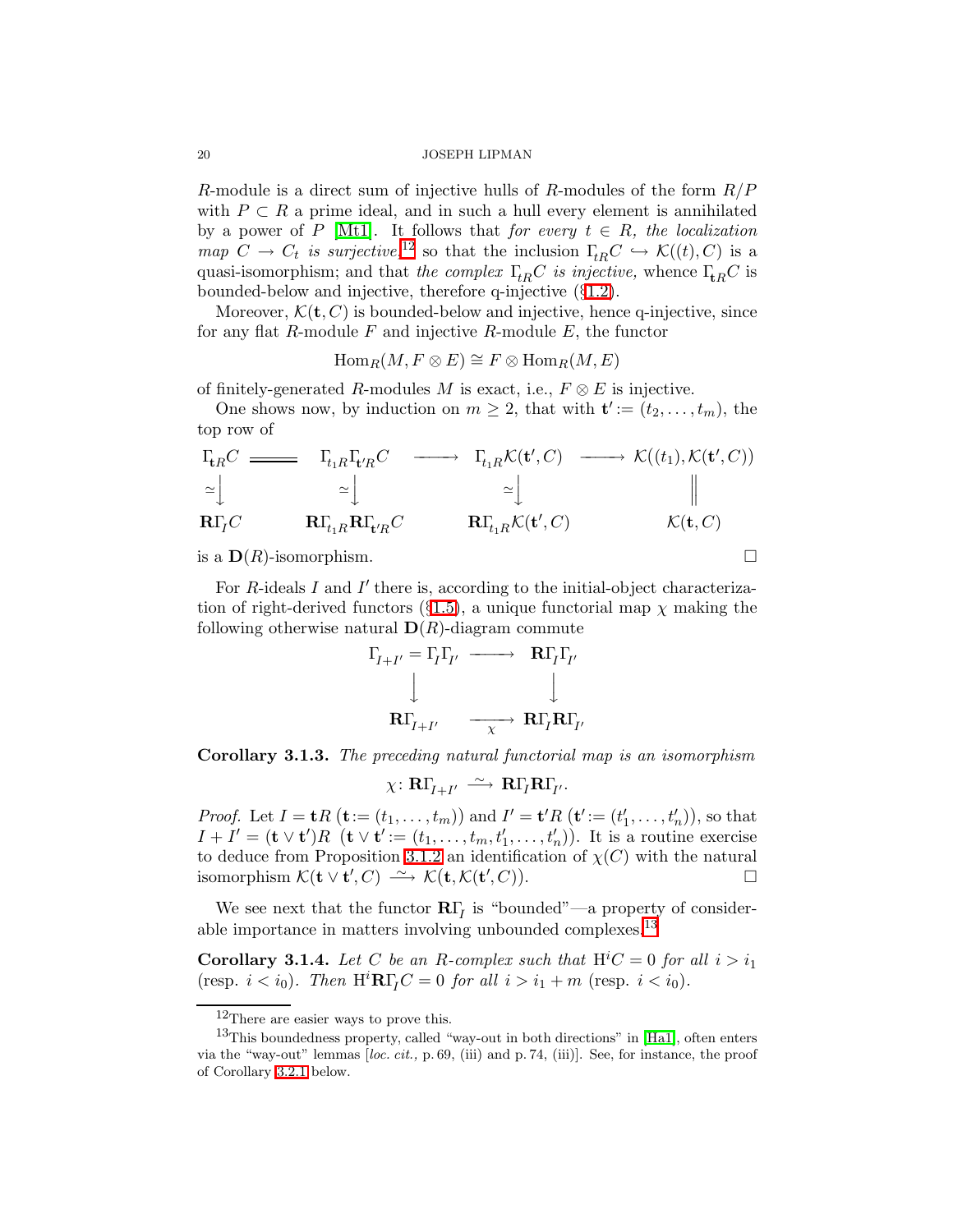*Proof.* If  $H^iC = 0$  for all  $i > i_1$ , then replacing  $C^i$  by 0 for all  $i > i_1$  and  $C^{i_1}$  by the kernel of  $C^{i_1} \to C^{i_1+1}$  produces a quasi-isomorphic subcomplex  $C_1 \subset C$  vanishing in all degrees above  $i_1$ . There are then isomorphisms

$$
\mathbf{R}\Gamma_{I}C\ \stackrel{\sim}{\longleftarrow}\ \mathbf{R}\Gamma_{I}C_{1}\underset{(3.1.2)}{\sim}\mathcal{K}(\mathbf{t},C_{1}),
$$

and  $H^i\mathcal{K}(\mathbf{t},C_1)$  (indeed,  $\mathcal{K}(\mathbf{t},C_1)$  itself) vanishes in all degrees above  $i_1+m$ .

A dual argument applies to the case where  $\mathbf{H}^iC = 0$  for all  $i < i_0$ . (More generally, without Prop. [3.1.2](#page-18-1) there is in this case a surjective quasiisomorphism  $C \rightarrow C_0$  with  $C_0$  vanishing in all degrees below  $i_0$ , and a quasiisomorphism  $C_0 \to E_0$  into an injective  $E_0$  vanishing likewise [\[Ha1,](#page-50-6) p. 43];<br>and so  $H^i \mathbf{R} \Gamma C \cong H^i \Gamma F_0$  vanishes for all  $i < i_0$ ) and so  $H^{i}R\Gamma_{I}C \cong H^{i}\Gamma_{I}E_{0}$  vanishes for all  $i < i_{0}$ .)

<span id="page-20-2"></span>3.2. The derived torsion category. We will say that an  $R$ -module  $M$  is *I-power torsion* if  $\Gamma_I M = M$ , or equivalently, for any prime R-ideal P  $\not\supset I$ the localization  $M_P = 0$ . (Geometrically, this means the corresponding sheaf on  $Spec(R)$  is supported inside the subscheme  $Spec(R/I)$ .) For any Rmodule M,  $\Gamma_I M$  is I-power torsion.

Let  $D_I(R) \subset D(R)$  be the full subcategory with objects those complexes C whose homology modules are all I-power torsion, i.e., the localization  $C_P$  is exact for any prime R-ideal P  $\not\supset I$ . For any R-complex C, [\(1.5.1\)](#page-10-1) implies that  $\mathbf{R}\Gamma_I C \in \mathbf{D}_I (R)$ .

The subcategory  $\mathbf{D}_I(R)$  is stable under translation, and for any  $\mathbf{D}(R)$ triangle with two vertices in  $\mathbf{D}_I(R)$  the third must be in  $\mathbf{D}_I(R)$  too, as follows from exactness of the homology sequence [\(1.4.2\)](#page-9-2).

<span id="page-20-0"></span>**Corollary 3.2.1.** The complex C is in  $D<sub>I</sub>(R)$  if and only if the natural map  $\iota(C) \colon \mathbf{R}\Gamma_I C \to C$  is a  $\mathbf{D}(R)$ -isomorphism.

*Proof.* ( $\Leftarrow$ ) Clear, since **R** $\Gamma_I C \in \mathbf{D}_I (R)$ .

 $(\Rightarrow)$  The boundedness of **R** $\Gamma$ <sub>I</sub> [\(3.1.4\)](#page-19-0) allows us to apply [\[Ha1,](#page-50-6) p. 74, (iii)] to reduce to the case where C is a single  $I$ -power-torsion module. But then  $\mathcal{K}(t_i) \otimes C = C$  for  $i = 1, \ldots, m$ , whence (by induction on m)  $\mathcal{K}(\mathbf{t}, C) = C$ , and so by Proposition [3.1.2](#page-18-1) and the commutativity of  $(3.1.1)$ ,  $\iota(C)$  is an isomorphism.

We show next that  $\mathbf{R}\Gamma_I$  is right-adjoint to the inclusion  $\mathbf{D}_I(R) \hookrightarrow \mathbf{D}(R)$ .

<span id="page-20-1"></span>**Proposition 3.2.2.** The map  $\iota(G)$ :  $\mathbb{R}\Gamma_t G \to G$  induces an isomorphism

 $\mathbf{R}\text{Hom}^{\bullet}(F, \mathbf{R}\Gamma_{I}G) \stackrel{\sim}{\longrightarrow} \mathbf{R}\text{Hom}^{\bullet}(F, G) \qquad (F \in \mathbf{D}_{I}(R), G \in \mathbf{D}(R)),$ 

whence, upon application of homology  $H^0$ , an adjunction isomorphism

 $\varrho(F, G)$ : Hom $_{\mathbf{D}_I(R)}(F, \mathbf{R}\Gamma_I G) = \text{Hom}_{\mathbf{D}(R)}(F, \mathbf{R}\Gamma_I G) \longrightarrow \text{Hom}_{\mathbf{D}(R)}(F, G)$ .

*Proof.* Since  $D(R)$ -isomorphism means homology-isomorphism (§[1.3\)](#page-5-2), and since (see [\(1.3.2\)](#page-7-0))

 $\mathrm{H}^i\mathbf{R}\mathrm{Hom}^\bullet(F',G') = \mathrm{Hom}_{\mathbf{D}(R)}(F',G'[i]) \qquad \big(F',G' \in \mathbf{D}(R)\big),$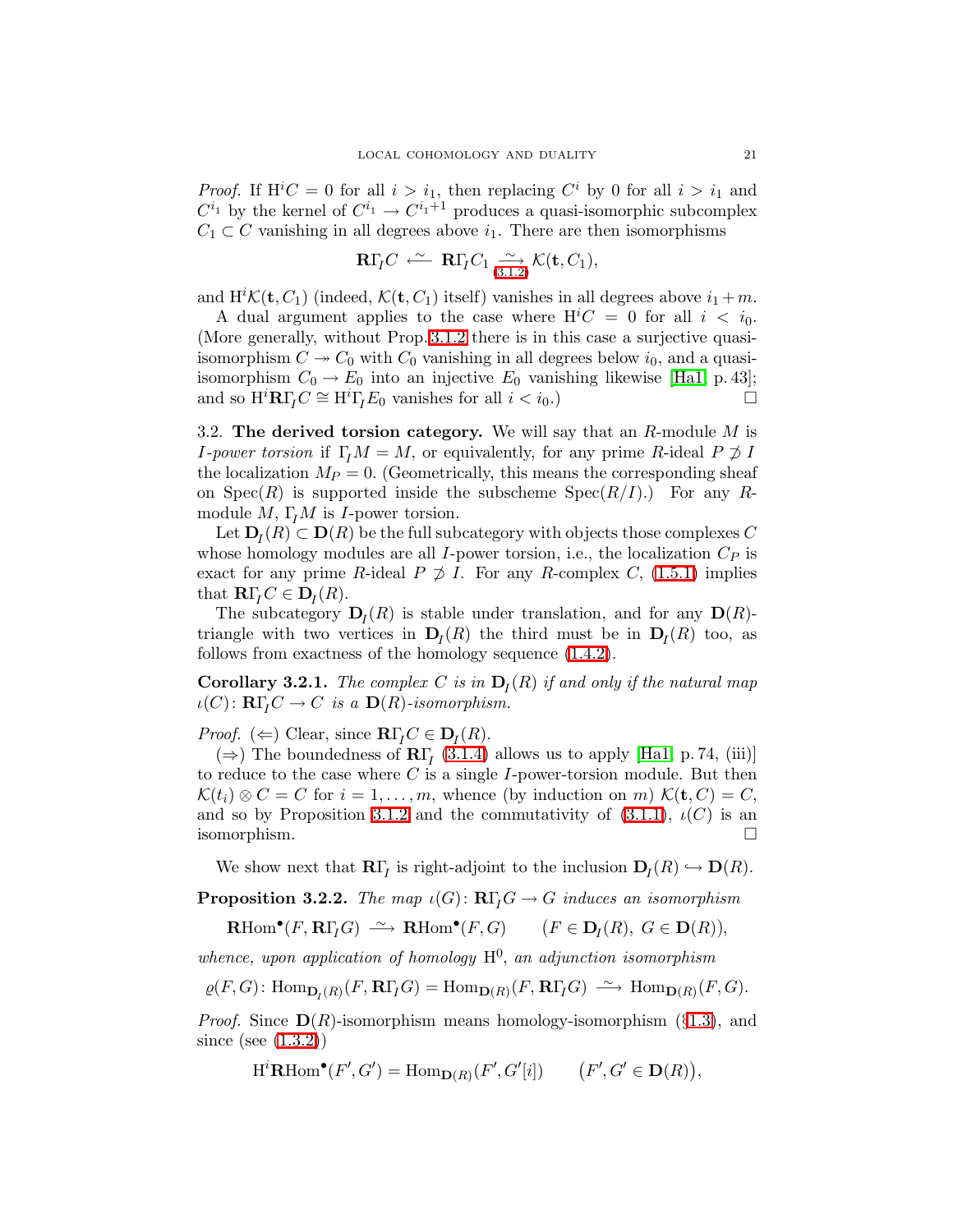we need only show that  $\varrho(F, G)$  is an isomorphism for all  $F \in D_I(R)$  and  $G \in \mathbf{D}(R)$ . Referring then to

$$
\operatorname{Hom}\nolimits_{{\mathbf D}(R)}(F,G) \xrightarrow[\nu]{\quad \operatorname{Hom}\nolimits}_{{\mathbf D}(R)}({\mathbf R}\Gamma_{I}F,{\mathbf R}\Gamma_{I}G) \xleftarrow[\rho]{\sim} \operatorname{Hom}\nolimits_{{\mathbf D}(R)}(F,{\mathbf R}\Gamma_{I}G)
$$

where  $\nu$  is the natural map and where  $\rho$  is induced by the isomorphism  $\iota(F) \colon \mathbf{R}\Gamma_I F \longrightarrow F$  (Corollary [3.2.1\)](#page-20-0), let us show that  $\rho^{-1}\nu$  is inverse to  $\varrho$ .

That  $\varrho \rho^{-1} \nu(\alpha) = \alpha$  for any  $\alpha \in \text{Hom}_{\mathbf{D}(R)}(F, G)$  amounts to the (obvious) commutativity of the diagram

$$
\mathbf{R}\Gamma_{I}F \xrightarrow{\mathbf{R}\Gamma_{I}\alpha} \mathbf{R}\Gamma_{I}G
$$
\n
$$
\iota(F)\Big| \simeq \bigcup_{\mathcal{F}} \iota(G)
$$
\n
$$
F \xrightarrow{\alpha} G
$$

That  $\rho^{-1}\nu_{\varrho}(\beta) = \beta$  for  $\beta \in \text{Hom}_{\mathbf{D}(R)}(F, \mathbf{R}\Gamma_{I}G)$  amounts to commutativity of

$$
\mathbf{R}\Gamma_{\!I}F \xrightarrow{\mathbf{R}\Gamma_{\!I}\beta} \mathbf{R}\Gamma_{\!I}\mathbf{R}\Gamma_{\!I}G
$$
\n
$$
\iota(F)\Big\downarrow \simeq \qquad \qquad \Big\downarrow \mathbf{R}\Gamma_{\!I}\iota(G)
$$
\n
$$
F \xrightarrow{\qquad \qquad \beta} \qquad \mathbf{R}\Gamma_{\!I}G
$$

and so (since  $\iota$  is functorial) it suffices to show that  $\mathbf{R}\Gamma_l\iota(G) = \iota(\mathbf{R}\Gamma_l G)$ . We may assume that  $G$  is injective and q-injective, and then the second paragraph in the proof of Prop. [3.1.2](#page-18-1) shows that  $\Gamma_{I}G$  is injective and that

$$
\Gamma_I \Gamma_I G \hookrightarrow \mathcal{K}(\mathbf{t},\Gamma_I G) \cong \mathbf{R} \Gamma_I \mathbf{R} \Gamma_I G
$$

is a  $\mathbf{D}(R)$ -isomorphism. It follows that  $\mathbf{R}\Gamma_l\iota(G)$  and  $\iota(\mathbf{R}\Gamma_lG)$  are both canonically isomorphic to the identity map  $\Gamma_I \Gamma_I G \hookrightarrow \Gamma_I G$ , so that they are indeed equal. indeed equal.

## <span id="page-21-2"></span><span id="page-21-0"></span>3.3. Local cohomology and tensor product.

Corollary 3.3.1. There is a unique bifunctorial isomorphism

$$
\psi(C, C') \colon \mathbf{R}\Gamma_I C \otimes C' \xrightarrow{\sim} \mathbf{R}\Gamma_I (C \otimes C') \qquad (C, C' \in \mathbf{D}(R))
$$

whose composition with the natural map  $\mathbb{R}\Gamma_I(C \otimes C') \to C \otimes C'$  is the natural map  $\mathbf{R}\Gamma_I C \otimes C' \to C \otimes C'.$ 

*Proof.* Replacing  $C$  and  $C'$  by q-flat resolutions, we may assume that  $C$  and  $C'$  are themselves q-flat. Existence and bifunctoriality of the isomorphism  $\psi$ are given then, via Prop. [3.1.2](#page-18-1) and commutativity of [\(3.1.1\)](#page-18-2), by the natural isomorphism

 $\mathcal{K}(\mathbf{t}, C) \otimes C' = (\mathcal{K}(\mathbf{t}) \otimes C) \otimes C' \stackrel{\sim}{\longrightarrow} \mathcal{K}(\mathbf{t}) \otimes (C \otimes C') = \mathcal{K}(\mathbf{t}, C \otimes C').$ 

<span id="page-21-1"></span>It follows in particular that  $\mathbf{R}\Gamma_I C \otimes C' \in \mathbf{D}_I(R)$ ,<sup>[14](#page-21-1)</sup> and so uniqueness of  $\psi$ results from Proposition [3.2.2.](#page-20-1)

<sup>&</sup>lt;sup>14</sup>This is easily shown without using  $K$ .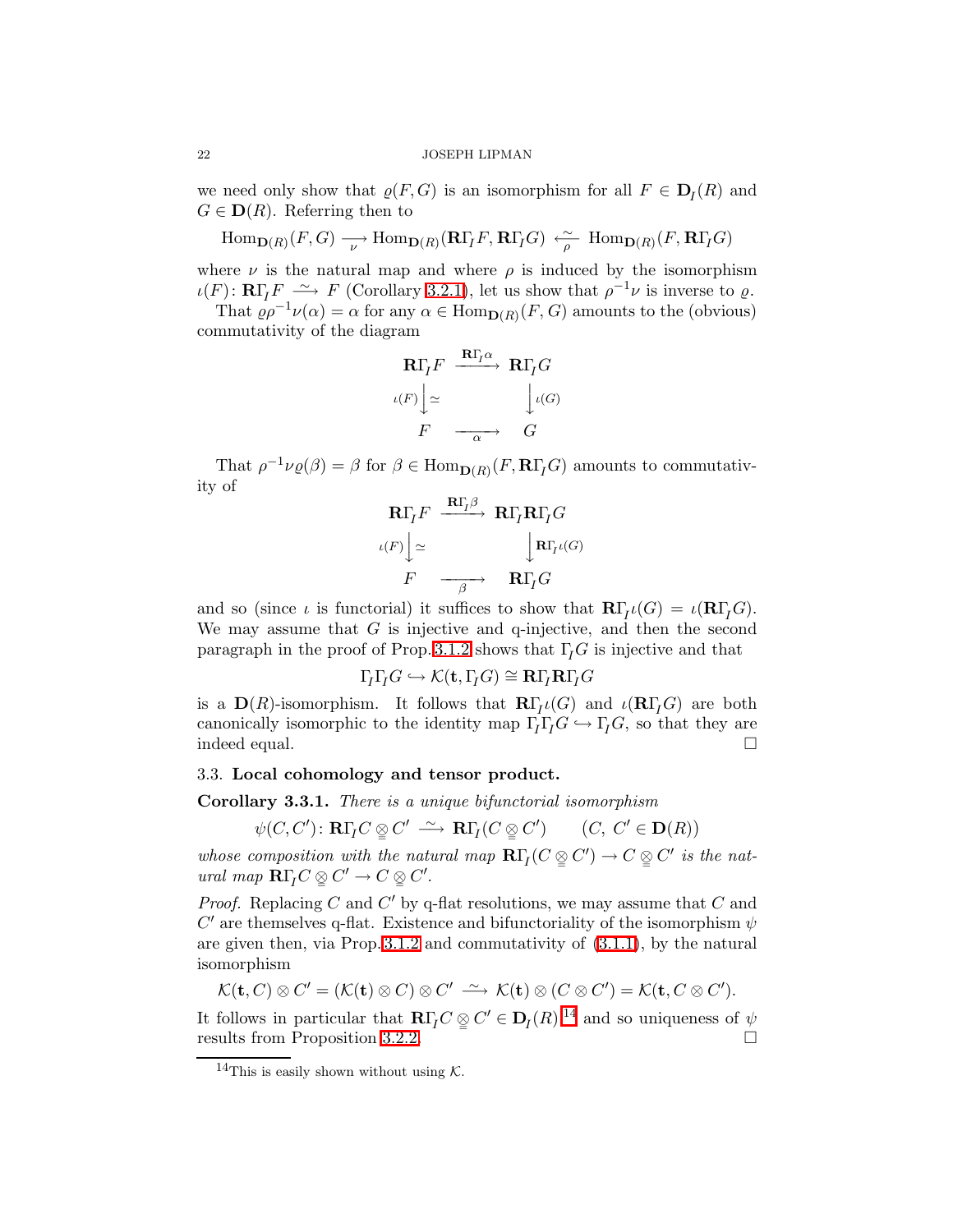Here is a homological consequence. (Proof left to the reader.)

Corollary 3.3.2. For any R-complex C and flat R-module M there are natural isomorphisms

$$
\mathrm{H}^i_I(C)\otimes M \xrightarrow{\sim} \mathrm{H}^i_I(C\otimes M) \qquad (i\in \mathbb{Z}).
$$

<span id="page-22-5"></span>Here is an interpretation of some basic properties of the functor  $\mathbf{R}\Gamma_I$  in terms of the complex  $\mathbf{R}\Gamma_I R \cong \mathcal{K}(\mathbf{t})$ . (Proof left to the reader.)

**Corollary 3.3.3.** Via the isomorphism  $\psi(R,-)$  of the functor  $\mathbf{R}\Gamma_I R\otimes(-)$ with  $\mathbf{R}\Gamma_I(-)$  the natural map  $\mathbf{R}\Gamma_I C'\to C'$  corresponds to the map

$$
\iota(R)\mathop{\otimes}_1 1\colon \mathbf{R}\Gamma_I R\mathop{\otimes}_2 C'\to R\mathop{\otimes}_2 C'=C',
$$

and the above map  $\psi(C, C')$  corresponds to the associativity isomorphism<sup>[15](#page-22-0)</sup>

$$
(\mathbf{R}\Gamma_I R \otimes C) \otimes C' \longrightarrow \mathbf{R}\Gamma_I R \otimes (C \otimes C').
$$

<span id="page-22-6"></span>3.4. Change of rings. Let  $\varphi: R \to S$  be a homomorphism of noetherian rings. The functor "restriction of scalars" from S-complexes to R-complexes preserves quasi-isomorphisms, so it extends to a functor  $\varphi_* : \mathbf{D}(S) \to \mathbf{D}(R)$ .

As in §[2.1,](#page-13-2) we find that the functor  $M \mapsto M \otimes_R S$  from R-modules to S-modules has a left-derived functor  $\varphi^* \colon \mathbf{D}(R) \to \mathbf{D}(S)$  such that after choosing for each R-complex C a q-flat resolution  $F_C \to C$  we have  $\varphi^*C = F_C \otimes_R S$ . If S is R-flat, then the natural map is an isomorphism  $\varphi^*C \longrightarrow C \otimes_R S.$ 

There are natural functorial isomorphisms

- <span id="page-22-2"></span><span id="page-22-1"></span>(3.4.1)  $B \underset{\sim}{\otimes}_R \varphi_* D \stackrel{\sim}{\longrightarrow} \varphi_*(\varphi^* B \underset{\sim}{\otimes}_S D)$   $(B \in \mathbf{D}(R), D \in \mathbf{D}(S)),$
- (3.4.2)  $\varphi^*(B \otimes_R C) \longrightarrow \varphi^*B \otimes_S \varphi^*C$   $(B, C \in \mathbf{D}(R)).$

Proofs are left to the reader. (In view of [\[Lp3,](#page-50-5) (2.6.5)] one may assume that all the complexes involved are q-flat, in which case  $\mathcal{Q}$  becomes  $\otimes$ , and then the isomorphisms are the obvious ones.)

For example, there are natural isomorphisms (self-explanatory notation):

$$
\varphi^* \mathcal{K}_R(\mathbf{t}) \cong \mathcal{K}_R(\mathbf{t}) \otimes_R S \cong \mathcal{K}_S(\varphi \mathbf{t}).
$$

So putting  $B = \mathcal{K}(t)$  in the isomorphisms [\(3.4.1\)](#page-22-1) and [\(3.4.2\)](#page-22-2) we obtain, via Propositions [3.1.2](#page-18-1) and [3.2.2,](#page-20-1) and commutativity of [\(3.1.1\)](#page-18-2), the following two corollaries.

<span id="page-22-3"></span>**Corollary 3.4.3.** There is a unique  $D(R)$ -isomorphism

$$
\varphi_*\mathbf{R}\Gamma_{\!I\!S}D \stackrel{\sim}{\longrightarrow} \mathbf{R}\Gamma_{\!I}\varphi_*D \qquad (D \in \mathbf{D}(S))
$$

<span id="page-22-4"></span>whose composition with the natural map  $\mathbb{R}\Gamma_l\varphi_*D\to\varphi_*D$  is the natural map  $\varphi_*\mathbf{R}\Gamma_{IS}D \to \varphi_*D$ . Thus there are natural R-isomorphisms

$$
\varphi_* \mathcal{H}_{IS}^i D \stackrel{\sim}{\longrightarrow} \mathcal{H}_I^i \varphi_* D \qquad (i \in \mathbb{Z}).
$$

<span id="page-22-0"></span><sup>&</sup>lt;sup>15</sup>derived from associativity for tensor product of R-complexes as in, e.g., [\[Lp3,](#page-50-5)  $(2.6.5)$ ].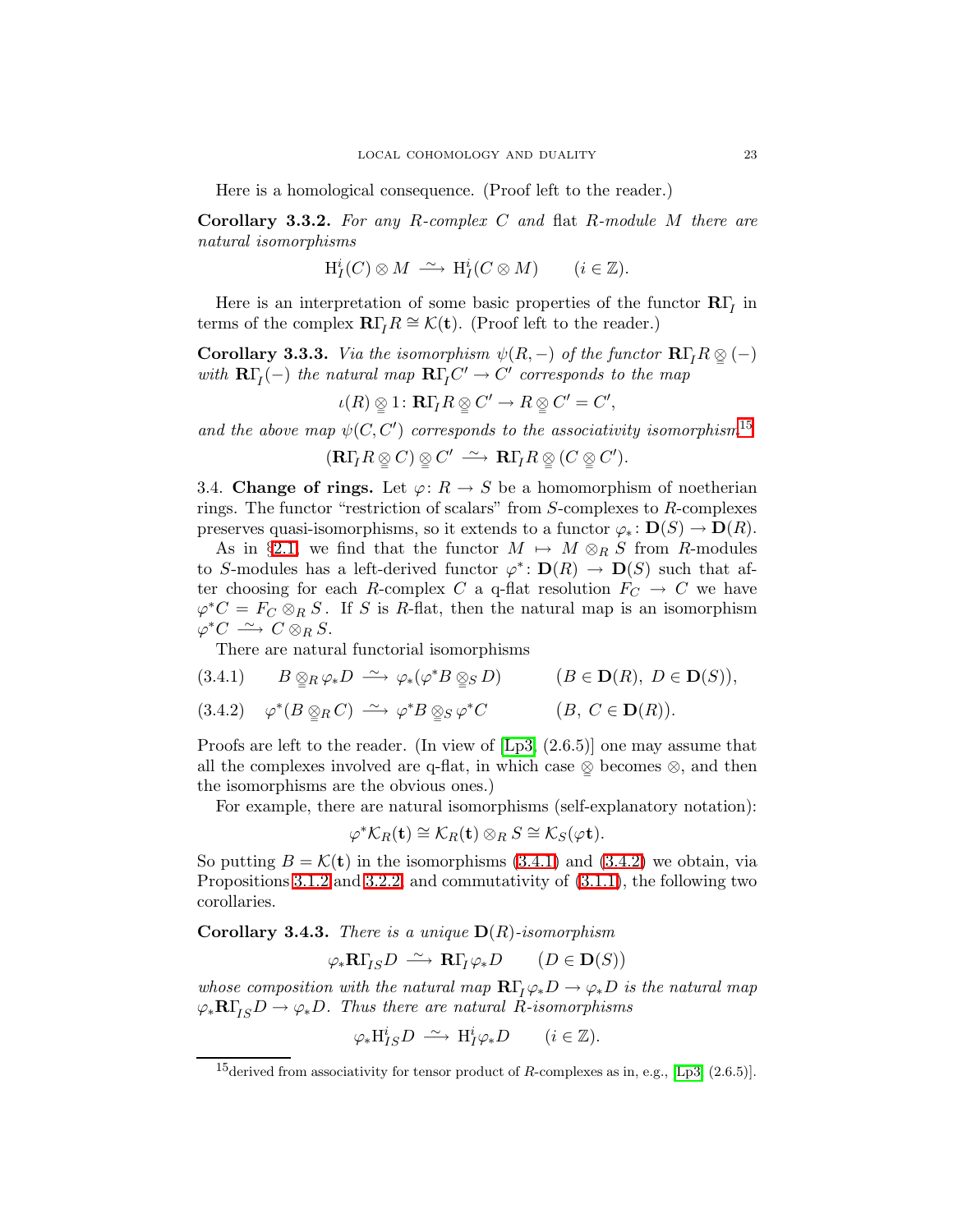**Corollary 3.4.4.** There is a unique  $\mathbf{D}(S)$ -isomorphism

$$
\varphi^* \mathbf{R} \Gamma_I C \xrightarrow{\sim} \mathbf{R} \Gamma_{\!I S} \varphi^* C \qquad (C \in \mathbf{D}(R))
$$

whose composition with the natural map  $\mathbb{R}\Gamma_{IS}\varphi^*C \to \varphi^*C$  is the natural  $map \ \varphi^* {\bf R} \Gamma_I C \to \varphi^* C.$  Consequently, if S is R-flat then there are natural S-isomorphisms

$$
\mathrm{H}_I^i C \otimes S \ \xrightarrow{\sim} \ \mathrm{H}_{IS}^i (C \otimes S) \qquad (i \in \mathbb{Z}).
$$

If M is an I-power-torsion R-module, for example,  $M = H_I^iC$  (see §[3.2\)](#page-20-2), and  $\hat{R}$  is the I-adic completion of R, then the canonical map  $\gamma: M \to M \otimes \hat{R}$ is bijective: indeed, since this map commutes with  $\lim_{n \to \infty}$  we may assume that  $M$  is finitely generated, in which case for large  $n$  the natural map

$$
M\otimes \hat{R}\to M\otimes (\hat{R}/I^n\hat{R})=M\otimes (R/I^n)
$$

<span id="page-23-0"></span>as well as its composition with  $\gamma$  is bijective, so that  $\gamma$  is too. Thus putting  $S = R$  in the preceding Corollary we get:

**Corollary 3.4.5.** For  $C \in \mathbf{D}(R)$  the local cohomology modules  $H_I^i C$   $(i \in \mathbb{Z})$ depend only on the topological ring  $\hat{R}$  and  $C \otimes \hat{R}$ , in that for any defining ideal J (i.e.,  $\sqrt{J} = \sqrt{I\hat{R}}$ ) there are natural isomorphisms

$$
\mathrm{H}_I^i C \; \xrightarrow{\sim} \; \mathrm{H}_I^i (C \otimes \hat{R}) = \mathrm{H}_J^i (C \otimes \hat{R}).
$$

Remark. For  $(\hat{R}, J)$  as in [3.4.5,](#page-23-0) the functor  $\Gamma_J = H_J^0$  on  $\hat{R}$ -modules M depends only on the topological ring  $\hat{R}$ :  $\Gamma_j M$  consists of those  $m \in M$ which are annihilated by some open  $R$ -ideal.

**Exercise.** (a) Let  $F$  be a q-injective resolution of the  $S$ -complex  $D$ . Show that applying  $\mathrm{H}^i\Gamma_I$  to a q-injective R-resolution  $\varphi_*F\to G$  produces the homology maps in Corollary [3.4.3.](#page-22-3)

(b) Suppose that S is R-flat. Let  $C \to E$  be a q-injective resolution of the Rcomplex C and  $\eta: E \otimes S \to F$  a q-injective S-resolution. Show that the homology maps in Corollary [3.4.4](#page-22-4) factor naturally as

$$
\mathrm{H}_I^i C \otimes S \cong \mathrm{H}^i \Gamma_I E \otimes S \ \xrightarrow{\sim} \ \mathrm{H}^i (\Gamma_I E \otimes S) \ \xrightarrow{\sim} \ \mathrm{H}^i \Gamma_{IS} (E \otimes S)
$$
\n
$$
\xrightarrow{\mathrm{H}^i \Gamma_{IS} \eta} \mathrm{H}^i \Gamma_{IS} F \cong \mathrm{H}_{IS}^i (C \otimes S).
$$

3.5. Appendix: Generalization. In this appendix, we sketch a more general version (not needed elsewhere) of local cohomology, and its connection with the theory of "localization of categories." In establishing the corresponding generalizations of the properties of local cohomology developed above, we make use of the structure of injective modules over a noetherian ring together with some results of Neeman about derived categories of noetherian rings, rather than of Koszul complexes.

At the end, these local cohomology functors are characterized as being all those idempotent  $\Delta$ -functors from  $\mathbf{D}(R)$  to itself which respect direct sums.

Let R be a noetherian topological ring. The topology  $\mathfrak U$  on R is linear if there is a neighborhood basis  $N$  of 0 consisting of ideals. An ideal is open iff it contains a member of  $N$ .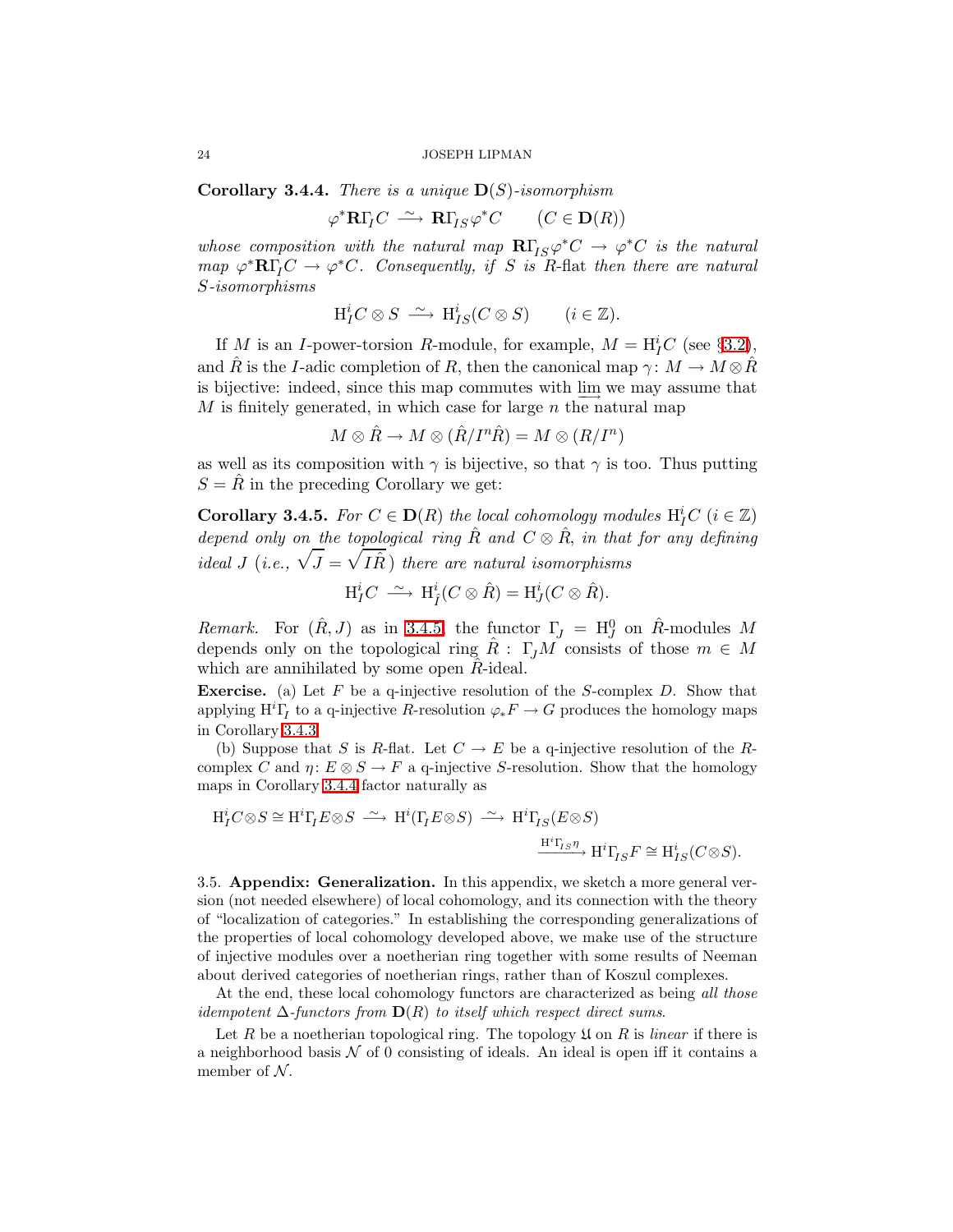We assume further that the square of any open ideal is open. Then  $\mathfrak U$  is determined by the set  $O$  of its open prime ideals: an ideal is open iff it contains a power product of finitely many members of O. Thus endowing R with such a topology is equivalent to giving a set O of prime ideals such that for any prime ideals  $p \subset p'$ ,  $p \in O \Rightarrow p' \in O$ . The case we have been studying, where N consists of the powers of a single ideal  $I$ , is essentially that in which  $O$  has finitely many minimal members (namely the minimal prime ideals of  $I$ , whose product can replace  $I$ ).

Let  $\Gamma' = \Gamma'_{\mathfrak{U}}$  be the *left-exact subfunctor of the identity functor on*  $\mathcal{M}(R)$  such that for any  $R$ -module  $M$ ,

 $\Gamma'M = \{ x \in M \mid \text{for some open ideal } I, Ix = 0 \}.$ 

The functor  $\Gamma'$  commutes with direct sums. If p is a prime R-ideal and  $I_p$  is the injective hull of  $R/p$ , then  $\Gamma' I_p = I_p$  if p is open (because every element of  $I_p$  is annihilated by a power of p), and  $\Gamma' I_p = 0$  otherwise. Thus  $\Gamma'$  determines the set of open primes, and hence determines the topology  $\mathfrak U$ . Moreover,  $\Gamma'$  preserves injectivity of modules, since every injective S-module is a direct sum of  $I_p$ 's, and any such direct sum is injective.

Conversely, every left-exact subfunctor  $\Gamma$  of the identity which commutes with direct sums and preserves injectivity is of the form  $\Gamma'_{\mathfrak{U}}$ . Indeed, since  $I_p$  is an indecomposable injective, the injective module  $\Gamma(I_p)$  must be  $I_p$  or 0. If  $p \subset p'$ , then by left-exactness,  $\Gamma(I_p) \subset \Gamma(I_{p'})$ ; and hence the set of p such that  $\Gamma(I_p) = I_p$ is the set of open primes for a topology  $\mathfrak{U}$ . One checks then that  $\Gamma = \Gamma'_{\mathfrak{U}}$  by applying both functors to representations of modules as kernels of maps between injectives.

<span id="page-24-0"></span>**Lemma 3.5.1.** If F is an injective complex, then the natural  $D(R)$ -map is an isomorphism  $\iota(C) \colon \Gamma'F \longrightarrow \mathbf{R}\Gamma'F$ .

*Proof.* The mapping cone C of a q-injective resolution  $F \to E_F$  is injective and exact, and as  $\mathbf{R} \Gamma' F = \Gamma' E_F$ , it suffices to show that  $\Gamma' C$  is exact. To this end, consider for any ideal  $I = (t_1, \ldots, t_n)R$  the topology  $\mathfrak{U}_I$  for which the powers of I form a neighborhood basis of 0, so that with previous notation,  $\Gamma'_{\mathfrak{U}_I} = \Gamma'_I$ . Then

$$
\Gamma' = \Gamma_{\mathfrak{U}}' = \lim_{I \text{ open}} \Gamma_I',
$$

which reduces the problem to where  $\mathfrak{U} = \mathfrak{U}_I$ ; and  $\Gamma'_I = \Gamma'_{t_1R} \Gamma'_{t_2R} \cdots \Gamma'_{t_nR}$  gives a further reduction to where  $I = tR$  ( $t \in R$ ). Finally, exactness of the complex C and of its localization  $C_t$  in the exact sequence  $0 \to \Gamma_{tR}^{\prime}C \to C \to C_t \to 0$  (see proof of Proposition [3.1.2\)](#page-18-1) imply that  $\Gamma_{tR}'C$  is exact.

Since any direct sum of q-injective resolutions is an injective resolution, and since  $\Gamma'$  commutes with direct sums, one has:

<span id="page-24-1"></span>Corollary 3.5.2. For any small family  $(E_{\alpha})$  in  $D(R)$ , the natural map is an isomorphism

$$
\oplus_{\alpha} \mathbf{R} \Gamma' E_{\alpha} \stackrel{\sim}{\longrightarrow} \mathbf{R} \Gamma' (\oplus_{\alpha} E_{\alpha}).
$$

From Lemma [3.5.1,](#page-24-0) and the fact that  $\Gamma'$  preserves injectivity of complexes, one readily deduces the ("colocalizing") idempotence of  $\mathbb{R}T'$ :

<span id="page-24-2"></span>**Proposition 3.5.3.** (i) For an R-complex E, with q-injective resolution  $E \to I_E$ , the maps  $\iota({\bf R}\Gamma' E)$  and  ${\bf R}\Gamma' \iota(E)$  from  ${\bf R}\Gamma' {\bf R}\Gamma' E$  to  ${\bf R}\Gamma' E$  are both inverse to the isomorphism  $\mathbf{R}\Gamma'E \longrightarrow \mathbf{R}\Gamma'\mathbf{R}\Gamma'E$  given by the identity map of  $\Gamma'I_E = \Gamma'\Gamma'I_E$ , and so are equal isomorphisms.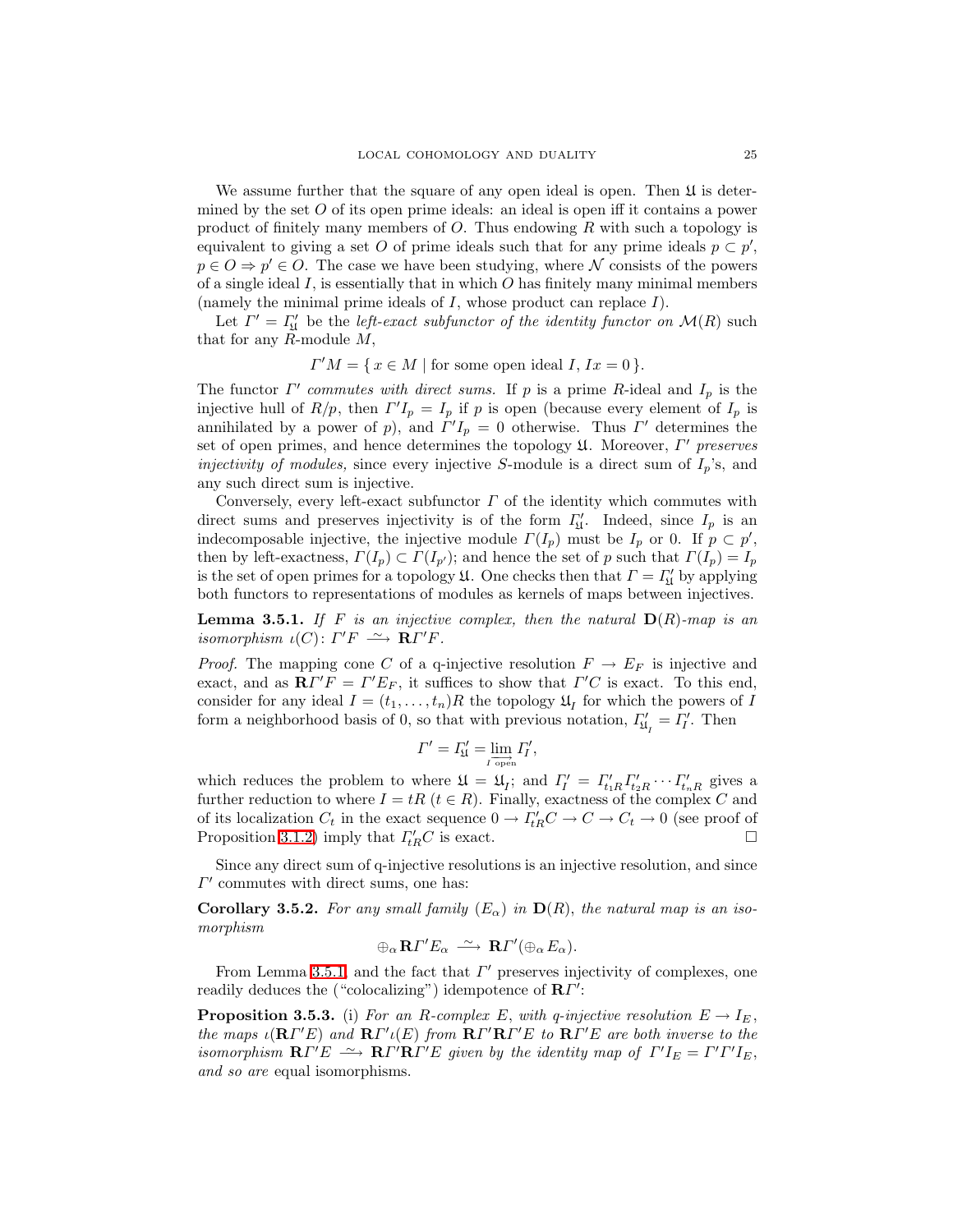(ii) For 
$$
E, F \in \mathbf{D}(R)
$$
 the map  $\iota(F) \colon \mathbf{R}\Gamma'F \to F$  induces an isomorphism  
\n
$$
\text{Hom}_{\mathbf{D}(R)}(\mathbf{R}\Gamma'E, \mathbf{R}\Gamma'F) \xrightarrow{\sim} \text{Hom}_{\mathbf{D}(R)}(\mathbf{R}\Gamma'E, F),
$$

with inverse

Hom<sub>D(R)</sub>(
$$
\mathbf{R}\Gamma'E, F
$$
)<sup>natural</sup> Hom<sub>D(R)</sub>( $\mathbf{R}\Gamma'\mathbf{R}\Gamma'E, \mathbf{R}\Gamma'F$ )  
 $\xrightarrow[1]$ Hom<sub>D(R)</sub>( $\mathbf{R}\Gamma'E, \mathbf{R}\Gamma'F$ ).

The properties given in Corollary [3.5.2](#page-24-1) and Proposition [3.5.3](#page-24-2) (i) *characterize* functors of the form  $\mathbb{R}I_{\mathfrak{U}}'$  among  $\Delta$ -functors from  $\mathbb{D}(R)$  to itself. This will be shown at the end of this appendix (Proposition [3.5.7\)](#page-26-1).

Next we generalize §[3.2.](#page-20-2) Let  $\mathcal{M}_{\mathfrak{U}}(R) = \Gamma'_{\mathfrak{U}}\mathcal{M}(R)$  be the full abelian subcategory of  $\mathcal{M}(R)$  whose objects are the *U-torsion R-modules*—those R-modules M such that  $\Gamma' M = M$ , i.e., the localization  $M_p = 0$  for every non-open prime R-ideal p. The subcategory  $\mathcal{M}_{\mathfrak{U}}(R) \subset \mathcal{M}(R)$  is plump, i.e., if  $M_1 \to M_2 \to M \to M_3 \to M_4$ is an exact sequence of R-modules such that  $M_i \in \mathcal{M}_{\mathfrak{U}}(R)$  for  $i = 1, 2, 3, 4$ , then also  $M \in \mathcal{M}_{\mathfrak{U}}(R)$ . (To see this one reduces to the case where  $M_1 = M_4 = 0$ , and uses that the product of two open ideals is open.) One can think of  $\Gamma'$  as a functor from  $\mathcal{M}(R)$  to  $\mathcal{M}_{\mathfrak{U}}(R)$ , right-adjoint to the inclusion functor  $\mathcal{M}_{\mathfrak{U}}(R) \hookrightarrow \mathcal{M}(R)$ .

Upgrading to the derived level, let  $\mathbf{D}_{\mathfrak{U}}(R) \subset \mathbf{D}(R)$  be the full subcategory with objects those complexes C whose homology modules are all in  $\mathcal{M}_{\mathfrak{U}}(R)$ , i.e., the localization  $C_p$  is exact for every non-open prime R-ideal p. The exact homology sequence [\(1.4.2\)](#page-9-2) of a triangle, together with plumpness of  $\mathcal{M}_{\mathfrak{U}}(R)$ , entails that  $\mathbf{D}_{\mathfrak{U}}(R)$  is a triangulated subcategory of  $\mathbf{D}(R)$ , that is, if two vertices of a  $\mathbf{D}(R)$ triangle lie in  $\mathbf{D}_{\mathfrak{U}}(R)$  then so does the third. In fact  $\mathbf{D}_{\mathfrak{U}}(R)$  is a localizing subcategory of  $\mathbf{D}(R)$  (= full triangulated subcategory closed under arbitrary  $\mathbf{D}(R)$ -direct sums).

If  $C \to E_C$  is a q-injective resolution then  $\mathbb{R} \Gamma' C = \Gamma' E_C \in \mathbb{D}_{\mathfrak{U}}(R)$ , and so  $\mathbf{R} \Gamma' \mathbf{D}(R) \subset \mathbf{D}_{\mathfrak{U}}(R)$ . Thus (i) in the following Proposition implies that  $\mathbf{D}_{\mathfrak{U}}$  is the essential image of the functor  $\mathbb{R}\Gamma'$  (i.e., the full subcategory whose objects are the complexes isomorphic to one of the form  $\mathbb{R}I^{\prime\prime}C$ ; and (ii) says that  $\mathbb{R}I^{\prime\prime}$  can be thought of as being right-adjoint to the inclusion functor  $\mathbf{D}_{\mathfrak{U}}(R) \hookrightarrow \mathbf{D}(R)$ .

<span id="page-25-0"></span>**Proposition 3.5.4.** (i) An R-complex C is in  $D_{\mathfrak{U}}(R)$  if and only if the natural map  $\iota(C) \colon \mathbf{R}\Gamma' C \to C$  is an isomorphism.

(ii) For all  $E \in D_{\mathfrak{U}}(R)$  and  $F \in D(R)$  the natural map  $\iota(F) \colon \mathbf{R}\Gamma'F \to F$ induces an isomorphism

$$
\operatorname{Hom}\nolimits_{{\mathbf D}(R)}(E,{\mathbf R} \varGamma' F) \ \stackrel{\sim}{\longrightarrow}\ \operatorname{Hom}\nolimits_{{\mathbf D}(R)}(E,F).
$$

*Proof.* (i) "If" is clear since, as noted above,  $\mathbf{R}\Gamma' C \in \mathbf{D}_{\mathfrak{U}}(R)$ .

As for "only if," by Corollary [3.5.2](#page-24-1) those  $E \in D_{\mathfrak{U}}(R)$  for which  $\iota(E)$  is an isomorphism are the objects of a localizing subcategory  $\mathbf{L} \subset \mathbf{D}_{\mathfrak{U}}(R)$ . Now [\[Nm1,](#page-50-11) p. 528, Thm. 3.3] says that any localizing subcategory  $\mathbf{L}' \subset \mathbf{D}(R)$  is completely determined by the set of prime R-ideals p such that the fraction field  $\kappa_p$  of  $R/p$  is in L'. As  $\kappa_p \in D_{\mathfrak{U}}(R) \Leftrightarrow \kappa_p$  is  $\mathfrak{U}\text{-torsion} \Leftrightarrow p$  is open, it follows that  $\mathbf{L} = D_{\mathfrak{U}}(R)$  if only  $\iota(\kappa_p)$  is an isomorphism for any such p, which in fact it is because  $\kappa_p$  admits a quasi-isomorphism into a bounded-below complex of  $\mathfrak{U}$ -torsion R-injective modules, as follows easily from the fact that if an  $\mathfrak{U}$ -torsion module M is contained in an injective R-module  $J$  then  $M$  is contained in the  $\mathfrak{U}$ -torsion injective module  $\Gamma'J$ .

(ii) In view of (i), the assertion results from Proposition [3.5.3](#page-24-2) (ii).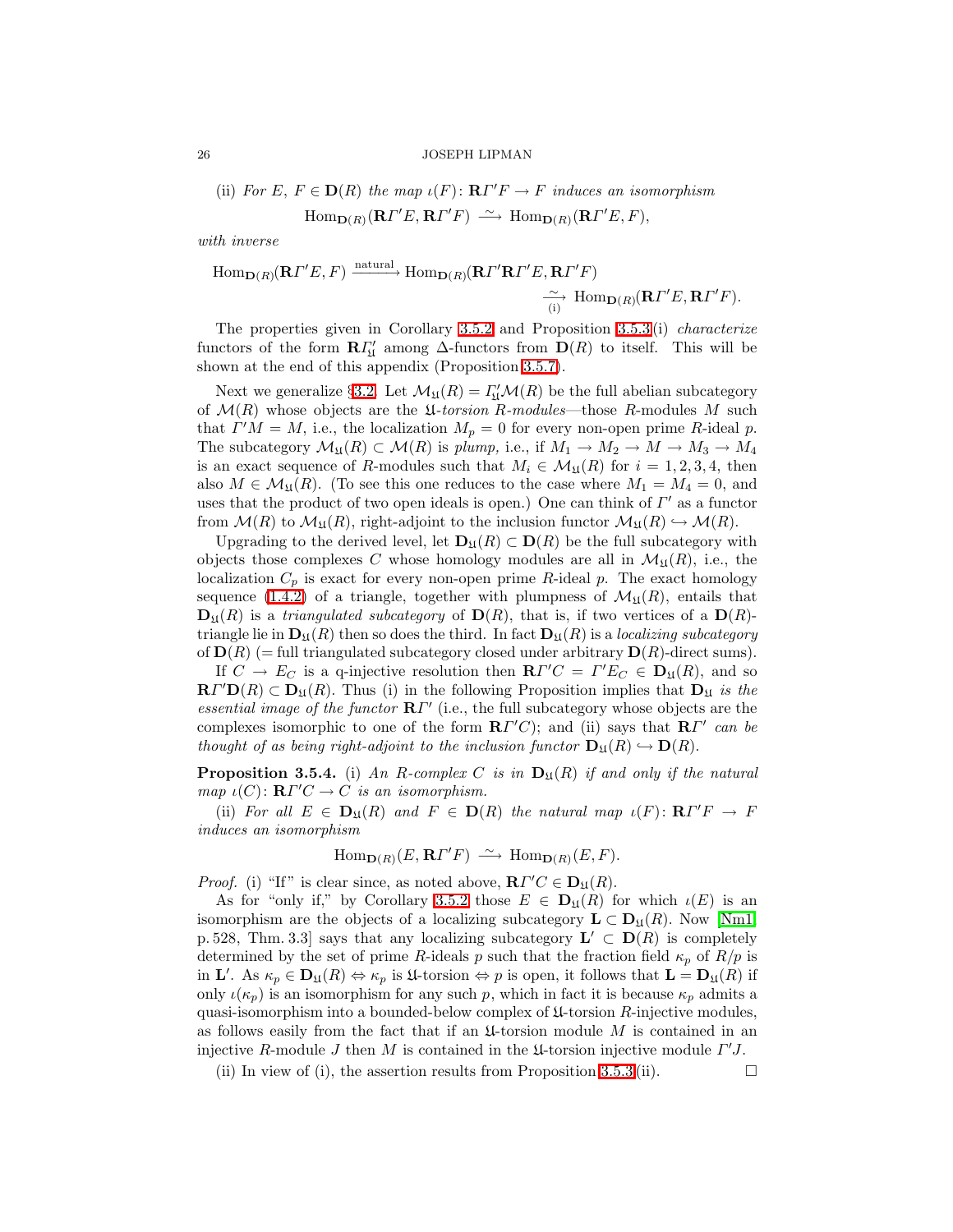<span id="page-26-0"></span>To generalize the results of §[3.3—](#page-21-2)details left to the reader—one can use the next Proposition (cf. Brown representability [\[Nm2,](#page-50-12) p. 223, Thm. 4.1].)

**Proposition 3.5.5.** Let  $\Gamma: K(R) \to K(R)$  be a  $\Delta$ -functor, with right-derived functor  $\mathbf{R}\Gamma\colon\mathbf{D}(R)\to\mathbf{D}(R)$ . Then the following conditions are equivalent.

(i)  $\mathbb{R}\Gamma$  commutes with direct sums, i.e., for any small family  $(E_{\alpha})$  in  $\mathbb{D}(R)$ , the natural map is an isomorphism

$$
\oplus_{\alpha} \mathbf{R} \Gamma E_{\alpha} \stackrel{\sim}{\longrightarrow} \mathbf{R} \Gamma(\oplus_{\alpha} E_{\alpha}).
$$

(ii) For any  $E \in D(R)$  the natural map [\(2.3.1a](#page-15-1)) is an isomorphism

$$
E\underset{\sim}{\otimes} \mathbf{R}\Gamma R \longrightarrow \mathbf{R}\Gamma E.
$$

(iii) RΓ has a right adjoint.

*Proof.* One verifies that the map  $(2.3.1a)$  respects triangles and direct sums. Hence if (i) holds then the  $E$  for which (ii) holds are the objects of a localizing subcategory  $\mathbf{E} \subset \mathbf{D}(R)$ . Since  $R \in \mathbf{E}$  (easy check), therefore by [\[Nm2,](#page-50-12) p. 222, Lemma 3.2],  $\mathbf{E} = \mathbf{D}(R)$ . Thus (i)  $\Rightarrow$  (ii).

Derived adjoint associativity ([\(2.2.3\)](#page-14-2), with  $\varphi$  the identity map of R) gives a bifunctorial isomorphism, for  $E, F \in D(R)$ ,

$$
\mathrm{Hom}_{\mathbf{D}(R)}(E \otimes \mathbf{R} \Gamma R, F) \xrightarrow{\sim} \mathrm{Hom}_{\mathbf{D}(R)}(E, \mathbf{R} \mathrm{Hom}^{\bullet}(\mathbf{R} \Gamma R, F)).
$$

Hence (ii)  $\Rightarrow$  (iii); and the implication (iii)  $\Rightarrow$  (i) is straightforward.

We conclude this appendix with a remarkably simple characterization of derived local cohomology (Proposition [3.5.7\)](#page-26-1), of which a more general form—for noetherian separated schemes—can be found in [\[Sou,](#page-50-13) §4.3].

**Definition 3.5.6.** An R-colocalizing pair is a pair  $(\Gamma, \iota)$  with  $\Gamma$  a  $\Delta$ -functor from  $\mathbf{D}(R)$  to  $\mathbf{D}(R)$  respecting direct sums and  $\iota: \Gamma \to \mathbf{1}$  a  $\Delta$ -functorial isomorphism (Def. [1.4.3\)](#page-9-3) which is "symmetrically idempotent," i.e., the two maps  $\Gamma\iota$  and  $\iota(\Gamma)$ are equal isomorphisms from  $\Gamma\Gamma$  to  $\Gamma = \Gamma 1 = 1\Gamma$ .

For example, if  $\iota_{\mathfrak{U}}\colon \mathbf{R}\Gamma'_{\mathfrak{U}}\to \mathbf{1}$  is the natural map, then  $(\mathbf{R}\Gamma'_{\mathfrak{U}},\iota_{\mathfrak{U}})$  is a colocalizing pair (see Corollary [3.5.2](#page-24-1) and Proposition [3.5.3](#page-24-2) (i)).

This is essentially the *only* example:

<span id="page-26-1"></span>**Proposition 3.5.7.** Every R-colocalizing pair  $(\Gamma, \iota)$  is canonically isomorphic to one of the form  $(\mathbf{R}\Gamma'_{\mathfrak{U}},\boldsymbol{\iota}_{\mathfrak{U}})$  for exactly one topology  $\mathfrak{U} = \mathfrak{U}_{\boldsymbol{\Gamma}}$ . More precisely, **ι** factors (uniquely, by Proposition [3.5.4](#page-25-0)(ii)) as  $\iota_{\mathfrak{U}} i_{\Gamma}$  where  $i_{\Gamma} \colon \Gamma \longrightarrow \mathbb{R} \Gamma'_{\mathfrak{U}}$  is a  $\Delta$ -functorial isomorphism.

Remarks. The set of topologies on  $R$  is ordered by inclusion, so may be regarded as a category in which Hom $(\mathfrak{U}, \mathfrak{V})$  has one member if  $\mathfrak{U} \subset \mathfrak{V}$  and is empty otherwise. The colocalizing pairs form a category too, a morphism  $(\Gamma, \iota) \to (\Gamma', \iota')$  being a functorial map  $\psi: \Gamma \to \Gamma'$  such that  $\iota' \psi = \iota$ . Proposition [3.5.7](#page-26-1) can be amplified slightly to state that the functor taking  $\mathfrak U$  to  $(\mathbf{R} \varGamma'_{\mathfrak U}, \iota_{\mathfrak U})$  is an *equivalence of categories*.

It follows from Propositions [3.5.7](#page-26-1) and [3.5.5](#page-26-0) that by associating to a colocalizing pair  $(\Gamma, \iota)$  the pair  $(\Gamma(R), \iota(R))$  one gets another equivalence of categories, between colocalizing pairs and pairs  $(A, \iota)$  with  $A \in \mathbf{D}(R)$  and  $\iota: A \to R$  a  $\mathbf{D}(R)$ -map such that  $1 \nsubseteq \iota$  and  $\iota \nsubseteq 1$  are equal isomorphisms from  $A \nsubseteq A$  to A. The quasi-inverse association takes  $(A, \iota)$  to the functor  $\Gamma(-) := - \otimes A$  together with the functorial map  $\iota := 1 \otimes \iota$ .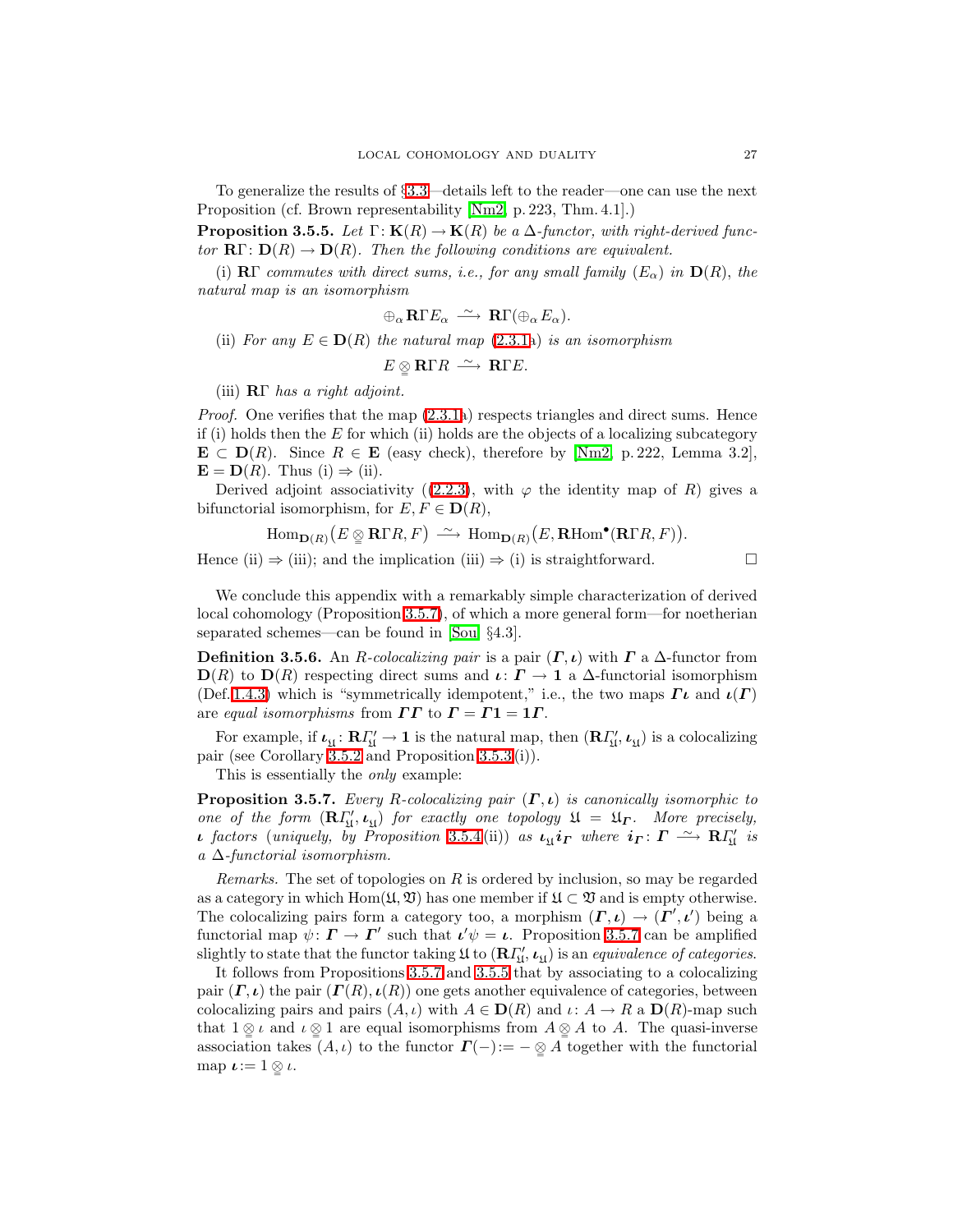*Proof of Proposition* [3.5.7](#page-26-1). There is at most one  $\mathfrak{U}_{\Gamma}$ , since a prime R-ideal p is  $\mathfrak{U}$ -open iff with  $I_p$  the R-injective hull of the fraction field  $\kappa_p$  of  $R/p$ ,  $\mathbf{R} \Gamma'_{\mathfrak{U}} I_p \neq 0$ .

Let us first construct  $\mathfrak{U}_{\Gamma}$ . Since  $\Gamma$  is a  $\Delta$ -functor commuting with direct sums and  $\iota$  is  $\Delta$ -functorial, therefore the complexes E for which  $\Gamma E = 0$  are the objects of a localizing subcategory  $\mathbf{L}_0 \subset \mathbf{D}(R)$  and the complexes F for which  $\iota(F)$  is an isomorphism are the objects of a localizing subcategory  $\mathbf{L}_1 \subset \mathbf{D}(R)$ .

If  $\Gamma \kappa_p \neq 0$  then  $\iota(\kappa_p) \neq 0$ , since  $\Gamma \iota(\kappa_p): \Gamma \Gamma \kappa_p \to \Gamma \kappa_p$  is an isomorphism; and so the natural commutative diagram, with bottom row the identity map of  $\kappa_p$ ,

$$
\begin{array}{ccc}\n\Gamma \kappa_p=\Gamma \kappa_p\underset{\infty}{\otimes}R &\xrightarrow{\hspace*{1cm}} \Gamma \kappa_p\underset{\infty}{\otimes}\kappa_p \\
\iota(\kappa_p)\Big\downarrow & & \Big\downarrow^{\hspace*{1cm}}\iota(\kappa_p)\underset{\infty}{\otimes}1 \\
\kappa_p=\kappa_p\underset{\infty}{\otimes}R &\xrightarrow{\hspace*{1cm}} \kappa_p\underset{\infty}{\otimes}\kappa_p &\xrightarrow{\hspace*{1cm}} \kappa_p\otimes\kappa_p=\kappa_p,\n\end{array}
$$

shows that  $\Gamma \kappa_p \otimes \kappa_p \neq 0$ . Idempotence of  $\iota$  gives that  $\Gamma \kappa_p \in L_1$ , whence, as in the proof of [\[Nm1,](#page-50-11) p. 528, (1)] (with  $X = \Gamma \kappa_p$ ),  $\kappa_p \in \mathbf{L}_1$ . But  $\kappa_p \in \mathbf{L}_1$  (resp.  $\mathbf{L}_0$ ) implies the same for  $I_p$  ([\[Nm1,](#page-50-11) p. 526, Lemma 2.9]). So we have

$$
(*) \qquad [\Gamma \kappa_p \neq 0] \implies [\kappa_p \in \mathbf{L}_1] \implies [I_p \in \mathbf{L}_1] \implies [\Gamma I_p \neq 0] \implies [\Gamma \kappa_p \neq 0].
$$

If  $p \subset p'$  are prime ideals and  $\Gamma I_p \neq 0$  (so that  $I_p \in L_1$ ), the natural surjection  $R/p \to R/p'$  extends to a non-zero map  $\nu: I_p \to I_{p'}$ , and the commutative diagram

$$
\Gamma I_p \xrightarrow{\Gamma \nu} \Gamma I_{p'}
$$
  

$$
\iota(I_p) \downarrow \simeq \qquad \qquad \downarrow \iota(I_{p'})
$$
  

$$
I_p \xrightarrow{\qquad \qquad \nu} \qquad I_{p'}
$$

shows that  $\Gamma I_{p'} \neq 0$ . Thus those p satisfying the equivalent conditions in (\*) are the open prime ideals for a topology  $\mathfrak{U} = \mathfrak{U}_\Gamma$  on R.

Now, keeping in mind that every injective R-module is a direct sum of  $I_p$ 's, one sees that for any injective complex  $E$ , the  $I_p$ 's appearing as direct summands (in any degree) of the injective complex  $\Gamma'_{\mathfrak{U}}E$  correspond to open  $p$ 's—so that by [\[Nm1,](#page-50-11) p. 527, Lemma 2.10],  $\Gamma'_{\mathfrak{U}}E \in \mathbf{L}_1$ ; and that the  $I_p$ 's appearing as direct summands of  $E/\Gamma'_{\mathfrak{U}}E$  correspond to non-open p's, i.e., p's such that  $\kappa_p \in \mathbf{L}_0$ —so that by loc. cit. again,  $E/I'_{\mathfrak{U}}E \in \mathbf{L}_0$ . From this follows that the maps  $\iota(I'_{\mathfrak{U}}E) \colon \Gamma I'_{\mathfrak{U}}E \to I'_{\mathfrak{U}}E$  and  $\Gamma\iota_{\mathfrak{U}}(E)\colon \overline{\Gamma\varGamma_{\mathfrak{U}}'}E\to \varGamma E$  are both isomorphisms.

Thus  $\iota(E)$  factors in  $\mathbf{D}(R)$  as  $\Gamma E \xrightarrow[i(E)] \atop \iota(E) \in \iota_{\mathfrak{U}(E)} E$ , with  $\iota(E)$  functorial to the extent that if  $\nu: E \to F$  is a homomorphism of injective q-injective complexes then the following  $\mathbf{D}(R)$ -diagram commutes:

$$
\begin{array}{ccc}\n\mathbf{F}E & \xrightarrow[\mathbf{i}(E)]{\mathbf{i}(E)} & I''_{\mathbf{M}}E \cong \mathbf{R}I''_{\mathbf{M}}E \longrightarrow E \\
\mathbf{F}_{\nu} \Big| & I''_{\mathbf{M}}\nu \Big| & \Big| \nu \\
\mathbf{F}F & \xrightarrow[\mathbf{i}(F)]{\mathbf{i}(F)} & I''_{\mathbf{M}}F \cong \mathbf{R}I''_{\mathbf{M}}F \longrightarrow F\n\end{array}
$$

(For the right square and for the outer border, commutativity is clear; and then Proposition [3.5.4](#page-25-0) (ii) gives it for the left square.) One finds then that the q-injective resolutions  $q_C: C \to E_C$  of §[1.2](#page-4-2) give rise to the desired  $\Delta$ -functorial isomorphism

$$
i_{\Gamma}(C): \Gamma C \xrightarrow[\Gamma_{q_C}]{\sim} \Gamma E_C \xrightarrow[i(E_C)]]{\sim} I'_{\mathfrak{U}} E_C = \mathbf{R} I'_{\mathfrak{U}} C \qquad (C \in \mathbf{D}(R)). \qquad \Box
$$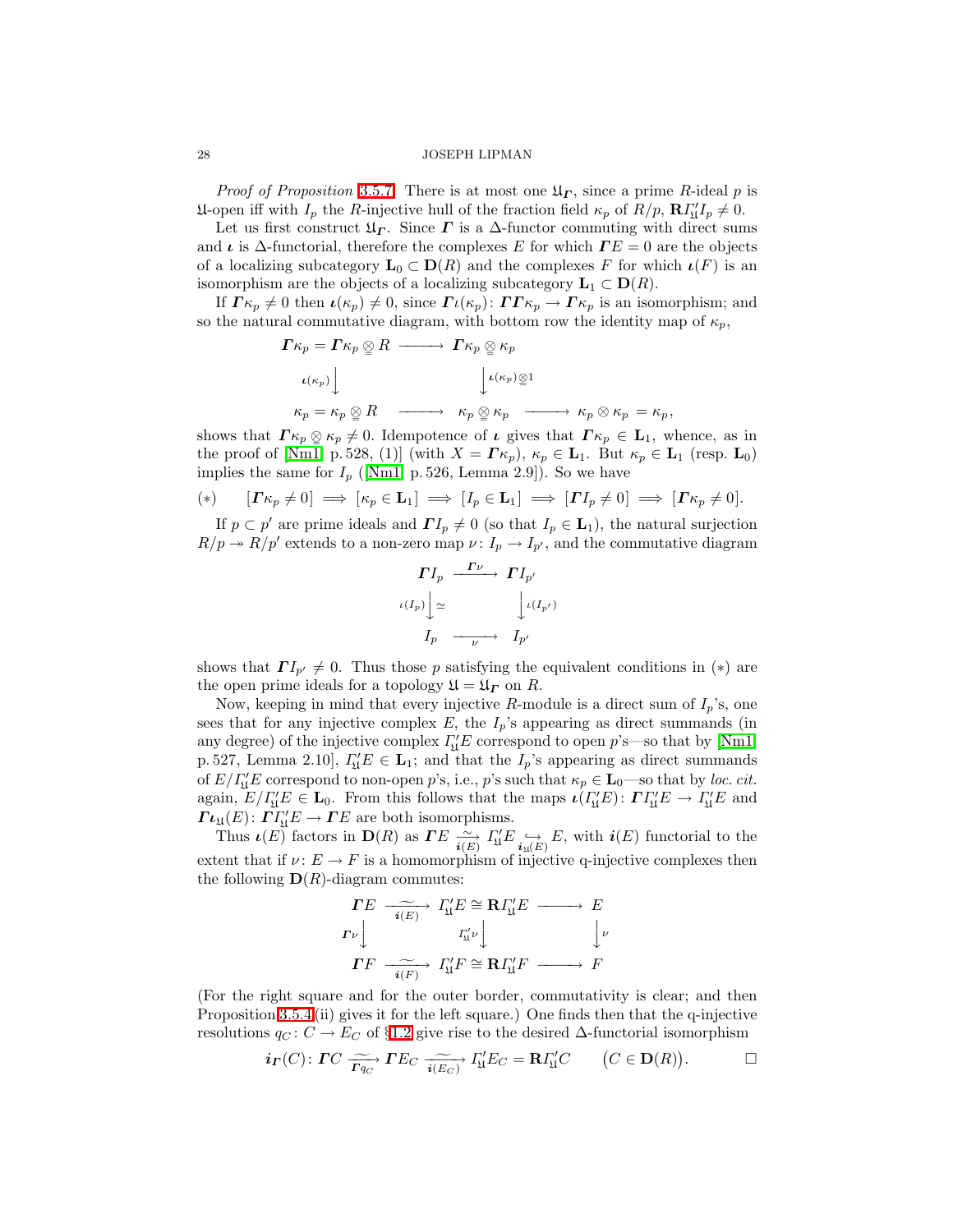## 4. Greenlees-May duality; applications

<span id="page-28-0"></span>This section revolves about a far-reaching generalization of local duality, first formulated in the 1970s by Strebel [\[Str,](#page-50-14) pp. 94–95, 5.9] and Matlis [\[Mt2,](#page-50-15) p. 89, Thm. 20] for ideals generated by regular sequences, then proved for arbitrary ideals in noetherian rings—and somewhat more generally than that—by Greenlees and May in 1992 [\[GM1\]](#page-50-2). While we approach this topic from the point of view of commutative algebra and its geometric globalizations, it should be noted that Greenlees and May came to it motivated primarily by topological applications, see [\[GM2\]](#page-50-16).

The main result globalizes (nontrivially) to formal schemes [\[DGM\]](#page-49-3), where it is important for the duality theory for complexes with coherent homology. Brief mention of such applications is made in Sections [5.4](#page-40-0) and [5.6](#page-44-0) below.

Here we confine ourselves to the case of a noetherian commutative ring  $R$ and an ideal  $I \subset R$ , to which as before we associate  $\Gamma_I$ , the I-power-torsion subfunctor of the identity functor on  $R$ -modules  $M$ , such that

$$
\Gamma_{\!\!I} M = \varinjlim_{s > 0^{\circ}} \operatorname{Hom}_R(R/I^s,M).
$$

Dually, the I-completion functor is such that

$$
\Lambda_I M = \lim_{\epsilon \to 0} \left( M \otimes_R (R/I^s) \right).
$$

These functors extend to  $\Delta$ -functors from  $K(R)$  to itself. With 1 the identity functor, there are natural  $\Delta$ -functorial maps  $\Gamma_I \to \mathbf{1} \to \Lambda_I$ .

The basic result is that  $\Lambda_I$  has a left-derived functor (§[2.1\)](#page-13-2) which is naturally right-adjoint to the local cohomology functor  $\mathbf{R}\Gamma_I$ . In brief: *left-derived* completion is canonically right-adjoint to right-derived power-torsion.

We know from Prop. [2.3.1](#page-15-1) (with  $S = R$  and  $\varphi$  the identity map) that  $\mathbf{R}\Gamma_I$  has the right adjoint  $\mathbf{R}\text{Hom}_R^{\bullet}(\mathbf{R}\Gamma_I R, -)$ , which Greenlees and May call the "local homology" functor. So *local homology* = *left-derived completion*.

<span id="page-28-1"></span>Throughout §4, Hom<sup>•</sup> (resp.  $\otimes$ ) with no subscript means Hom<sup>•</sup><sub>R</sub> (resp.  $\otimes$ <sub>R</sub>). **Theorem 4.1.** With  $Q: K(R) \to D(R)$  as usual, there exists a unique  $\Delta$ functorial map

$$
\zeta(F) \colon \mathbf{R}\mathrm{Hom}^{\bullet}(\mathbf{R}\Gamma_{I}R, QF) \to Q\Lambda_{I}F \qquad (F \in \mathbf{K}(R))
$$

such that

(i) the pair  $(\mathbf{R}\text{Hom}^{\bullet}(\mathbf{R}\Gamma_{I}R,-),\zeta)$  is a left-derived functor of  $\Lambda_{I}$ , and (ii) for any R-complex F the  $\mathbf{D}(R)$ -composition

$$
F = \text{Hom}^{\bullet}(R, F) \xrightarrow[\text{via } \mathbf{R}\Gamma_I \to \mathbf{1}]} \mathbf{R}\text{Hom}^{\bullet}(\mathbf{R}\Gamma_I R, F) \xrightarrow{\zeta(F)} \Lambda_I F
$$

is the canonical completion map  $F \to \Lambda_I F$ . Moreover,  $\zeta(F)$  is an isomorphism whenever F is a q-flat complex.

For a complete *proof*—which plays no role elsewhere in these lectures see [\[AJL\]](#page-49-6). (The generalization to formal schemes is in [\[DGM\]](#page-49-3).) The mildly curious reader can find a few brief indications at the end of this subsection.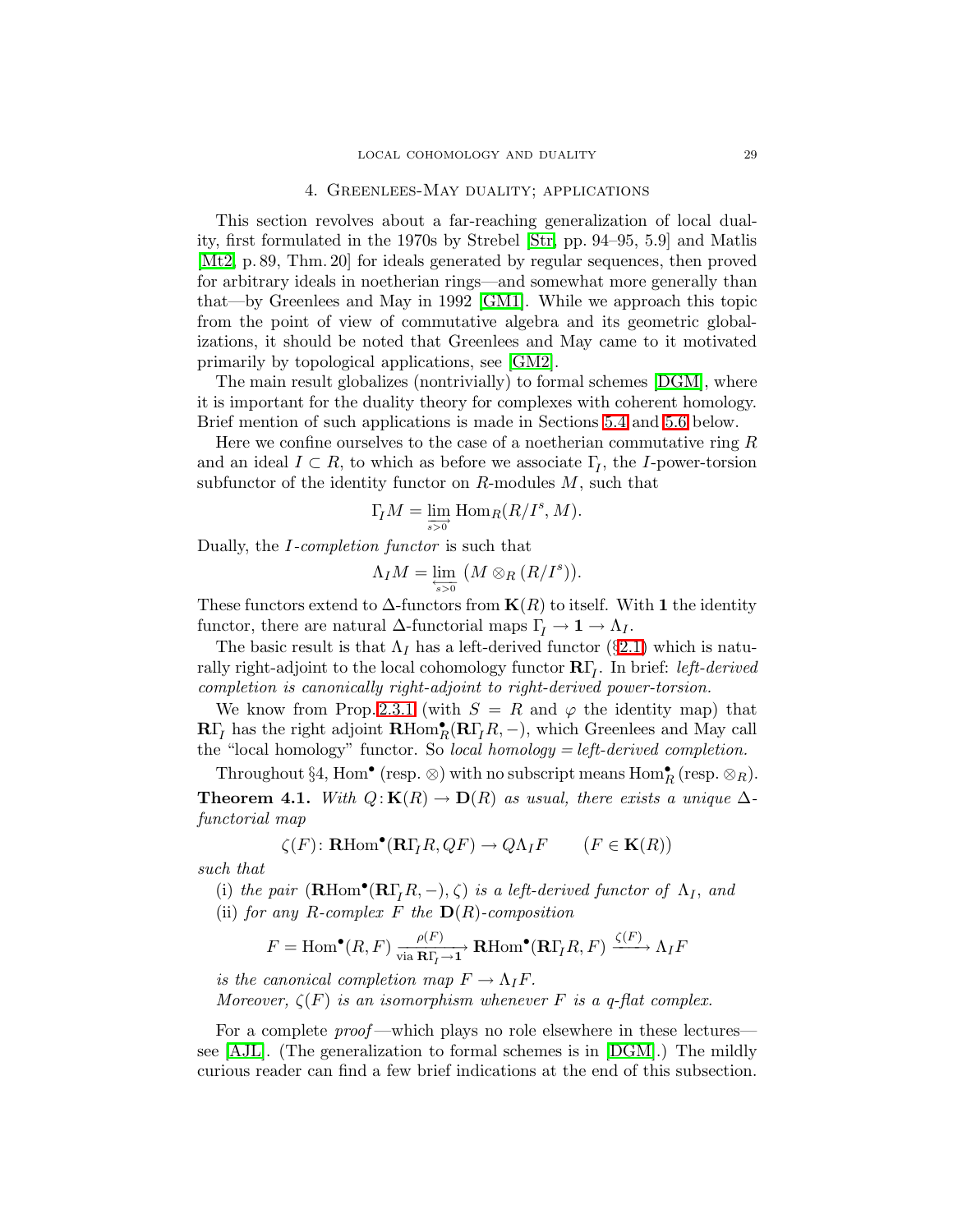Duality statements in which inverse limits play some role are often consequences of the following Corollary of Thm. [4.1.](#page-28-1) Two such consequences, Local Duality and Affine Duality, are discussed in succeeding subsections. (For more, see [\[AJL,](#page-49-6) §5].)

We write **D** for  $D(R)$  and let  $D<sub>c</sub> \subset D$  be the full subcategory whose objects are those R-complexes all of whose homology modules are finitely generated. (Here "c" signifies "coherent.") The I-adic completion  $R$  of  $R$ being R-flat, we can identify the derived tensor product  $F \otimes R$  (§[2.1\)](#page-13-2) with the ordinary tensor product  $F \otimes R$ .

<span id="page-29-0"></span>Corollary 4.1.1. (i) There exists a unique functorial map

$$
\theta(F) \colon F \otimes \hat{R} \to \mathbf{R}\mathrm{Hom}^{\bullet}(\mathbf{R}\Gamma_{I}R, F) \underset{(3.2.2)}{\cong} \mathbf{R}\mathrm{Hom}^{\bullet}(\mathbf{R}\Gamma_{I}R, \mathbf{R}\Gamma_{I}F) \qquad (F \in \mathbf{D})
$$

whose composition with the natural map  $\kappa(F)$ : **RHom**<sup>•</sup> $(R, F) = F \rightarrow F \otimes \hat{R}$ is the map  $\rho(F)$  induced by the natural map  $\mathbf{R}\Gamma_I R \to R$ .

(ii) If  $F \in \mathbf{D}_c$  then  $\theta(F)$  is an isomorphism.

*Proof.* (i) Extension of scalars gives a functorial  $\hat{R}$ -map  $\hat{\kappa}(F)$ :  $F \otimes \hat{R} \to \Lambda_I F$ such that  $\hat{\kappa}(F)\kappa(F)$  is the completion map  $\lambda_F\colon F\to \Lambda_I F$ . Since  $\hat{R}$  is Rflat, the functor  $\_\otimes \hat{R}$  takes quasi-isomorphisms to quasi-isomorpisms, so by Theorem [4.1\(](#page-28-1)i) and the definition of left-derived functors there exists a unique functorial map  $\theta(F)$ :  $F \otimes \hat{R} \to \mathbf{R}\text{Hom}^{\bullet}(\mathbf{R}\Gamma_{I}R, F)$  such that in  $\mathbf{D}$ ,  $\hat{\kappa}(F) = \zeta(F)\theta(F)$ . Then

$$
\zeta(F)\theta(F)\kappa(F) = \hat{\kappa}(F)\kappa(F) = \lambda_{F_{\frac{1}{4},\frac{1}{4}(\text{ii})}}\zeta(F)\rho(F),
$$

and therefore—by the definition of left-derived functors— $\theta(F)\kappa(F) = \rho(F)$ .

For uniqueness, note that  $\kappa(F)$  induces an *isomorphism* 

$$
\mathbf{R}\Gamma_{\!I}R\otimes F\,\stackrel{\sim}{\longrightarrow}\,\mathbf{R}\Gamma_{\!I}R\otimes(F\otimes\hat{R}).
$$

(apply the isomorphism  $\psi(R, -)$  of Cor. [3.3.1,](#page-21-0) and then use Cor. [3.4.5](#page-23-0) or just combine the remarks preceding it with Prop. [3.1.2\)](#page-18-1), whence the top row of the following commutative diagram must be an isomorphism:

$$
\text{Hom}_{\mathbf{D}}(F \otimes \hat{R}, \mathbf{R}\text{Hom}^{\bullet}(\mathbf{R}\Gamma_{I}R, F)) \xrightarrow{\text{via } \kappa} \text{Hom}_{\mathbf{D}}(F, \mathbf{R}\text{Hom}^{\bullet}(\mathbf{R}\Gamma_{I}R, F))
$$
\n
$$
\simeq \begin{cases}\n(2.2.3) \\
\text{Hom}_{\mathbf{D}}((F \otimes \hat{R}) \otimes \mathbf{R}\Gamma_{I}R, F) & \xrightarrow{\text{via } \kappa} \\
\text{Hom}_{\mathbf{D}}(F \otimes \mathbf{R}\Gamma_{I}R, F)\n\end{cases}
$$

(ii) To show that  $\theta(F)$  is an isomorphism whenever  $F \in \mathbf{D}_{c}$ , use the fact (nontrivial, cf. [\[AJL,](#page-49-6) Lemma (4.3)]) that the functor  $\mathbf{R}\text{Hom}^\bullet(\mathbf{R}\Gamma_I R,-)$ is bounded to get a reduction to the case where  $F$  is a single finite-rank free R-module [\[Ha1,](#page-50-6) p. 68, Prop. 7.1]. In this case  $\hat{\kappa}(F) = \zeta(F)\theta(F)$  is an isomorphism, whence, by the last statement in Theorem [4.1,](#page-28-1) so is  $\theta(F)$ .  $\Box$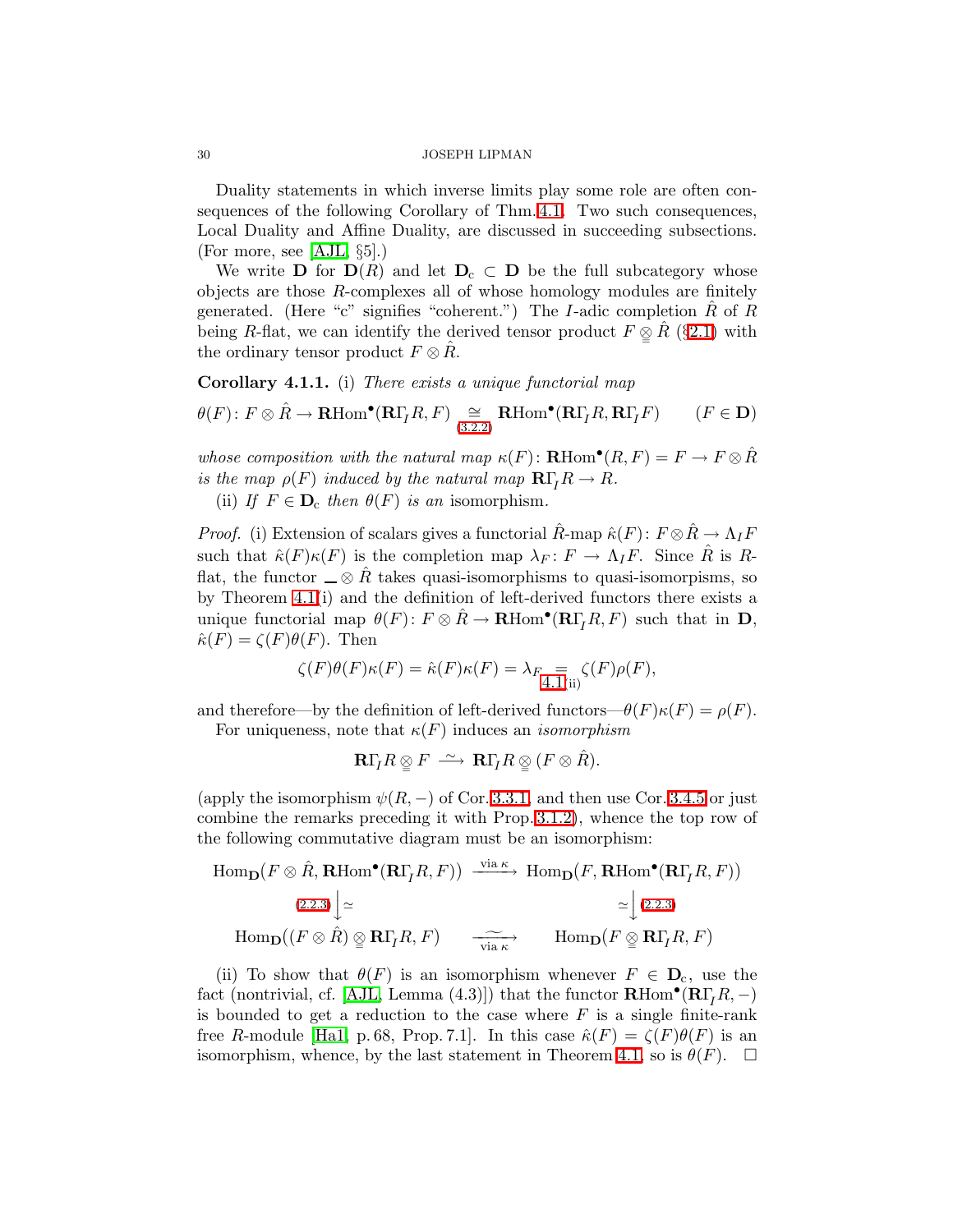Here is an outline of the proof of Theorem [4.1.](#page-28-1) For details, see [\[AJL,](#page-49-6) §4].

Uniqueness of  $\zeta$ . Set  $\Lambda_I F := \mathbf{R} \text{Hom}^{\bullet}(\mathbf{R} \Gamma_I R, F)$ . If  $\zeta' : \Lambda_I Q \to Q \Lambda_I$  is such that  $(\Lambda_I, \zeta')$  is a left-derived functor of  $\Lambda_I$  then by definition (§[2.1\)](#page-13-2) there is a functorial map  $\vartheta \colon \mathbf{\Lambda}_I \to \mathbf{\Lambda}_I$  inducing  $\vartheta_Q \colon \mathbf{\Lambda}_I Q \to \mathbf{\Lambda}_I Q$  such that  $\zeta' \vartheta_Q = \zeta$ ; and if  $\zeta'$  also satisfies (ii), so that  $\zeta' \rho = \zeta \rho = \zeta' \vartheta_Q \rho$ , then  $\rho = \vartheta_Q \rho$ . But  $\rho(F) \colon F \to \mathbf{\Lambda}_I F$  induces a bijection from  $\text{Hom}_{\mathbf{D}}(\mathbf{\Lambda}_I F, \mathbf{\Lambda}_I F)$  to  $\text{Hom}_{\mathbf{D}}(F, \mathbf{\Lambda}_I F)$ . (This, and other relations involving  $\mathbf{R}\Gamma_I$  and  $\mathbf{\Lambda}_I$ , all following formally from adjointness and from "idempotence" of  $\mathbf{R}\Gamma_I$ , are given in [\[DFS,](#page-49-2) §6.3].) Thus  $\vartheta_Q =$  identity and  $\zeta' = \zeta$ .

As for the *existence* of  $\zeta$ , one first establishes that  $\Lambda_I$  has a left-derived functor  $L\Lambda_I$  such that for any R-complex C, with q-flat resolution  $F_C \to C$  as in §[2.1,](#page-13-2)

$$
\mathbf{L}\Lambda_I(C) = \Lambda_I(F_C).
$$

This is given by [\[Ha1,](#page-50-6) p. 53, Thm. 5.1], for if F is q-flat and exact then so is  $\Lambda_I(F)$ , the  $\lim_{n \to \infty}$  of the surjective system of exact complexes  $F \otimes (R/I^s)$ , see [\[EG3,](#page-50-7) p. 66, (13.2.3)]. (If  $F_s \to R/I^s$  is a q-flat resolution then  $F \otimes F_s$  is quasi-isomorphic to  $F \otimes R/I^s$  and exact.)

Now we may assume that F is q-flat. With  $R \to G$  an injective resolution (so that in **D**,  $F \otimes G \cong F$  and  $s > 0$ , the natural map

$$
(F\otimes R/I^s)\otimes \text{Hom}^\bullet(R/I^s,\,G)\cong F\otimes \big(R/I^s\otimes \text{Hom}^\bullet(R/I^s,\,G)\big)\to F\otimes G
$$

corresponds under Hom–⊗ adjunction to a functorial map

$$
F \otimes R/I^s \to \text{Hom}^{\bullet}(\text{Hom}^{\bullet}(R/I^s, G), F \otimes G).
$$

So there is a natural composition, call it :

$$
\mathbf{L}\Lambda_{I}F \xrightarrow{\sim} \Lambda_{I}F = \lim_{\substack{\longleftarrow \\ s>0}} (F \otimes R/I^{s})
$$
  
\n
$$
\rightarrow \lim_{\substack{\longleftarrow \\ s>0}} \text{Hom}^{\bullet}(\text{Hom}^{\bullet}(R/I^{s}, G), F \otimes G)
$$
  
\n
$$
\cong \text{Hom}^{\bullet}(\lim_{\substack{\longrightarrow \\ s>0}} \text{Hom}^{\bullet}(R/I^{s}, G), F \otimes G)
$$
  
\n
$$
\cong \text{Hom}^{\bullet}(\Gamma_{I}G, F \otimes G)
$$
  
\n
$$
\xrightarrow{\subset} \mathbf{R}\text{Hom}^{\bullet}(\Gamma_{I}G, F \otimes G) \cong \mathbf{R}\text{Hom}^{\bullet}(\mathbf{R}\Gamma_{I}G, F).
$$

The essential problem is to show that  $\Phi(F)$  is an isomorphism.

The next step is to apply "way-out" reasoning (a kind of induction, [\[Ha1,](#page-50-6) p. 69, (iii)]) to reduce the problem to where  $F$  is a single flat  $R$ -module. A nontrivial prerequisite is *boundedness* (cf. [3.1.4\)](#page-19-0) of the functors  $\mathbf{L}\Lambda_I$  and  $\mathbf{R}\text{Hom}^{\bullet}(\mathbf{R}\Gamma_I G, -)$ .

Then  $F \to F \otimes G$  is an injective resolution (so that  $\zeta$  is an isomorphism). With  $\mathbf{t} = (t_1, \ldots, t_m)$  such that  $I = \mathbf{t}R$ , one uses that  $\mathcal{K}(\mathbf{t}) = \lim_{s>0}$  of the ordinary Koszul complexes  $K(t^s) = K(t^s_1, \ldots, t^s_m)$  (defined by replacing  $R \to R_t$  in §[3.1](#page-18-3)) with  $R \stackrel{t^s}{\to} R$ , the maps  $K(\mathbf{t}^u) \to K(\mathbf{t}^v)$  ( $v \geq u$ ) being derived from the maps of complexes  $K(t^u) \to K(t^v)$  which are identity in degree 0 and multiplication by  $t^{v-u}$ in degree 1) to turn the basic problem into showing for all  $i$  that the natural map is an isomorphism

$$
\mathrm{H}^i\mathbf{R}\mathrm{Hom}^\bullet(\mathbf{R}\Gamma_{\!I}G,F) \underset{3.1.2}{\cong} \mathrm{H}^i\lim_{\overline{s}>0} \mathrm{Hom}^\bullet(K(\mathbf{t}^s),F\otimes G) \longrightarrow \lim_{\overline{s}>0} \mathrm{H}^i\mathrm{Hom}^\bullet(K(\mathbf{t}^s),F\otimes G).
$$

(This is used to show that a certain map  $\Psi(\mathbf{t}, F) \colon \mathbf{R}\text{Hom}^{\bullet}(\mathbf{R}\Gamma_{I}G, F) \to \mathbf{L}\Lambda_{I}F$  depending a priori on **t** is an isomorphism. One must also show that  $\Phi = \Psi(\mathbf{t}, F)^{-1}$ .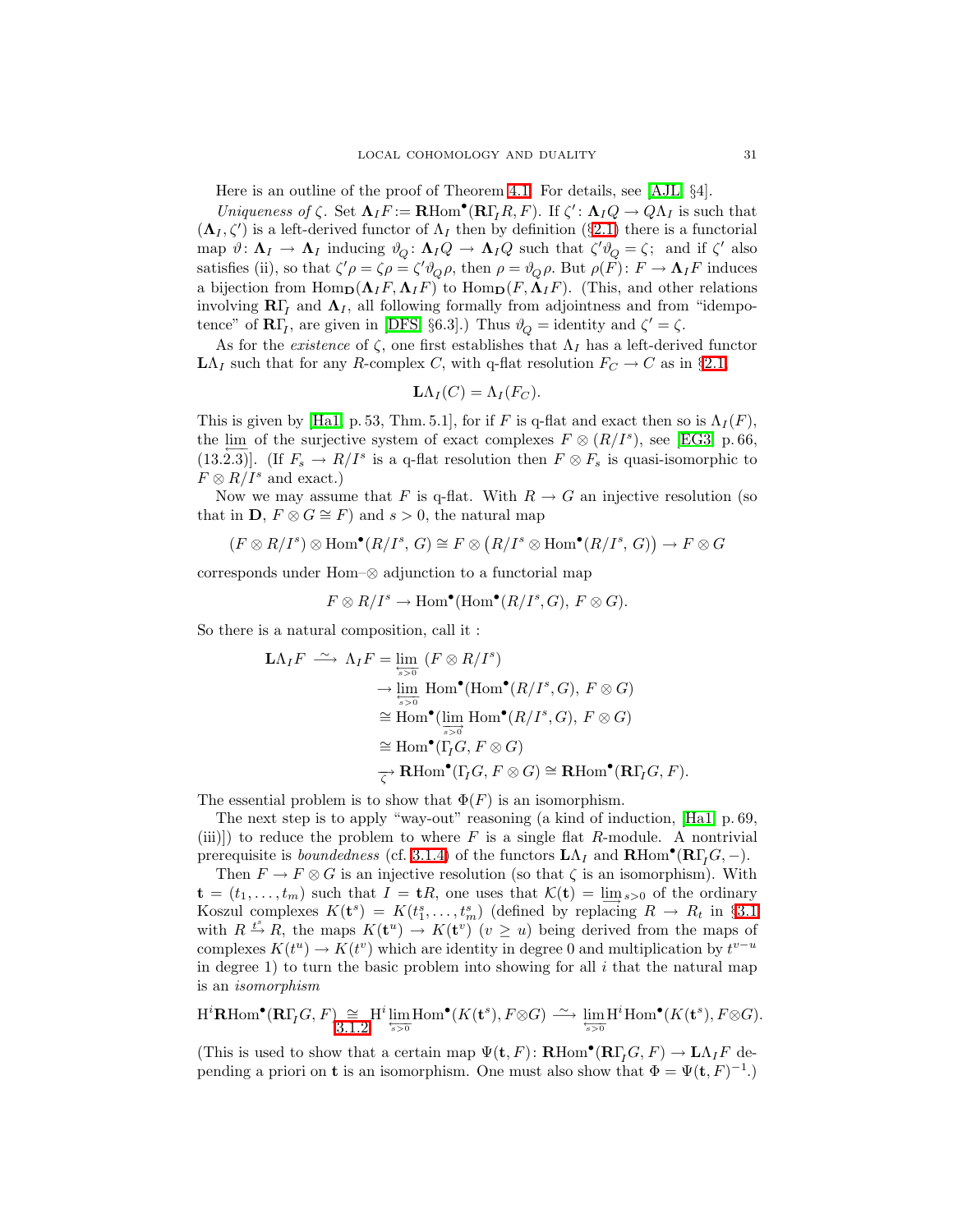Treating such questions about the interchange of homology and inverse limits requires some nontrivial "Mittag-Leffler conditions," see [\[EG3,](#page-50-7) p. 66, (13.2.3)].

<span id="page-31-3"></span>4.2. Application: local duality, again. In §[2.4,](#page-16-1) Greenlees-May duality was used to relate a form of classical local duality  $(2.4.2)$  to "Trivial" lo-cal duality [\(2.3.2\)](#page-16-0). More directly (and more generally), for  $E \in D(R)$  and  $F \in \mathbf{D}_{c}(R)$ , and with  $\hat{R}$  the *I*-adic completion of R, apply the functor  $\mathbf{R}\text{Hom}^\bullet(E,-)$  to the isomorphism in Corollary [4.1.1,](#page-29-0) and then use the iso-morphisms [\(2.2.2\)](#page-14-1) (with  $R = S$ ,  $\varphi =$  identity) and [\(3.3.1\)](#page-21-0) to get a natural isomorphism

$$
\mathrm{\mathbf{R}Hom}^{\bullet}(E,F\otimes \hat{R}) \ \stackrel{\sim}{\longrightarrow} \ \mathrm{\mathbf{R}Hom}^{\bullet}(\mathbf{R}\Gamma_{I}E,F) \ \underset{(3.2.2)}{\cong} \ \mathrm{\mathbf{R}Hom}^{\bullet}(\mathbf{R}\Gamma_{I}E,\mathbf{R}\Gamma_{I}F).
$$

<span id="page-31-0"></span>4.3. Application: affine duality. For any R-complexes  $F$  and  $G$  there is a natural  $\mathbf{D}(R)$ -map

 $\sigma(F,G) \colon F \to \mathbf{R}\text{Hom}^\bullet(\mathbf{R}\text{Hom}^\bullet(F,G),G)$ 

corresponding via [\(2.2.3\)](#page-14-2) to the natural composition

$$
F \underset{\sim}{\otimes} \operatorname{\mathbf{R}Hom}^\bullet(F,G) \xrightarrow{\tau} \operatorname{\mathbf{R}Hom}^\bullet(F,G) \underset{\sim}{\otimes} F \xrightarrow{\eta} G
$$

where  $\eta$  corresponds via [\(2.2.3\)](#page-14-2) to the identity map of **RHom**<sup>o</sup> $(F, G)$ , and  $\tau$  is the map (clearly an isomorphism) determined by the following property: replacing  $F$  by a q-flat resolution and  $G$  by a q-injective resolution, one can change  $\mathcal{Q}$  to  $\otimes$  and drop the **R**'s, and then for  $x \in F^i$  and  $\phi \in \text{Hom}^j(F, G)$ ,  $\tau(x \otimes \phi) = (-1)^{ij} (\phi \otimes x)$ . (Proving the existence of such a  $\tau$ —by means, e.g., of the general technique for constructing functorial maps in derived categories given in [\[Lp3,](#page-50-5) Prop. (2.6.4)]—is left as an exercise.)

With  $\phi = (\phi_n : F^n \to G^{n+j})_{n \in \mathbb{Z}}$ , we have then

$$
[\sigma(F, G)(x)](\phi) = (-1)^{ij} \phi_i(x) \in G^{i+j}.
$$

Let D be a bounded injective R-complex such that for any  $F \in D_c(R)$ ,  $\sigma(F, D)$  is an isomorphism. For example, D could be a *dualizing complex*  $([Ha1, pp. 257-258])$  $([Ha1, pp. 257-258])$  $([Ha1, pp. 257-258])$ , which exists if <sup>[16](#page-31-1)</sup> R is a homomorphic image of a finite-dimensional Gorenstein ring [\[Ha1,](#page-50-6) p. 299]. Define the *I*-dualizing functor  $\mathcal{D}_I$ by

 $\mathcal{D}_I(F) := \mathbf{R}\text{Hom}^{\bullet}(F, \mathbf{R}\Gamma_I D) \qquad (F \in \mathbf{D}(R)).$ 

The following result "double-dual=completion" is called Affine Duality.  $([Ha2, p. 152, Thm. 4.2];$  $([Ha2, p. 152, Thm. 4.2];$  $([Ha2, p. 152, Thm. 4.2];$  see also [\[DFS,](#page-49-2) p. 28, Prop. 2.5.8] for a formalscheme-theoretic version).

<span id="page-31-2"></span>**Theorem 4.3.1.** Let  $\hat{R}$  be the I-adic completion of  $R$ . Then there is a functorial isomorphism

$$
F \otimes \hat{R} \ \xrightarrow{\sim} \ \mathcal{D}_I \mathcal{D}_I F \qquad (F \in \mathbf{D}_c(R))
$$

<span id="page-31-1"></span>whose composition with the natural map  $F \to F \otimes_R \hat{R}$  is  $\sigma(F, \mathbf{R}\Gamma_I D)$ .

 $16$ and only if—[\[Kwk,](#page-50-18) Cor. 1.4].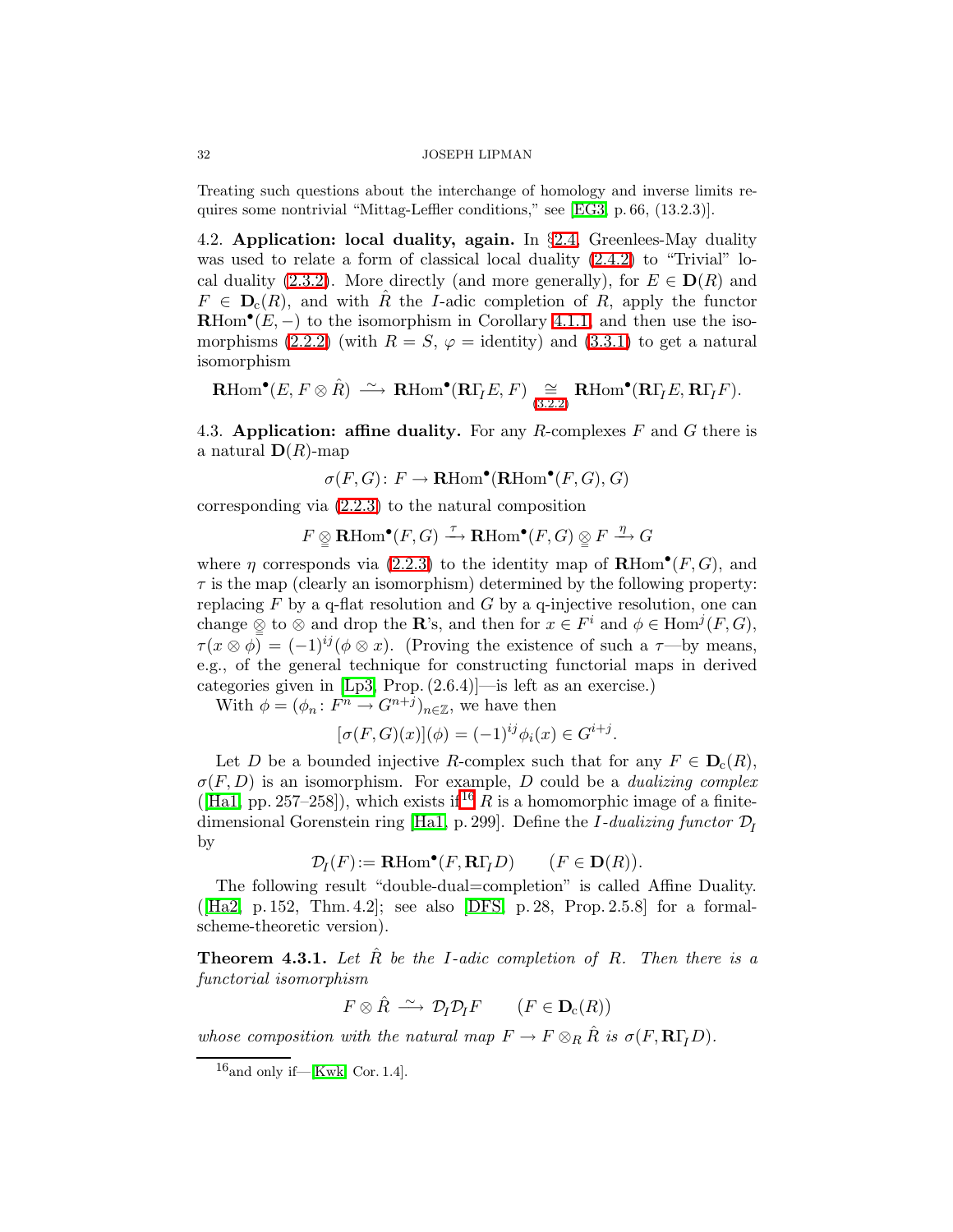Example. When R is local with maximal ideal I and D is a normalized dualizing complex of R then  $R\Gamma_I D$  is an R-injective hull of the residue field  $R/I$ (see §[2.4\)](#page-16-1), and Theorem [4.3.1](#page-31-2) is a well-known component of Matlis Duality [\[BS,](#page-49-1) p. 194, Thm. 10.2.19(ii)].

*Proof of Theorem [4.3.1](#page-31-2).* One checks (see below) that  $\sigma(F, \mathbf{R}\Gamma_I D)$  is the following natural composition:

$$
F \to F \otimes_R \hat{R} \xrightarrow{\sim} \text{RHom}^{\bullet}(\mathbf{R}\Gamma_I R, F)
$$
  
\n
$$
\xrightarrow[\text{via }\sigma]{\sim} \text{RHom}^{\bullet}(\mathbf{R}\Gamma_I R, \text{RHom}^{\bullet}(\mathbf{RHom}^{\bullet}(F, D), D))
$$
  
\n
$$
\xrightarrow[\text{(2.2.2)}]{\sim} \text{RHom}^{\bullet}(\mathbf{R}\Gamma_I R \otimes \text{RHom}^{\bullet}(F, D), D))
$$
  
\n
$$
\xrightarrow[\text{(3.3.1)}]{\sim} \text{RHom}^{\bullet}(\mathbf{R}\Gamma_I \text{RHom}^{\bullet}(F, D), D))
$$
  
\n
$$
\xrightarrow[\text{(3.2.2)}]{\sim} \text{RHom}^{\bullet}(\mathbf{R}\Gamma_I \text{RHom}^{\bullet}(F, D), \mathbf{R}\Gamma_I D))
$$
  
\n
$$
\xrightarrow[\text{via }\nu]{\sim} \text{RHom}^{\bullet}(\mathbf{RHom}^{\bullet}(F, \mathbf{R}\Gamma_I D), \mathbf{R}\Gamma_I D)) = \mathcal{D}_I \mathcal{D}_I F
$$

<span id="page-32-0"></span>where  $\nu$  is the isomorphism given by:

Lemma 4.3.2. There is a unique map

$$
\nu\colon\mathbf{R}\mathrm{Hom}^\bullet(F,\mathbf{R}\Gamma_I D)\to\mathbf{R}\Gamma_I\mathbf{R}\mathrm{Hom}^\bullet(F,D)
$$

whose composition with the natural map  $\mathbf{R}\Gamma_l\mathbf{R}\text{Hom}^\bullet(F, D) \to \mathbf{R}\text{Hom}^\bullet(F, D)$ is the map induced by the natural map  $R\Gamma_I D \to D$ ; and this  $\nu$  is an isomorphism.

*Proof.* By Prop. [3.1.2,](#page-18-1)  $\mathbb{R}\Gamma_I D$  is  $\mathbb{D}(R)$ -isomorphic to a complex  $\mathcal{K}(t) \otimes D$ , which is bounded and injective; and hence

<span id="page-32-1"></span>(4.3.3) 
$$
\mathbf{R}\mathrm{Hom}^{\bullet}(F,\mathbf{R}\Gamma_{I}D) \cong \mathrm{Hom}^{\bullet}(F,\mathcal{K}(\mathbf{t}) \otimes D) \in \mathbf{D}_{I}(R),
$$

as one sees by "way-out" reduction to the simple case where  $F$  is a finiterank free R-module [\[Ha1,](#page-50-6) pp. 73–74, Prop. 7.3]. Then Prop. [3.2.2](#page-20-1) ensures the existence of  $\nu$ .

For  $\nu$  to be an isomorphism it suffices that for an arbitrary  $A \in \mathbf{D}_I(R)$ , the image of  $\nu$  under application of the functor  $\text{Hom}_{\mathbf{D}(R)}(A, -)$  be an isomorphism. By [\(2.2.3\)](#page-14-2) and Prop. [3.2.2,](#page-20-1) this amounts to the natural map

$$
\operatorname{Hom}\nolimits_{{\mathbf D}(R)}(A \otimes F, \mathbf{R}\Gamma_{\!I}D) \to \operatorname{Hom}\nolimits_{{\mathbf D}(R)}(A \otimes F, D)
$$

being an isomorphism, so, by Prop. [3.2.2,](#page-20-1) it suffices that  $A \underset{\sim}{\otimes} F \in \mathbf{D}_I(R)$ , i.e., (Cor. [3.2.1\)](#page-20-0) that the natural map  $\mathbb{R}\Gamma_I(A \underset{\cong}{\otimes} F) \to A \underset{\cong}{\otimes} F$  be an isomorphism, which it is, by Cor. [3.3.1,](#page-21-0) since  $\mathbb{R}\Gamma_I A \cong A$  (Cor. [3.2.1,](#page-20-0) again).  $\Box$ 

The patient reader may apprehend more of the functorial flavor of our overall approach by perusing the following details of the check mentioned at the outset of the proof of Theorem [4.3.1.](#page-31-2)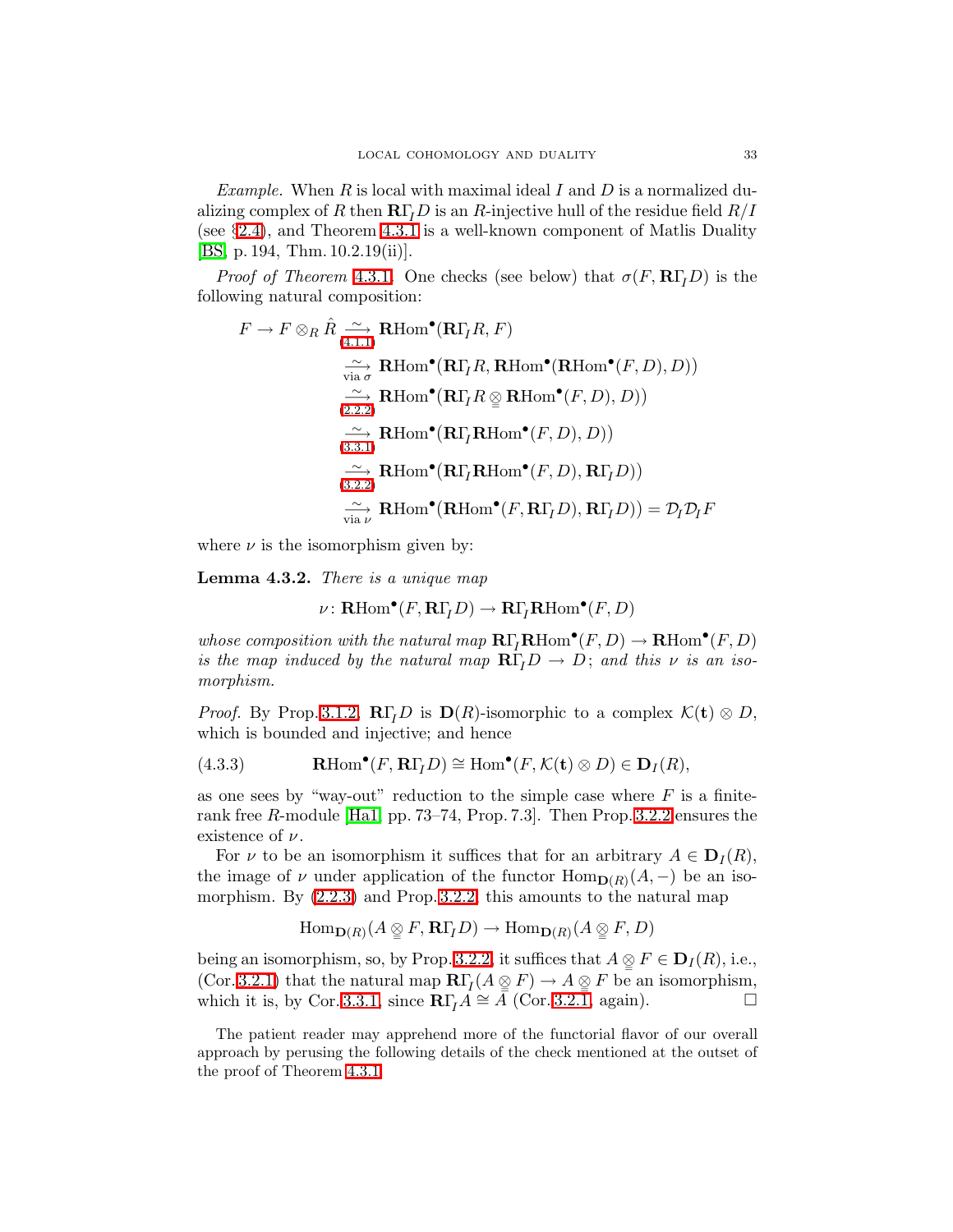Consider the following natural diagram, in which  $\mathcal D$  is the dualizing functor **RHom<sup>•</sup>**(-, D) and the functorial map  $\mathcal{D}_I \to \mathcal{D}$  is induced by the canonical map  $\mathbb{R}\Gamma$ <sub>I</sub>  $\rightarrow$  1, as are the horizontal arrows preceding the right column, which along with the top row is as in the sequence of maps near the beginning of the proof of Theorem [4.3.1.](#page-31-2)

$$
F \longrightarrow \text{RHom}^{\bullet}(R, F) \longrightarrow \text{RHom}^{\bullet}(\text{R}\Gamma_{I}R, F)
$$
\n
$$
\downarrow \qquad \qquad \downarrow \qquad \qquad \downarrow
$$
\n
$$
\mathcal{DDF} \longrightarrow \text{RHom}^{\bullet}(R, \mathcal{DDF}) \longrightarrow \text{RHom}^{\bullet}(\text{R}\Gamma_{I}R, \mathcal{DDF})
$$
\n
$$
\downarrow \qquad \qquad \downarrow
$$
\n
$$
\text{(A)} \text{RHom}^{\bullet}(R \underset{\Box}{\otimes} \mathcal{D}F, D) \longrightarrow \text{RHom}^{\bullet}(\text{R}\Gamma_{I}R \underset{\Box}{\otimes} \mathcal{D}F, D)
$$
\n
$$
\downarrow \qquad \qquad \downarrow
$$
\n
$$
\mathcal{DDF} \longrightarrow \text{RHom}^{\bullet}(\mathcal{D}F, D) \longrightarrow \text{RHom}^{\bullet}(\text{R}\Gamma_{I}\mathcal{D}F, D)
$$
\n
$$
\downarrow \qquad \qquad \downarrow \qquad \qquad \downarrow
$$
\n
$$
\mathcal{D}\mathcal{D}_{I}F \longrightarrow \text{RHom}^{\bullet}(\mathcal{D}_{I}F, D) \longrightarrow \text{RHom}^{\bullet}(\mathcal{D}_{I}F, \text{R}\Gamma_{I}D)
$$

The unlabeled squares obviously commute. To verify commutativity of subdia-gram (A) one checks (exercise) that the isomorphism [\(2.2.2\)](#page-14-1) for  $E = S = R$  and  $\varphi =$  identity is naturally isomorphic to the identity map of  $\mathbf{R}\text{Hom}_{R}^{\bullet}(F,G)$ . Commutativity of (B) follows from Corollary [3.3.3.](#page-22-5) Commutativity of (C) follows from Lemma [4.3.2,](#page-32-0) as one sees by drawing the arrow induced by  $\nu$  from the upper right to the lower left corner. Thus the whole diagram commutes.

Since  $\mathcal{D}_I F \in \mathbf{D}_I (R)$  (see [\(4.3.3\)](#page-32-1), Proposition [3.2.2](#page-20-1) gives that the map  $\varrho$  in the diagram is an isomorphism. It remains only to show that the left column followed by  $\varrho^{-1}$  is  $\sigma(F, \mathbf{R}\Gamma_I D)$ , and this is straightforward.

## 5. Residues and Duality

<span id="page-33-0"></span>This section begins with a concrete interpretation of the duality functor  $\varphi_J^*$  $J_J^*$  of Theorem [2.3.2,](#page-16-0) for  $\varphi$  the inclusion of a noetherian commutative ring R into a power-series ring  $S := R[[t]] := R[[t_1, \ldots, t_m]]$  and J the ideal  $\mathbf{t}S = (t_1,\ldots,t_m)S$ . The resulting concrete versions of Local Duality lead to an introductory discussion of the residue map, its expression through the fundamental class of a map of formal schemes, and hence to canonical versions of, and relations between, local and global duality—at least for smooth residually separable maps.

<span id="page-33-1"></span>Henceforth we omit " $\varphi_*$ " from the notation for derived functors when the context makes the meaning clear. For example, for  $G \in \mathbf{D}(R)$  we write  $\mathbf{R}\text{Hom}_R^\bullet(\mathbf{R}\Gamma_J S,G)$  in place of  $\mathbf{R}\text{Hom}_R^\bullet(\varphi_*\mathbf{R}\Gamma_J S,G)$ , and  $G \otimes_R \omega_\mathbf{t}[m]$  in place of  $G \otimes_R \varphi_* \omega_{\mathbf{t}}[m]$ .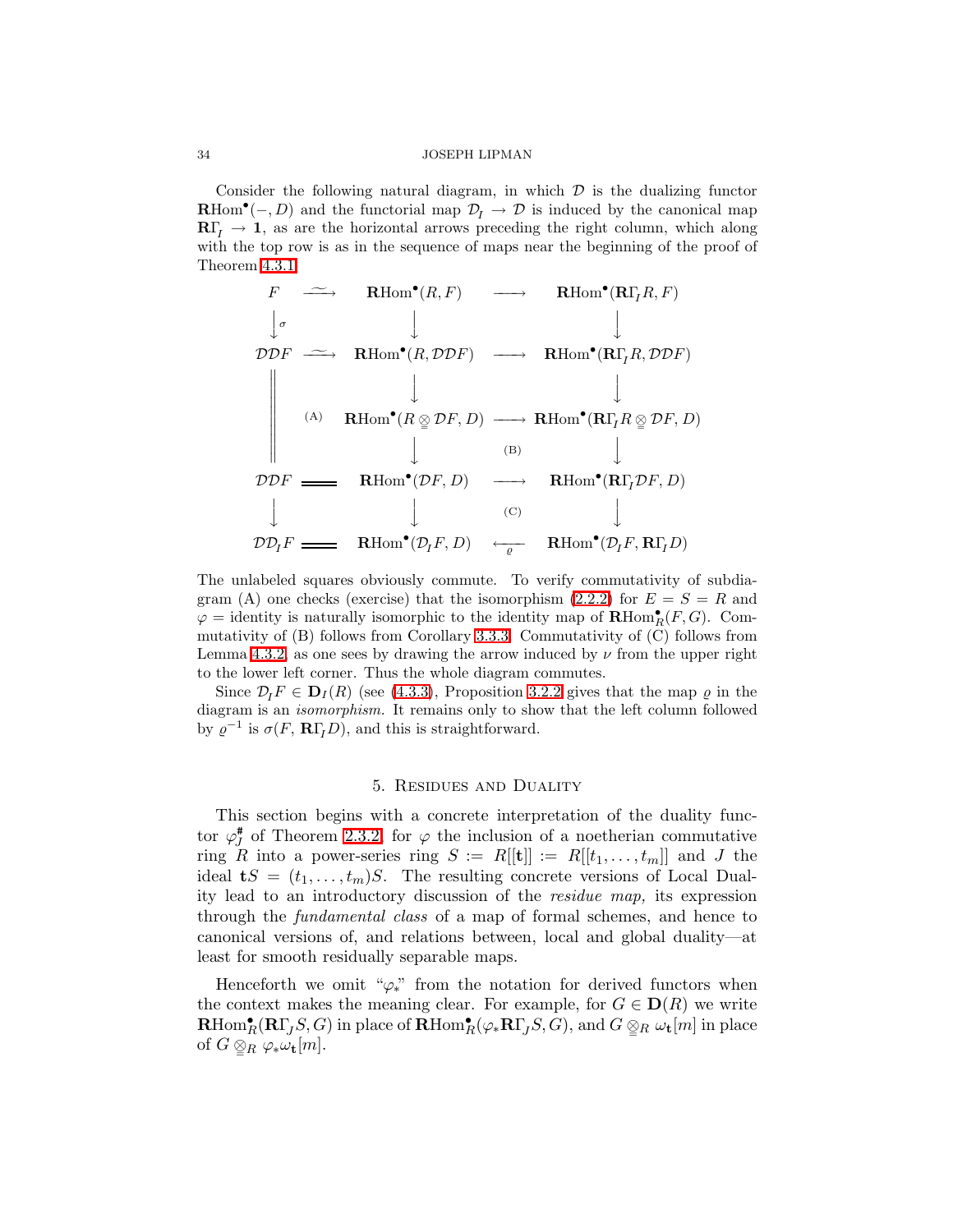5.1. The duality functor for power series rings.  $\varphi: R \hookrightarrow S = R[[t]]$ and  $J = tS$  are as above. We first give some concrete representations of the duality functor  $\varphi^{\#}_{I}$  $\mathcal{D}(R) \to \mathbf{D}(S)$  (see Theorem [2.3.2\)](#page-16-0).

Using the definition of the stable Koszul S-complex  $K(t)$  (§[3.1\)](#page-18-3), one finds that

$$
\nu_{\mathbf{t}}^S := \mathbf{H}^m \mathcal{K}(\mathbf{t}) = \text{coker}[\mathcal{K}^{m-1}(\mathbf{t}) = \bigoplus_{i=1}^m S_{t_1 t_2 \cdots \hat{t}_i \cdots t_m} \to S_{t_1 t_2 \cdots t_m} = \mathcal{K}^m(\mathbf{t})]
$$

is a free R-module with basis  $\{t_1^{-n_1}\cdots t_m^{-n_m} \mid n_1 > 0,\ldots,n_m > 0\}$ , and an S-submodule of  $S_{t_1t_2\cdots t_m}/S$ . Since the sequence **t** is regular,  $\mathcal{K}(\mathbf{t})$  is exact except in degree  $m$  [\[EG3,](#page-50-7) p. 83, (1.1.4)]. Hence by Propositions [3.1.2](#page-18-1) and [1.3.3](#page-7-1) there are natural  $\mathbf{D}(S)$ -isomorphisms

<span id="page-34-2"></span>(5.1.1) 
$$
\mathbf{R}\Gamma_J S \stackrel{\sim}{\longrightarrow} \mathcal{K}(\mathbf{t}) \stackrel{\sim}{\longrightarrow} \nu_{\mathbf{t}}[-m];
$$

<span id="page-34-0"></span>and so there is a functorial  $\mathbf{D}(S)$ -isomorphism (5.1.2)

$$
\varphi_J^*G = \mathbf{R}\mathrm{Hom}_R^{\bullet}(\mathbf{R}\Gamma_J S, G) \xrightarrow{\sim} \mathbf{R}\mathrm{Hom}_R^{\bullet}(\nu_t[-m], G) \quad (G \in \mathbf{D}(R)).
$$

Since  $\nu_{\mathbf{t}}$  is R-free the functor  $\text{Hom}_{R}^{\bullet}(\nu_{\mathbf{t}}[-m],-)$  preserves exactness, and so takes quasi-isomorphisms to quasi-isomorphisms (as quasi-isomorphisms in  $K(R)$  are just those maps whose cones are exact), so that it may be regarded as a functor from  $\mathbf{D}(R)$  to  $\mathbf{D}(S)$ . Replacing G in [\(5.1.2\)](#page-34-0) by a quasi-isomorphic q-injective complex, we see then that the canonical map is a functorial  $\mathbf{D}(S)$ -isomorphism

(5.1.3) 
$$
\text{Hom}_R^{\bullet}(\nu_t[-m], G) \xrightarrow{\sim} \text{RHom}_R^{\bullet}(\nu_t[-m], G).
$$

<span id="page-34-1"></span>Thus we have a functorial  $\mathbf{D}(S)$ -isomorphism

(5.1.4) 
$$
\varphi_J^{\#}G \stackrel{\sim}{\longrightarrow} \text{Hom}_R^{\bullet}(\nu_{\mathbf{t}}[-m], G) \qquad (G \in \mathbf{D}(R)).
$$

Here is another interpretation of  $\varphi_J^{\#}G$ , for  $G \in \mathbf{D}_{c}(R)$  (i.e., the homology modules of  $G$  are all finitely-generated). Set

<span id="page-34-4"></span>(5.1.5) 
$$
\omega_{\mathbf{t}} = \omega_{\mathbf{t}}^{\varphi} := \text{Hom}_{R}(\nu_{\mathbf{t}}^{S}, R),
$$

a "relative canonical module." This  $\omega_t$  is a free rank-one S-module generated by the R-homomorphism  $\gamma_t : \nu_t \to R$  such that

<span id="page-34-3"></span>(5.1.6) 
$$
\gamma_{\mathbf{t}}(t_1^{-n_1} \cdots t_m^{-n_m}) = \begin{cases} 1 & \text{if } n_1 = \cdots = n_m = 1, \\ 0 & \text{otherwise.} \end{cases}
$$

That's because the map  $(\sum_{n_i>0} r_{n_1...n_m} t_1^{n_1-1} \cdots t_m^{n_m-1}) \gamma_t$  takes  $t_1^{-n_1} \cdots t_m^{-n_m}$ to  $r_{n_1...n_m}$ .

For any R-complex  $G$  there is a unique map of S-complexes

$$
\chi_m(G)\colon G\otimes_R \omega_{\mathbf{t}}[m]\to \text{Hom}_R^\bullet(\nu_{\mathbf{t}}[-m],G),
$$

whose degree-n component  $\chi_m^n$  satisfies

$$
\chi_m^n(g \otimes w)(v) = w(v)g \qquad (g \in G^{n+m}, \ w \in \omega_{\mathbf{t}}, \ v \in \nu_{\mathbf{t}}).
$$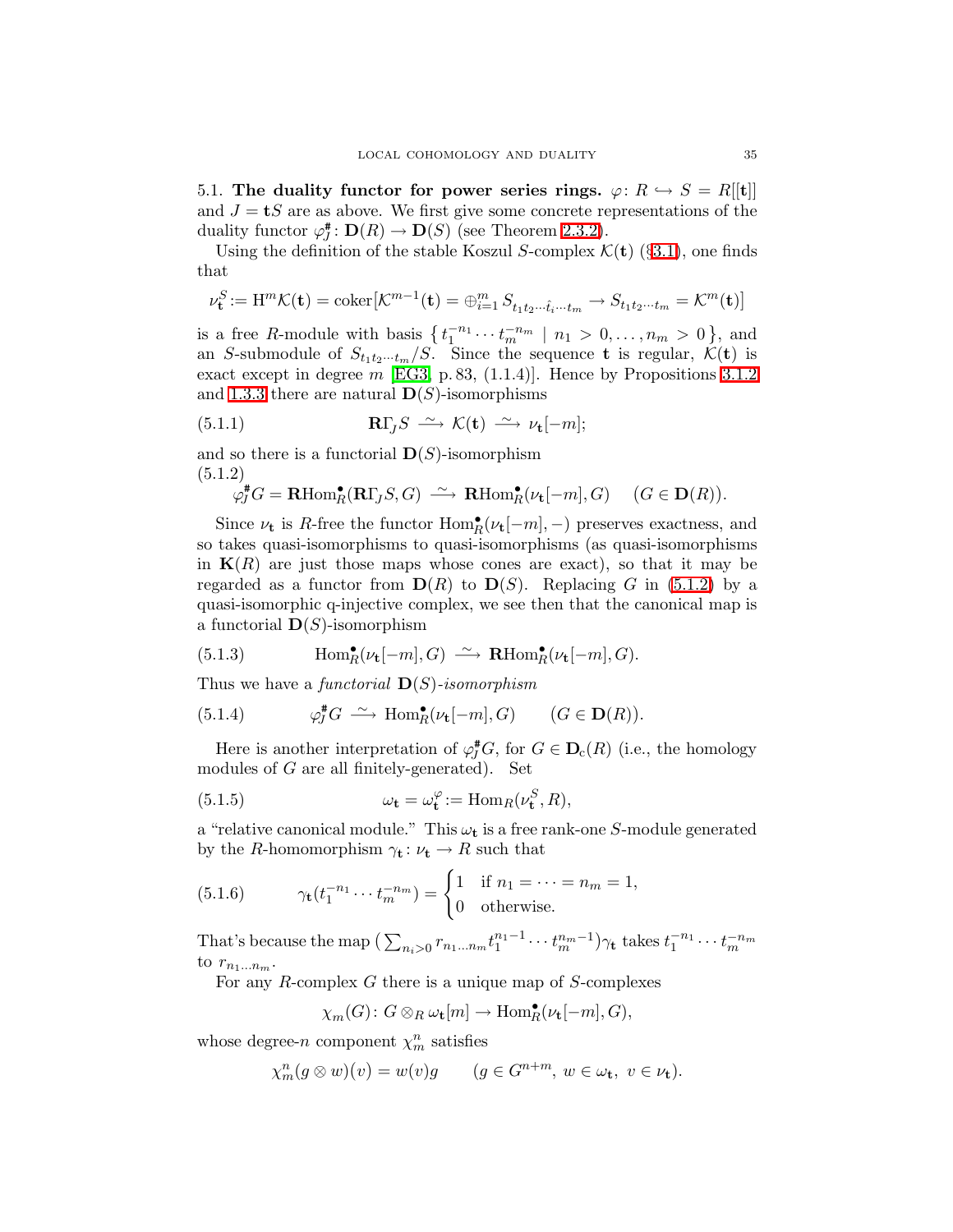Since  $\omega_t$  is S-flat, the functor  $\ldots \otimes_R \omega_t$  takes quasi-isomorphisms to quasiisomorphisms, so may be viewed as a functor from  $\mathbf{D}(R)$  to  $\mathbf{D}(S)$ , and then  $\chi_m(G)$  is a functorial  $\mathbf{D}(S)$ -map. "Way-out" reduction to the trivial case whereG is a finite-rank free R-module ([\[Ha1,](#page-50-6) p.68, 7.1(dualized)], with  $A' \subset A := \mathcal{M}(R)$  the category of finitely-generated R-modules), shows that for  $G \in \mathbf{D}_{c}(R)$ ,  $\chi_{m}(G)$  is a  $\mathbf{D}(S)$ -isomorphism.

In conclusion, for  $G \in \mathbf{D}_{c}(R)$  we can represent  $\varphi_{J}^{*}G$  concretely via the functorial  $\mathbf{D}(S)$ -isomorphisms

<span id="page-35-3"></span>(5.1.7) 
$$
\varphi_J^{\#}G \xrightarrow[5.1.4]{} \text{Hom}_R^{\bullet}(\nu_{\mathbf{t}}[-m], G) \xrightarrow[\chi_m(G)^{-1}]{\sim} G \otimes_R \omega_{\mathbf{t}}[m].
$$

5.2. Functors represented via relative canonical modules. We continue with a nontrivial instantiation of Trivial Local Duality [\(2.3.2\)](#page-16-0).

Set, as above,  $\omega_t := \text{Hom}_R(\nu_t, R)$ , so that there is an "evaluation" map

$$
\text{ev}: \omega_{\mathbf{t}} \otimes_{S} \nu_{\mathbf{t}} \to R.
$$

Moreover,  $\nu_t$  being R-free, if F is a finitely-generated R-module then the natural map is an isomorphism (see also above)

<span id="page-35-0"></span>(5.2.1) 
$$
\chi_0(F) \colon F \otimes_R \omega_{\mathbf{t}} = F \otimes_R \text{Hom}_R(\nu_{\mathbf{t}}, R) \stackrel{\sim}{\longrightarrow} \text{Hom}_R(\nu_{\mathbf{t}}, F).
$$

The local cohomology functor  $H_{J}^{m}$  on the category  $\mathcal{M}(S)$  of S-modules can be realized through the functorial S-isomorphism

<span id="page-35-1"></span>(5.2.2) 
$$
\varepsilon_{t}(E) : H_{J}^{m} E \longrightarrow E \otimes_{S} \nu_{t} \qquad (E \in \mathcal{M}(S)),
$$

defined to be the composition

$$
\mathcal{H}_{J}^{m}E = \mathcal{H}^{m}\mathbf{R}\Gamma_{J}E \xrightarrow{(3.3.1)} \mathcal{H}^{m}(E \otimes_{S} \mathbf{R}\Gamma_{J}S) \xrightarrow{(5.1.1)} \mathcal{H}^{m}(E \otimes_{S} \nu_{\mathbf{t}}[-m]) = E \otimes_{S} \nu_{\mathbf{t}}.
$$

Via [\(5.2.1\)](#page-35-0) and [\(5.2.2\)](#page-35-1), the natural isomorphism

 $\text{Hom}_R(E \otimes_R \nu_{\textbf{t}}, F) \longrightarrow \text{Hom}_S(E, \text{Hom}_R(\nu_{\textbf{t}}, F))$ 

 $(see (2.2.1))$  $(see (2.2.1))$  $(see (2.2.1))$  gets transformed into the following down-to-earth duality, whose substance comes then from Proposition [3.1.2](#page-18-1) and the structure of  $H^mK(t)$ . (Details are left to the reader.) Insofar as this duality involves a choice of power-series variables t it lacks canonicity, a deficiency to be remedied in Theorem [5.3.3.](#page-37-0)

<span id="page-35-2"></span>**Proposition 5.2.3.** For any finitely-generated R-module F there is a functorial isomorphism

 $\text{Hom}_R(\text{H}_{J}^{m}E, F) \longrightarrow \text{Hom}_S(E, F \otimes_R \omega_{\mathbf{t}}) \qquad (E \in \mathcal{M}(S))$ 

which for  $E = F \otimes_R \omega_t$  takes the composite map

$$
\eta_{\mathbf{t}}(F) \colon \mathrm{H}_{J}^{m}(F \otimes_{R} \omega_{\mathbf{t}}) \xrightarrow[\varepsilon_{\mathbf{t}}(F \otimes_{R} \omega_{\mathbf{t}})]{} F \otimes_{R} \omega_{\mathbf{t}} \otimes_{S} \nu_{\mathbf{t}} \xrightarrow[\mathbf{1} \otimes \mathrm{ev}]{} F
$$

to the identity map of  $F \otimes_R \omega_t$ . In other words, the functor  $\text{Hom}_R(\text{H}_J^m E, F)$ of S-modules E is represented by the pair  $(F \otimes_R \omega_t, \eta_t(F))$ .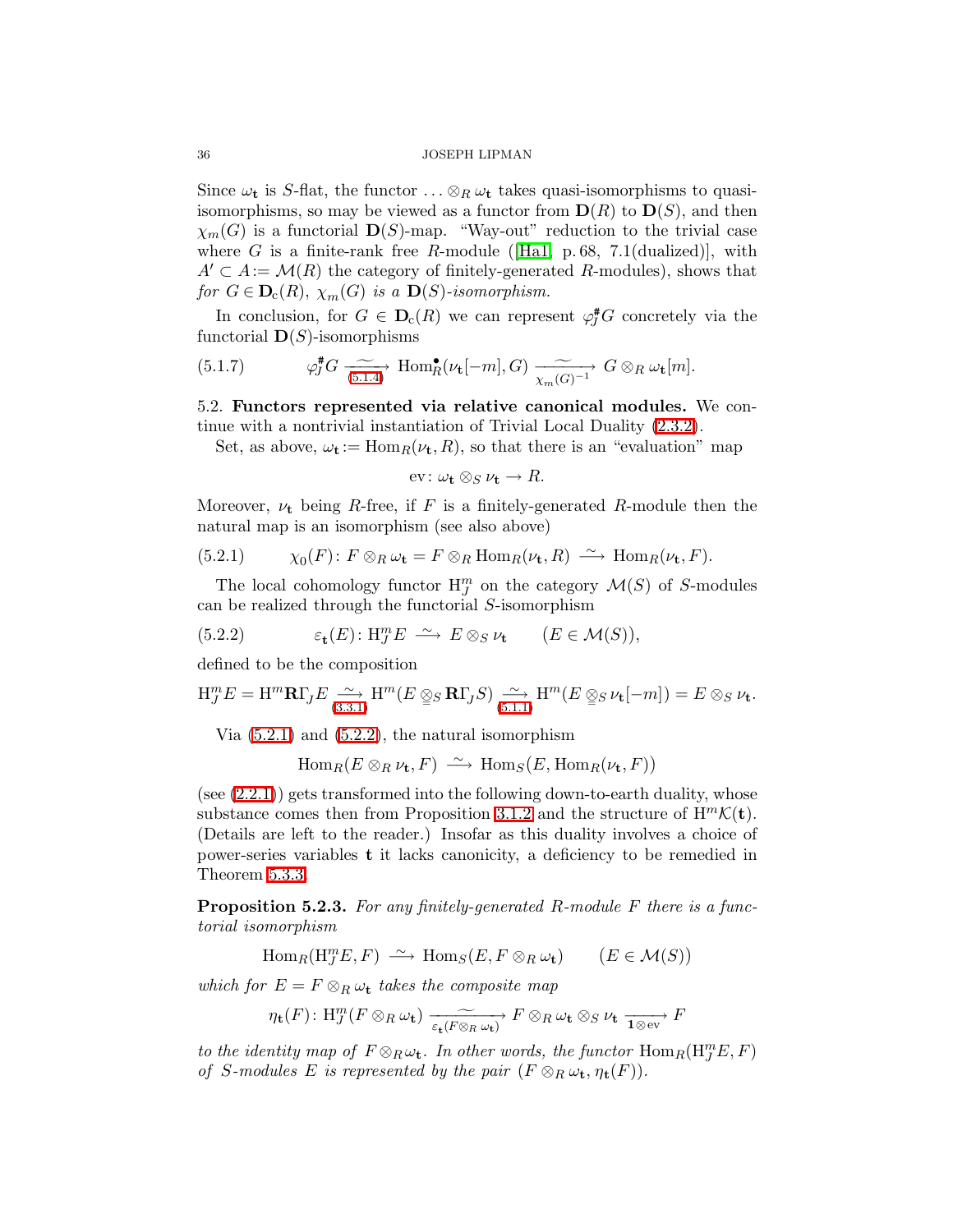Complement. By means of [3.4.5](#page-23-0) and [3.4.3,](#page-22-3) Proposition [5.2.3](#page-35-2) extends as follows (exercise). Let T be an R-algebra,  $\mathbf{u} := (u_1, \ldots, u_m)$  a sequence in T,  $I := \mathbf{u}T$ , T the I-adic completion of T, and  $\hat{\mathbf{u}} = (\hat{u}_1, \dots, \hat{u}_m)$  the image of **u** in  $\hat{T}$ .  $\hat{T}$  is an  $S(= R[[t]])$ -algebra via the continuous R-homomorphism taking  $t_i$  to  $\hat{u}_i$  for all i. As above, set  $J := tS$ , so that for any  $\hat{T}$ -module E considered as a T-module and S-module, respectively,  $H_I^m E = H_J^m E$ .

Let  $\mathrm{ev}'$ :  $\mathrm{Hom}_S(\hat{T}, F \otimes_R \omega_t) \to F \otimes_R \omega_t$  be the S-homomorphism "evaluation" at 1." Then for any finitely-generated R-module  $\overline{F}$ , the functor  $\text{Hom}_R(\text{H}_I^m E, F)$  of T-modules E is represented by the pair  $(\text{Hom}_S(\hat{T}, F \otimes_R \omega_t), \eta_t(F) \circ \text{H}_{J}^{m}(\text{ev}'))$ .

The next Proposition provides a canonical identification of the duality isomorphism of Proposition [5.2.3](#page-35-2) with the one coming out of Theorem [2.3.2,](#page-16-0) namely

$$
\operatorname{Hom}_R(\operatorname{H}_{J}^m E, F) \xrightarrow{\sim} \operatorname{Hom}_{\mathbf{D}(S)}(E, \varphi_{J}^{\#} F[-m]).
$$

<span id="page-36-1"></span>Proposition 5.2.4. For any S-module E and any R-module F the following sequence of natural isomorphisms composes to the map given by  $(2.2.1)$ :

Hom<sub>R</sub>(
$$
E \otimes_S \nu_t
$$
,  $F$ )  $\xrightarrow[ (5.2.2)]$  Hom<sub>R</sub>(H<sup>m</sup><sub>J</sub> $E$ ,  $F$ )  
\n $\xrightarrow[ (1.3.3)]$  Hom<sub>D(R)</sub>( $\mathbf{R}\Gamma_J E$ ,  $F[-m]$ ) (see Cor. 3.1.4)  
\n $\xrightarrow[ (2.3.2)]$  Hom<sub>D(S)</sub>( $E$ ,  $\varphi_J^* F[-m]$ )  
\n $\xrightarrow[ (5.1.4)]$  Hom<sub>D(S)</sub>( $E$ , Hom<sup>\*</sup><sub>R</sub>( $\nu_t[-m]$ ,  $F[-m]$ ))  
\n $\xrightarrow[ (1.3.3)]$  Hom<sub>S</sub>( $E$ , Hom<sub>R</sub>( $\nu_t$ ,  $F$ )).  
\n $\xrightarrow[ (1.3.3)]$  Hom<sub>S</sub>( $E$ , Hom<sub>R</sub>( $\nu_t$ ,  $F$ )).

Proof. The proof, left to the reader as an exercise in patience, is a matter of reformulating the assertion as the commutativity of a certain diagram, which can be verified by decomposing the maps involved into their elementary constituents, as given by their definitions, thereby expanding the diagram in question into a patchwork of simple diagrams all of whose commutativities are obvious.

<span id="page-36-0"></span>5.3. Differentials, residues, canonical local duality. Let  $\hat{\Omega}_{S/R}$  be an  $S$ module equipped with an R-derivation  $d: S \to \hat{\Omega}_{S/R}$  such that  $(dt_1, \ldots, dt_m)$ is a free S-basis of  $\hat{\Omega}_{S/R}$ . Then for any  $\mathbf{u} = (u_1, u_2, \ldots, u_m)$  such that  $S = R[[u]]$ , it holds that  $(du_1, \ldots, du_m)$  is a free basis of  $\hat{\Omega}_{S/R}$ . This follows e.g., from the fact that the pair  $(\hat{\Omega}_{S/R}, d)$  has a universal property which characterizes it up to canonical isomorphism: for any finitely-generated Smodule M and R-derivation  $D: S \to M$  there is a unique S-linear map  $\delta \colon \hat{\Omega}_{S/R} \to M$  such that  $D = \delta d$ .

Let  $\hat{\Omega}^m$  (*m* > 0) be the *m*-th exterior power of  $\hat{\Omega}_{S/R}$ , a free rank-one S-module with basis  $dt_1 \wedge dt_2 \cdots \wedge dt_m$ . Let  $\phi_t : \hat{\Omega}^m \longrightarrow \omega_t$  be the isomorphism which takes  $dt_1 \wedge dt_2 \cdots \wedge dt_m$  to the generator  $\gamma_t$  of  $\omega_t$  (see [\(5.1.6\)](#page-34-3)).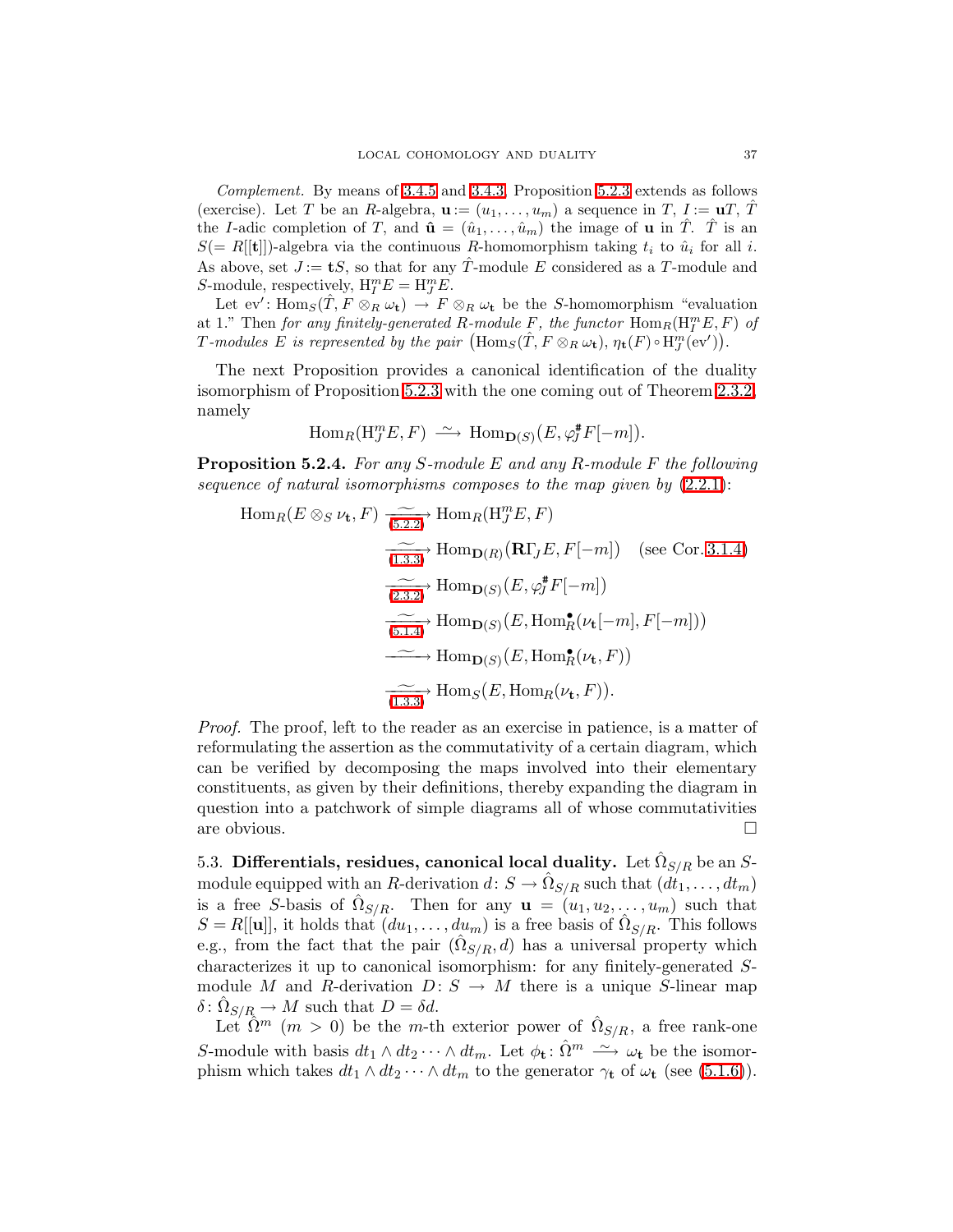<span id="page-37-1"></span>Let  $res_t$  be the composition

(5.3.1) 
$$
\mathcal{H}_{\mathbf{t}S}^m \xrightarrow{\text{via }\phi_{\mathbf{t}}} \mathcal{H}_{\mathbf{t}S}^m \xrightarrow{\eta_{\mathbf{t}}(R)} R.
$$

For any **u** as above, res<sub>u</sub> is similarly defined. Moreover, if  $\theta$  is a *bicontinuous* R-automorphism of S (t-adically topologized) and  $\mathbf{u} = \theta \mathbf{t}$ , then  $H_{\mathbf{t}S}^m = H_{\mathbf{u}S}^m$ (see remark following Corollary [3.4.5\)](#page-23-0).

<span id="page-37-2"></span>**Proposition 5.3.2.** The R-linear map  $res_t : H^{m}_{tS} \hat{\Omega}^{m} \rightarrow R$  depends only on the R-algebra  $S = R[[t]]$  and its **t**-adic topology: if a bicontinuous Rautomorphism of S takes **t** to **u** (so that  $S = R[[u]]$ , the **t**-adic and **u**-adic topologies on S coincide, and  $H_{\text{tS}}^m = H_{\text{uS}}^m$ ) then  $res_{\text{t}} = res_{\text{u}}$ .

The *proof* of this key fact will be discussed below.

In summary, there is given a complete topological  $R$ -algebra  $S$  having an ideal J such that:

- (i) The topology on  $S$  is the J-adic topology, and
- (ii) J generated by an S-regular sequence  $\mathbf{t} = (t_1, \ldots, t_m)$ , and
- (iii) the natural map is an isomorphism  $R \rightharpoonup S/J$ .

It follows that the continuous R-algebra homomorphism from the powerseries ring  $R[[T_1,\ldots,T_m]]$  to S taking  $T_i$  to  $t_i$   $(1 \leq i \leq m)$  is an isomorphism. Then the S-module  $\hat{\Omega}^m$  and the local cohomology functor  $\mathrm{H}_{J}^m$  depend only on the R-algebra  $S$  and its topology, as does the R-linear residue map

$$
\mathrm{res}_{S/R} := \mathrm{res}_{\mathbf{t}} \colon \mathrm{H}_{J}^{m} \hat{\Omega}^{m} \to R.
$$

<span id="page-37-0"></span>This being so, and by the definition  $(5.3.1)$  of res<sub>t</sub>, Cor. [5.2.3](#page-35-2) gives the following canonical version of local duality for power-series algebras:

**Theorem 5.3.3.** In the preceding situation, the functor  $\text{Hom}_R(\text{H}_{J}^{m}E, R)$  of S-modules E is represented by the pair  $(\Omega^m, \text{res}_{S/R})$ .

Remark. Again,  $J = tS$ . Recall that the stable Koszul S-complex  $\mathcal{K}(t)$  is the direct limit of ordinary Koszul complexes  $K(t_1^{n_1},...,t_m^{n_m})$  (cf. paragraph immediately preceding §[4.2\)](#page-31-3). So we can specify any element of

$$
\mathcal{H}_{J}^{m} \hat{\Omega}^{m} \stackrel{(3,1,2)}{=} \lim_{n_{1}, \dots, n_{m}} \mathcal{H}^{m} K(t_{1}^{n_{1}}, \dots, t_{m}^{n_{m}}, \hat{\Omega}^{m})
$$

by a symbol (non-unique) of the form

$$
\begin{bmatrix} \nu \\ t_1^{n_1}, \dots, t_m^{n_m} \end{bmatrix} := \kappa_{n_1, \dots, n_m} \pi_{n_1, \dots, n_m} \nu
$$

for suitable  $\nu \in \hat{\Omega}^m$  and positive integers  $n_1, \ldots, n_m$ , with  $\pi$  and  $\kappa$  the natural maps

(5.3.4) 
$$
\pi_{n_1,...,n_m}: \hat{\Omega}^m = K^m(t_1^{n_1},...,t_m^{n_m}, \hat{\Omega}^m) \to \mathcal{H}^m K(t_1^{n_1},...,t_m^{n_m}, \hat{\Omega}^m),
$$

$$
\kappa_{n_1,...,n_m}: \mathcal{H}^m K(t_1^{n_1},...,t_m^{n_m}, \hat{\Omega}^m) \to \mathcal{H}_J^m \hat{\Omega}^m.
$$

Then, recalling that  $\phi_t \nu \in \omega_t = \text{Hom}_R(\nu_t, R)$  and that  $t_1^{-n_1} \cdots t_m^{-n_m} \in \nu_t$ , we get

$$
\operatorname{res}_{S/R}\left[\begin{matrix} \nu \\ t_1^{n_1}, \dots, t_m^{n_m} \end{matrix}\right] = (\phi_t \nu)(t_1^{-n_1} \cdots t_m^{-n_m}).
$$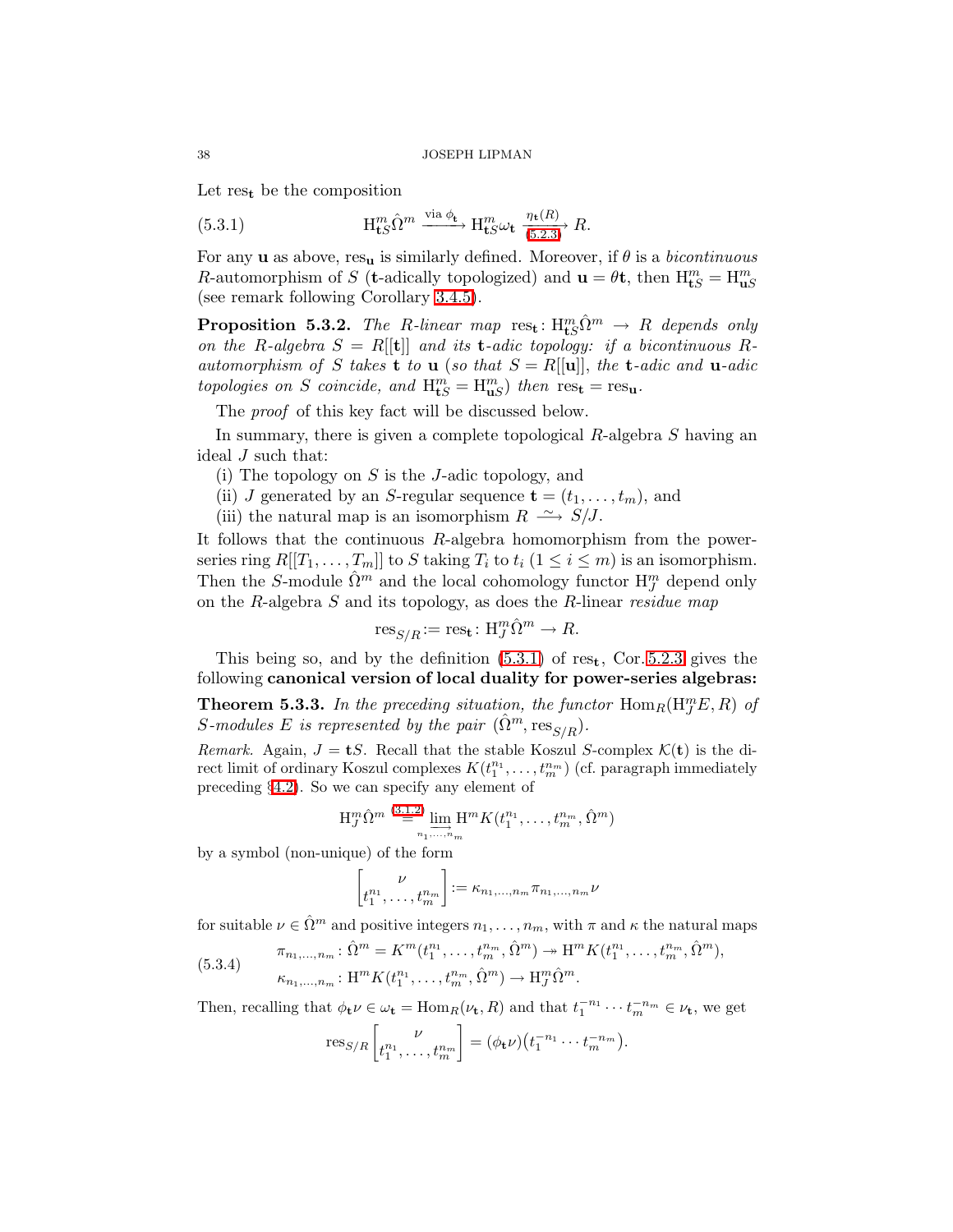In particular, since  $\phi_{\mathbf{t}} dt_1 \cdots dt_m = \gamma_{\mathbf{t}}$  we have

<span id="page-38-0"></span>(5.3.5) 
$$
\operatorname{res}_{S/R}\begin{bmatrix} dt_1 \cdots dt_m \\ t_1^{n_1}, \dots, t_m^{n_m} \end{bmatrix} = \begin{cases} 1 & \text{if } n_1 = \dots = n_m = 1, \\ 0 & \text{otherwise.} \end{cases}
$$

When  $m = 1$ ,  $H_J^1 \hat{\Omega}^1$  is the cokernel of the canonical map  $\hat{\Omega}^1 \to \hat{\Omega}^1_t$  (localization w.r.t. the powers of  $t := t_1$ ), and  $\begin{bmatrix} dt \\ t^n \end{bmatrix} = \pi(dt/t^n)$  with  $\pi: \hat{\Omega}^1_t \to H^1_J \hat{\Omega}^1$  the nat-ural map. Then [\(5.3.5\)](#page-38-0) yields the formula  $res_{R[[t]]/R} \pi((\sum_{i\geq 0} r_i t^i) dt/t^n) = r_{n-1},$ which has an obvious relation to the classical formula for residues of one-variable meromorphic functions.

*Exercise.* (i) Using Prop. [3.1.2,](#page-18-1) or otherwise, establish for R-modules  $F$  and  $S$ modules  $G$  a bifunctorial isomorphism

$$
\xi(F,G)\colon F\otimes_R \mathrm{H}_J^m(G)\ \stackrel{\sim}{\longrightarrow}\ \mathrm{H}_J^m(F\otimes_R G)
$$

such that, with notation as in Proposition [5.2.3,](#page-35-2)

$$
\varepsilon_{\mathbf{t}}(F \otimes_R \omega_{\mathbf{t}}) \circ \xi(F, \omega_{\mathbf{t}}) = \mathbf{1} \otimes_R \varepsilon_{\mathbf{t}}(\omega_{\mathbf{t}}) \colon F \otimes_R \mathrm{H}^m_J(\omega_{\mathbf{t}}) \to F \otimes_R \omega_{\mathbf{t}} \otimes_S \nu_{\mathbf{t}}.
$$

(ii) Show that for any finitely-generated R-module F, the functor  $\text{Hom}_R(\mathbf{H}_{J}^{m}E, F)$ of S-modules E is represented by the pair  $(F \otimes_R \hat{\Omega}^m, (\mathbf{1} \otimes \text{res}_{S/R}) \circ \xi(F, \hat{\Omega}^{m-1})).$ 

Next, let  $\varphi: R \to S$  be any flat (hence injective) local homomorphism of complete noetherian local rings with respective maximal ideals  $\mathfrak{m}$  and  $\mathfrak{M}$ , such that  $S/mS$  is a Cohen-Macaulay local ring with residue field  $S/\mathfrak{M}$  finite over R/m. Then any sequence  $\mathbf{t} := (t_1, \ldots, t_m)$  in S whose image in  $S/\mathfrak{m}S$ is a system of parameters is S-regular, and  $P := S/tS$  is a finitely-generated projective R-module. (See [\[EG4,](#page-50-19) p. 18, Prop.  $(15.1.16)$ ]) and [\[ZS,](#page-50-20) p. 259, Cor. 2. After  $\varphi(R)$  is identified with R, it follows that the R-homomorphism from the formal power-series ring  $R[[T_1,\ldots,T_m]]$  to S taking  $T_i$  to  $t_i$  is an isomorphism onto  $R[[t]] \subset S$ , and that S is  $R[[t]]$ -module-isomorphic to  $P \otimes_R R[[t]]$  (see [\[Lp2,](#page-50-21) §3]).

To such a  $\varphi$  there is associated a finitely-generated S-module  $\hat{\Omega}_{\varphi}$  together with an R-derivation  $d: S \to \hat{\Omega}_{\varphi}$  which has the universal property that for any finitely-generated S-module M, composition with d maps  $\text{Hom}_S(\hat{\Omega}_{\varphi}, M)$ bijectively onto the S-module of R-derivations from S into M (see [\[SS,](#page-50-22)  $\S1$ ]). There is also a *trace map* 

$$
\tau\colon \Lambda^m_S\hat\Omega_\varphi=:\hat\Omega^m_\varphi\to \hat\Omega^m_{R[[{\bf t}]]/R},
$$

see  $[Knz, §16]$ ,  $[Hii, §4]$ . The definition of this map is somewhat subtle. However, in the special case when  $\mathfrak{M} = \mathfrak{m}S + \mathfrak{t}S$  and in addition  $S/\mathfrak{M}$  is a finite separable field extension of  $R/\mathfrak{m}$  (so that S is formally smooth over R [\[EG4,](#page-50-19) p. 102, (19.6.4) and p. 104, (19.7.1)]), and P is a finite flat unramified  $(= \text{étale})$  R−algebra, it follows e.g., from [\[EG4,](#page-50-19) p. 148, (20.7.6)] that

<span id="page-38-1"></span>(5.3.6) 
$$
\hat{\Omega}_{\varphi} \cong S \otimes_{R[[\mathbf{t}]]} \hat{\Omega}_{R[[\mathbf{t}]]/R} \cong P \otimes_R \hat{\Omega}_{R[[\mathbf{t}]]/R}
$$

a free S-module with basis  $(dt_1, \ldots, dt_m)$ . (In other words every R-derivation of  $R[[t]]$  into a finitely-generated S-module extends uniquely to S.)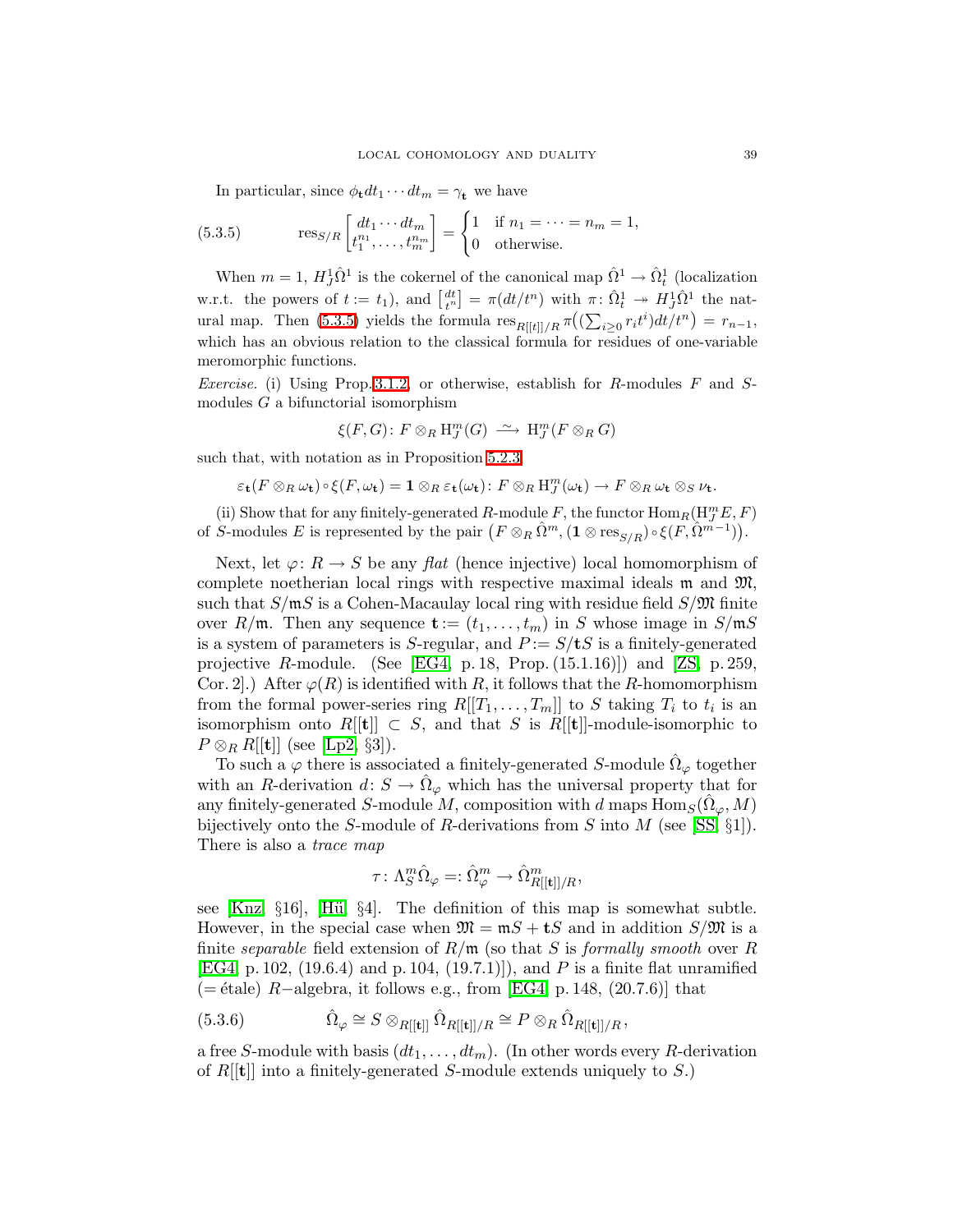So  $\hat{\Omega}_{\varphi}^m \cong P \otimes_R \hat{\Omega}_{R[[\mathbf{t}]]/R}^m$ , and correspondingly  $\tau$  becomes the map induced by the usual trace map tr:  $P \rightarrow R$ .

Now define  $\mathrm{Res}_{\mathbf{t}}: H_{\mathfrak{M}}^{m} \hat{\Omega}_{\varphi}^{m} \to R$  to be the composite map

$$
H_{\mathfrak{M}}^m \hat{\Omega}_{\varphi}^m \xrightarrow{\text{natural}} H_{\mathbf{t}S}^m \hat{\Omega}_{\varphi}^m \underset{(3.4.3)}{=} H_{\mathbf{t}R[[\mathbf{t}]]}^m \hat{\Omega}_{\varphi}^m \xrightarrow{\text{via } \tau} H_{\mathbf{t}R[[\mathbf{t}]]}^m \hat{\Omega}_{R[[\mathbf{t}]]/R}^m \xrightarrow{ \text{res}_\mathbf{t} } R.
$$

<span id="page-39-0"></span>**Proposition 5.3.2'.** This map  $\text{Res}_{t}$  does not depend on the choice of  $t$ .

Thus we have a residue map

$$
\mathrm{Res}_{\varphi} \colon H_{\mathfrak{M}}^m \hat{\Omega}_{\varphi}^m \to R.
$$

There are several approaches to the proofs of Propositions [5.3.2](#page-39-0) and 5.3.2'. For [5.3.2,](#page-37-2) the most elementary one, brute-force calculation, is rather tedious (cf. e.g., [\[Lp1,](#page-50-25) pp. 64–67]), and not particularly illuminating.

It is more satisfying first to find an a priori intrinsic definition of the residue map, and then to show that it agrees with the above one. For example, such a definition via Hochschild homology is the foundation of [\[Lp2\]](#page-50-21). (See  $[ibid., §4.7]$ , or  $[Hii, §7]$ , for the connection between residues and traces.)

Another, richly-textured, intrinsic approach is undertaken in [HüK]. In fact Hübl and Kunz prove Theorem [5.3.3](#page-37-0) in a more general situation, for maps  $R \to S$  factoring as  $R \to R[[t_1,\ldots,t_m]] \stackrel{f}{\to} S$  with f a finite generic complete intersection. In such a situation, it is easy to generalize Corol-lary [5.2.3,](#page-35-2) with the representing object  $\omega_t$  replaced by Hom<sub>R[[t]]</sub>( $S, \omega_t$ ); but the trick is to find a canonical representing object, not depending on t. For this Hübl and Kunz use the module of "regular differential forms," constructed via the theory of traces of differential forms.

For example, if  $\varphi: R \to S$  as above makes S formally smooth and residually separable over R then the trace map tr:  $P \rightarrow R$  gives rise, via [\(5.3.6\)](#page-38-1), to an  $R[[t]]$ -isomorphism  $\hat{\Omega}_{\varphi}^m \longrightarrow \text{Hom}_{R[[t]]}(S, \hat{\Omega}_{R[[t]]/R}^m)$ . In the non-separable case the same isomorphism obtains by means of the general trace map for differential forms. There results a canonical local duality theorem for formally smooth local algebras:

<span id="page-39-1"></span>**Theorem 5.3.3'.** If  $\varphi: (R, \mathfrak{m}) \to (S, \mathfrak{M})$  is a formally smooth local homomorphism of complete noetherian local rings making  $S/\mathfrak{M}$  finite over  $R/\mathfrak{m}$ , and  $m := \dim S/\mathfrak{m}S$ , then the functor  $\text{Hom}_R(\text{H}^m_{\mathfrak{M}}E, R)$  of S-modules E is represented by  $(\hat{\Omega}_{\varphi}^m, \text{Res}_{\varphi}).$ 

We will now outline yet another approach to residues, which is perhaps the "least elementary," but has the advantage of connecting immediately with the global theory of duality on formal schemes [\[DFS\]](#page-49-2), through the fundamental class of certain flat maps of formal schemes. There result canonical realizations of, and relations between, local and global duality, summarized by the *Residue Theorem*. The introductory discussion here will be confined to smooth maps.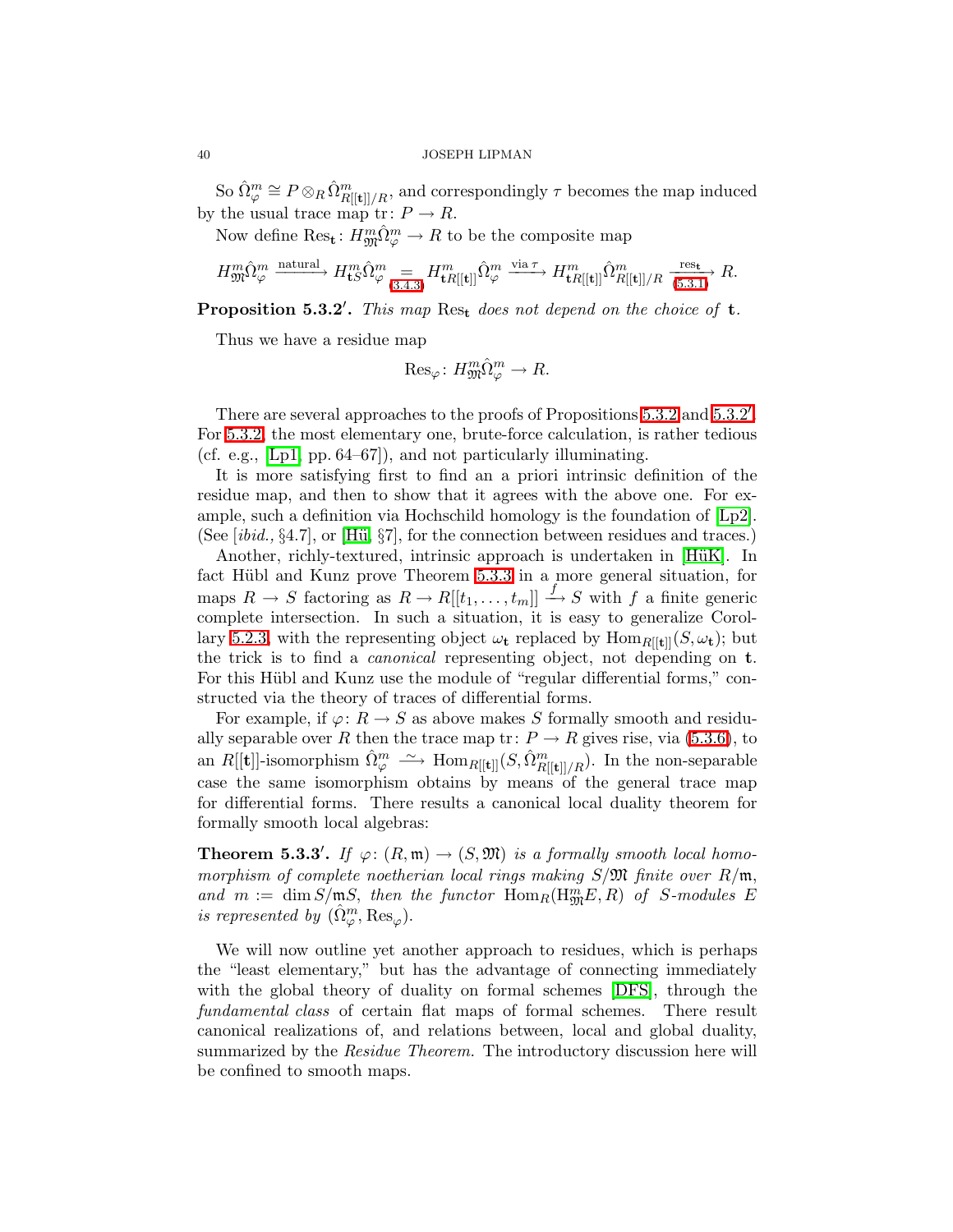<span id="page-40-0"></span>5.4. Flat base change. Our definition of the fundamental class makes use of a basic property of duality, having to do with its behavior under flat base change, (Proposition [5.4.2\)](#page-41-0).

Henceforth ring homomorphisms will be continuous maps between noetherian topological rings, mostly adic. That is, we work in the category of pairs  $(R, I)$  with R a commutative noetherian ring and I an R-ideal such that R is complete and separated with respect to the I-adic topology, morphisms  $\varphi: (R,I) \to (S,J)$  being ring homomorphisms  $\varphi: R \to S$  such that  $\varphi(I) \subset \sqrt{J}$ . (Pairs  $(R, I_1)$  and  $(R, I_2)$  are considered identical if  $I_1$  and  $I_2$ define the same topology, i.e., $\sqrt{I_1} = \sqrt{I_2}$ .) For such a  $\varphi$ , we simply write  $\varphi^*$ for the functor  $\varphi^{\#}_{I}$  $J_J^*$  of Theorem [2.3.2,](#page-16-0) because it depends only on the J-adic topology, which is a part of (the target of)  $\varphi$ .

Consider then a coproduct square in this category, i.e., a commutative diagram of morphisms



such that the resulting map into V from the complete tensor product  $S \hat{\otimes}_R U$ (the completion of  $V_0 := S \otimes_R U$  with respect to  $M_0 := LV_0 + JV_0$ ) is an isomorphism, and where  $M := LV + JV$ .

(For simplicity we proceed as if  $V_0$  were noetherian. Usually this is not so, and a more complicated approach is needed, cf. [\[DFS,](#page-49-2) p. 76, Definition 7.3; p. 86, Theorem 8.1].)

Let  $\kappa: V_0 \to V$ ,  $\xi_0: U \to V_0$ , and  $\nu_0: S \to V_0$  be the natural maps, so that  $\xi = \kappa \xi_0$  and  $\nu = \kappa \nu_0$ . Suppose  $\mu$ , hence  $\nu_0$  and  $\nu$ , to be flat. Then the functor  $\ldots \otimes_R U$  from R-modules to U-modules is exact, so takes quasiisomorphisms to quasi-isomorphisms, and consequently extends to a functor  $\mu^*: \mathbf{D}(R) \to \mathbf{D}(U)$  (cf. §[3.4\)](#page-22-6). Similarly we have  $\nu_0^*: \mathbf{D}(S) \to \mathbf{D}(V_0)$  and  $\nu^* = \kappa^* \nu_0^* \colon \mathbf{D}(S) \to \mathbf{D}(V)$ . For any  $\Delta$ -functor  $\Gamma \colon \mathbf{K}(R) \to \mathbf{K}(S)$ , and  $K(R)$ -quasi-isomorphism  $C \to E_C$  with  $E_C$  q-injective, there is an isomorphism  $\nu_0^* {\bf R} \Gamma(C) \cong \nu_0^* \Gamma(E_C)$ ; hence  $\nu_0^* {\bf R} \Gamma : {\bf D}(R) \to {\bf D}(V_0)$  is a right-derived functor of  $\Gamma(-) \otimes_R U$ :  $\mathbf{K}(R) \to \mathbf{K}(V_0)$  (see §[1.5\)](#page-10-0).

The base-change map  $\beta \colon \nu^* \varphi^{\sharp} \to \xi^{\sharp} \mu^*$ , that is, the functorial map

$$
\beta(G) \colon \nu^* \mathbf{R} \text{Hom}_R^\bullet(\mathbf{R} \Gamma_J S, G) \to \mathbf{R} \text{Hom}_U^\bullet(\mathbf{R} \Gamma_M V, \mu^* G) \qquad (G \in (\mathbf{D}(R)),
$$

is defined as follows.

First, as noted above,  $\nu_0^* \mathbf{R} \text{Hom}_R^{\bullet}(\mathbf{R} \Gamma_J S, -)$  is a right-derived functor of  $\text{Hom}_R^{\bullet}(\mathbf{R}\Gamma_J S, -) \otimes_R U$ ; so by the characteristic universal property of right-derived functors (§[1.5\)](#page-10-0), there exists a unique functorial map  $\beta'(G)$  making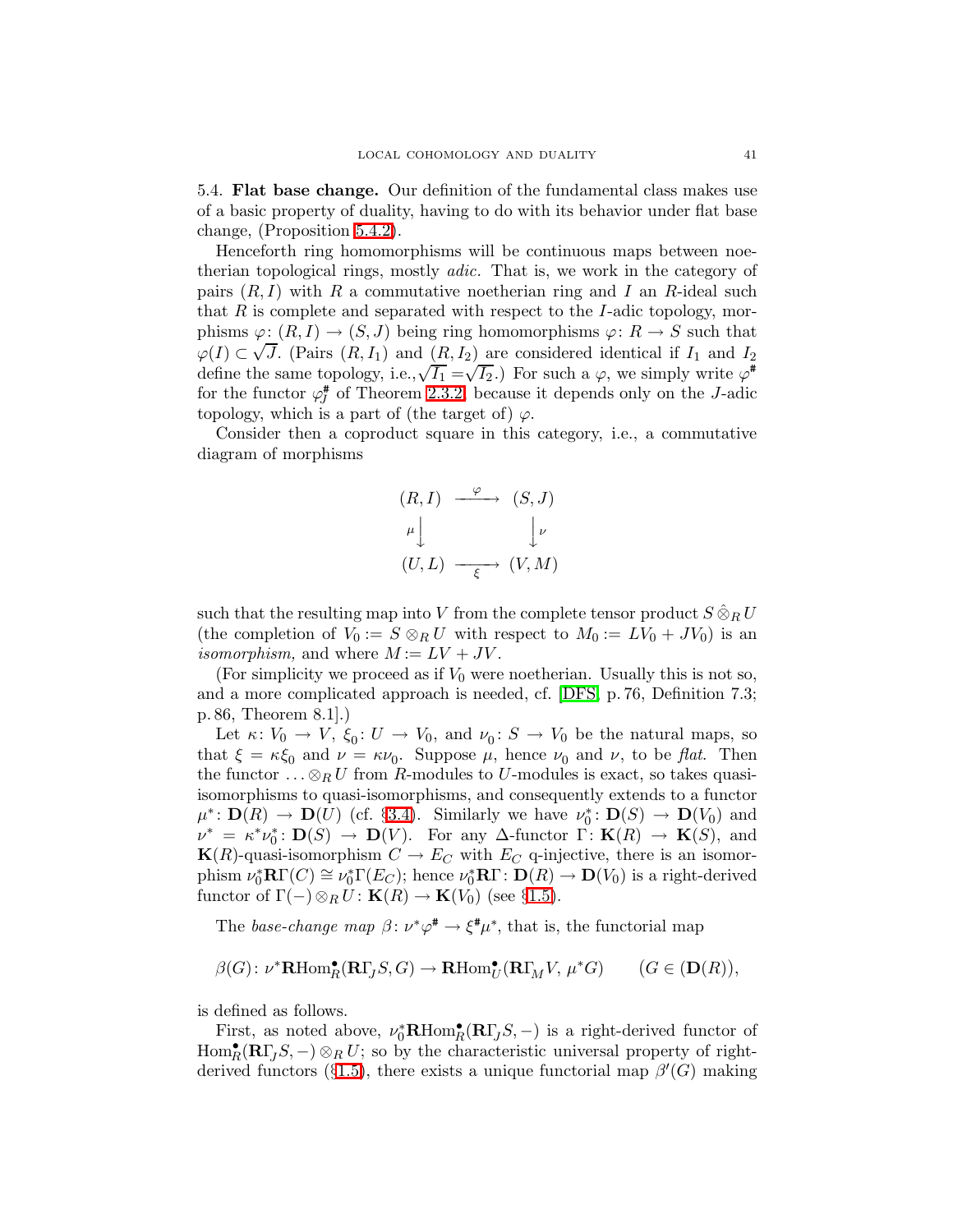the following otherwise natural  $\mathbf{D}(V_0)$ -diagram commute:

$$
\text{Hom}_{R}^{\bullet}(\mathbf{R}\Gamma_{J}S, G) \otimes_{R} U \longrightarrow \text{Hom}_{U}^{\bullet}(\mathbf{R}\Gamma_{J}S \otimes_{R} U, G \otimes_{R} U)
$$
\n
$$
\downarrow \qquad \qquad \downarrow
$$
\n
$$
\nu_{0}^{*}\mathbf{R}\text{Hom}_{R}^{\bullet}(\mathbf{R}\Gamma_{J}S, G) \longrightarrow \text{Hom}_{U}^{\bullet}(\nu_{0}^{*}\mathbf{R}\Gamma_{J}S, \mu^{*}G);
$$

and the natural composition

$$
\mathbf{R}\Gamma_{M_0}V_0 \longrightarrow \mathbf{R}\Gamma_{JV_0}V_0 \underset{(3.4.4)}{\sim} \nu_0^* \mathbf{R}\Gamma_J S
$$

combines with  $\beta'(G)$  to give a functorial map

$$
\beta_0(G) \colon \nu_0^* \varphi^* G = \nu_0^* \text{RHom}_R^{\bullet}(\mathbf{R}\Gamma_J S, G) \to \text{RHom}_U^{\bullet}(\mathbf{R}\Gamma_{M_0} V_0, \mu^* G) = \xi_0^* \mu^* G.
$$

Second, for any  $F \in \mathbf{D}(V_0)$ , we have a natural isomorphism

$$
\kappa_* \mathbf{R} \Gamma_M \kappa^* F \underset{(3.4.4)}{\sim} \kappa_* \kappa^* \mathbf{R} \Gamma_{M_0} F.
$$

Also, the natural map is an isomorphism  $\mathbf{R}\Gamma_{M_0}F \longrightarrow \kappa_*\kappa^* \mathbf{R}\Gamma_{M_0}F$ : to verify this, since the functors  $\kappa_*$  and  $\kappa^*$  are both exact and isomorphism means "homology isomorphism" (§[1.3\)](#page-5-2), we can replace  $\mathbf{R}\Gamma_{M_0}F$  by its homology, and then the assertion follows because the homology is  $M_0$ -power torsion (see §[3.2\)](#page-20-2). The resulting composition  $\kappa_* \mathbf{R} \Gamma_M \kappa^* F \longrightarrow \mathbf{R} \Gamma_{M_0} F \longrightarrow F$  is dual to a map (see  $2.3.2$ )

<span id="page-41-1"></span>(5.4.1) 
$$
\iota(F) \colon \kappa^* F \to \kappa^* F.
$$

Finally,  $\beta(G)$  is defined to be the composite map

$$
\nu^*\varphi^\#G=\kappa^*\nu_0^*\varphi^\#G \xrightarrow[\kappa^*(\beta_0(G))]{}\kappa^*\xi_0^\#\mu^*G \xrightarrow[\iota(\xi_0^\#\mu^*G) \qquad \kappa^\# \xi_0^\#\mu^*G \xrightarrow[(2.3.3) \xi^\# \mu^*G.
$$

Let  $\mathbf{D}^+(R)$  (resp.  $\mathbf{D}^-(R)$ ) be the full subcategory of  $\mathbf{D}(R)$  with objects those complexes G whose homology  $H<sup>i</sup>G$  vanishes for  $i \ll 0$  (resp.  $i \gg 0$ ). The full subcategories  $\mathbf{D}_{c}^{+}(R)$  and  $\mathbf{D}_{c}^{-}(R)$  of  $\mathbf{D}_{c}(R)$  are defined similarly. (As before,  $D_c(R) \subset D(R)$  is the full subcategory whose objects are complexes having finitely-generated homology modules.)

<span id="page-41-0"></span>**Theorem 5.4.2** (Flat Base-Change). In the preceding situation, if  $S/J$  is (via  $\varphi$ ) a finite R-module and  $G \in \mathbf{D}_{c}^{+}(R)$  then  $\beta(G)$  is an isomorphism.

*Proof.* (Outline.) The finiteness of  $S/J$  over R means that  $\varphi = \varphi_2 \varphi_1$  where  $\varphi_1: R \to R[[t]] := R[[t_1,\ldots,t_m]]$  is the natural map of R into a power-series ring, which is complete for the  $I' := (I, \mathbf{t})R[[\mathbf{t}]]$ -topology, and  $\varphi_2 : R[[\mathbf{t}]] \to S$ is such that  $J = I'S$ , so that  $\varphi_2$  makes S into a finite R[[t]]-module having theI'-adic topology ([\[ZS,](#page-50-20) p. 259, Cor. 2]). A readily-established transitivity property of the base-change map  $\beta$  then reduces the problem to the two cases  $\varphi = \varphi_1$  and  $\varphi = \varphi_2$ .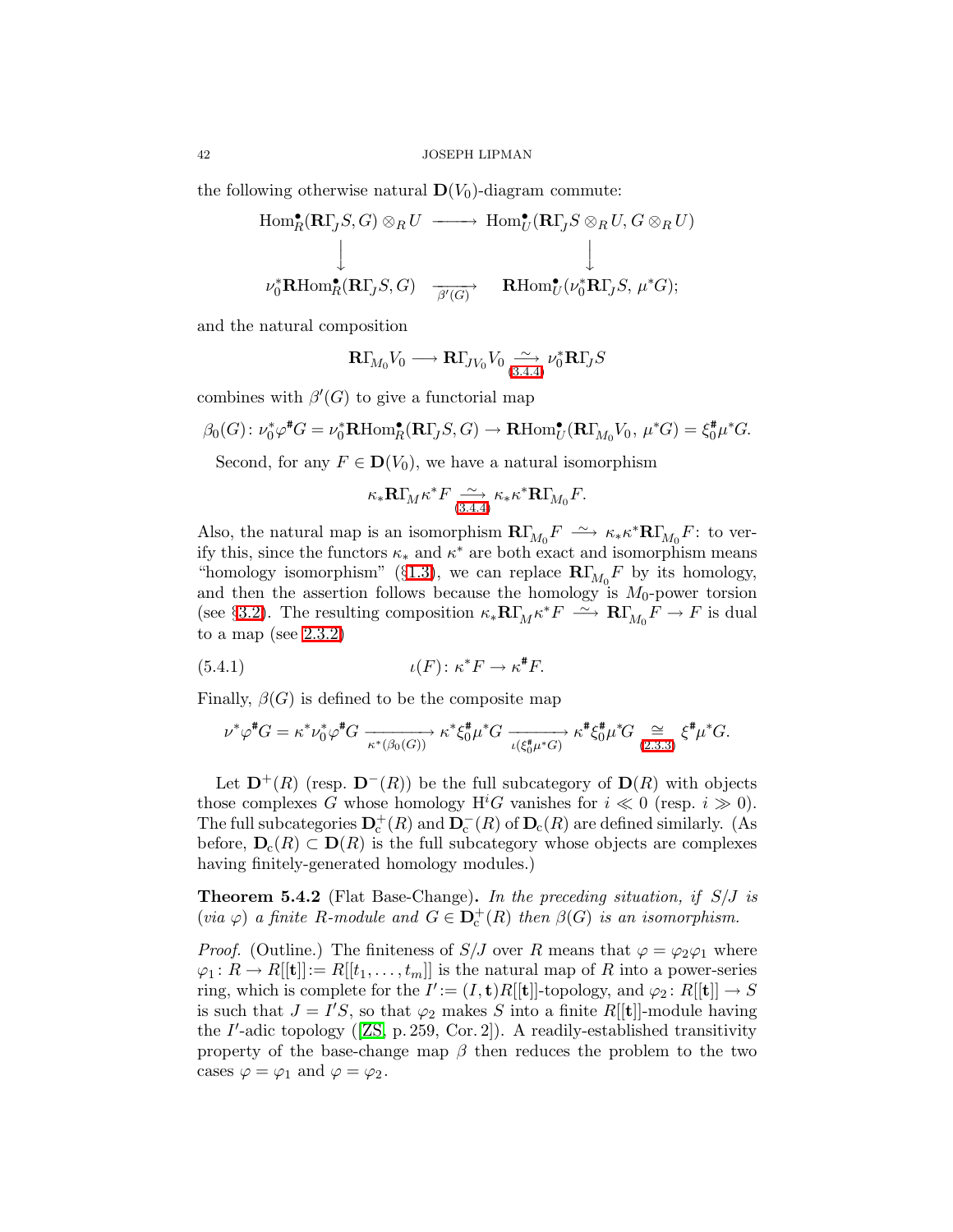When  $\varphi = \varphi_1$  then  $\xi$  is the natural map  $U \to U[[t]]$ , and so [\(5.1.7\)](#page-35-3) reduces the problem to identifying  $\beta(G)$  with the natural isomorphism (notation as in  $(5.1.5)$ 

$$
(G\otimes_R\omega_{\mathbf{t}}^\varphi)\otimes_{R[[\mathbf{t}]]}U[[\mathbf{t}]]\;\stackrel{\sim}{\longrightarrow}\;(G\otimes_R U)\otimes_U\omega_{\mathbf{t}}^\xi,
$$

an exercise in unraveling definitions.

When  $\varphi = \varphi_2$ , i.e., S is a finite R-module and  $J = IS$ , then  $V_0 = S \otimes_R U$  is a finite U-module with L-adic topology, and so is complete, i.e.,  $V = V_0$ . Now Greenlees-May duality enters crucially to yield, via [\(2.4.1\)](#page-16-3), an identification of  $\beta(G)$  with the natural map

$$
\beta^{\flat}(G): \mathbf{R}\mathrm{Hom}^{\bullet}_{R}(S, G) \otimes_{R} U \to \mathbf{R}\mathrm{Hom}^{\bullet}_{U}(V, G \otimes_{R} U) = \mathbf{R}\mathrm{Hom}^{\bullet}_{U}(S \otimes_{R} U, G \otimes_{R} U)
$$

whose existence is shown similarly to that of  $\beta'$  (see above). That  $\beta^{b}(G)$  is an *isomorphism* for any  $G \in \mathbf{D}^{+}(R)$  becomes clear upon replacement of S by a (finite-rank)  $R$ -projective resolution  $P$ , in view of the simple fact that the functor  $\operatorname{Hom}_R^\bullet(P,-)$  takes quasi-isomorphisms to quasi-isomorphisms, a fact whose application to an injective resolution of G shows that

$$
\mathrm{RHom}_R^{\bullet}(S,G) \cong \mathrm{RHom}_R^{\bullet}(P,G) \cong \mathrm{Hom}_R^{\bullet}(P,G),
$$

and similarly (since  $U$  is  $R$ -flat)

$$
\mathbf{R}\mathrm{Hom}^{\bullet}_{U}(S\otimes_{R}U, G\otimes_{R}U)\cong\mathbf{R}\mathrm{Hom}^{\bullet}_{U}(P\otimes_{R}U, G\otimes_{R}U)
$$

$$
\cong \mathrm{Hom}^{\bullet}_{U}(P\otimes_{R}U, G\otimes_{R}U).
$$

<span id="page-42-0"></span>5.5. Residues via the fundamental class. Specialize now to a coproduct square

$$
(R, I) \xrightarrow{\varphi} (S, J)
$$
  
\n
$$
\varphi \downarrow \qquad \qquad \downarrow \nu
$$
  
\n
$$
(S, J) \xrightarrow{\epsilon} (V, M)
$$

with  $\varphi$  *flat*, and *S*/*J* finite over *R*—so that Theorem [5.4.2](#page-41-0) is applicable. Let  $\delta: V \cong S \hat{\otimes}_R S \to S$  be the continuous extension of the map  $S \otimes_R S \to S$ taking  $s_1 \otimes s_2$  to  $s_1s_2$ . Let  $\kappa: S \otimes_R S \to V$  be the completion map, so that  $\nu(s) = \kappa(s \otimes 1)$  and  $\xi(s) = \kappa(1 \otimes s)$   $(s \in S)$ , and let L be the V-ideal (closed, since V is assumed noetherian)<sup>[17](#page-42-1)</sup> generated by all the elements  $\nu(s) - \xi(s)$ . For any  $f \in V$ ,  $f - \xi \delta f \in L$  (check this first with V replaced by its dense subring  $\kappa(S \otimes_R S)$ , then pass to the limit); and it follows that L is the kernel of  $\delta$ .

One shows then that the S-module  $\hat{\Omega}_{\varphi} := L/L^2$  together with the Rderivation  $d: S \to \hat{\Omega}_{\varphi}$  such that  $d(s) = \nu(s) - \xi(s) \pmod{L^2}$  for all  $s \in S$  is universal (cf.  $\S 5.3$ ) for R-derivations of S into finitely-generated S-modules.

 $\Box$ 

<span id="page-42-1"></span><sup>&</sup>lt;sup>17</sup>In fact the noetherianness of V follows from that of R and S plus the R-finiteness of  $S/J$  [\[GD,](#page-50-27) p. 414, (10.6.4)].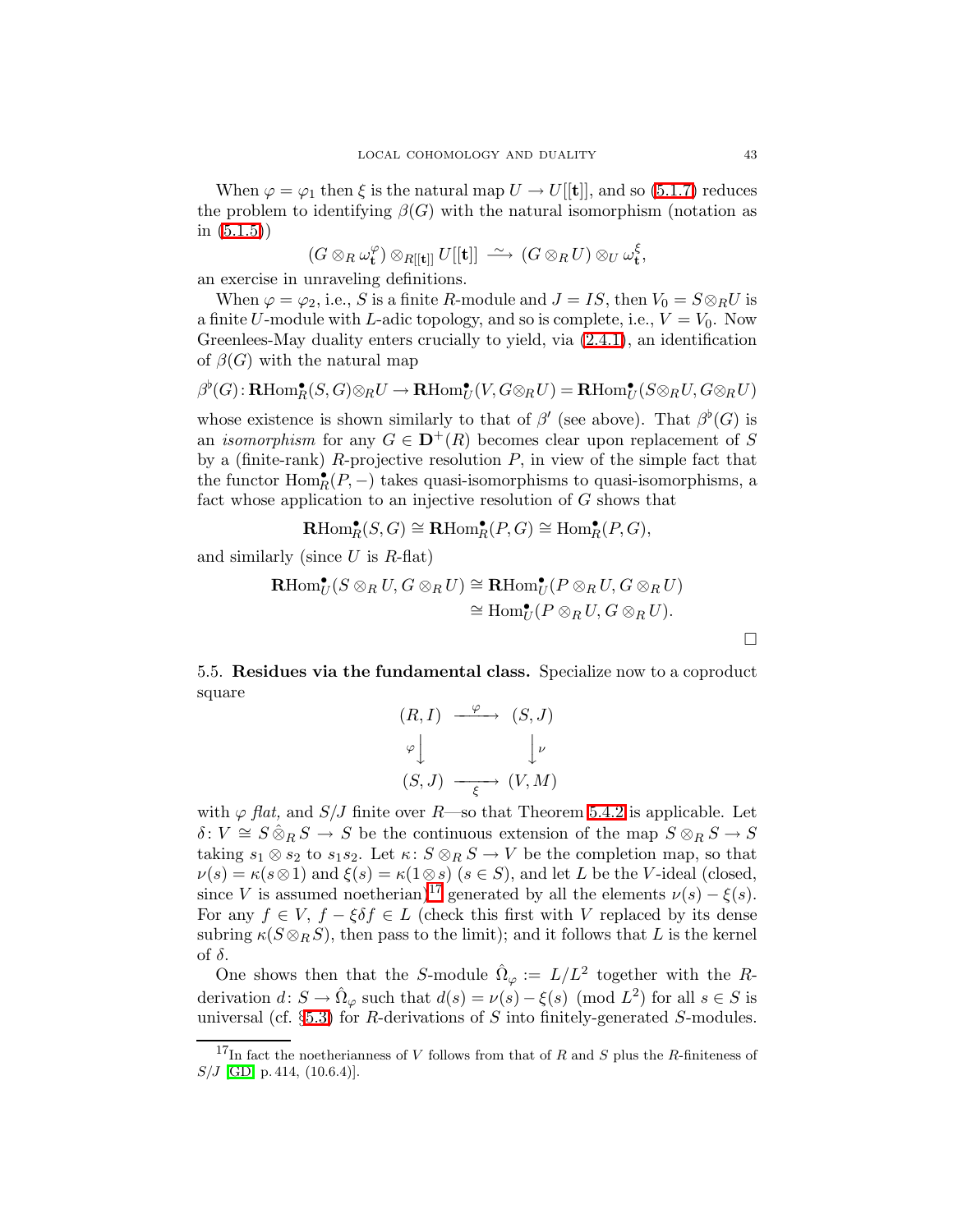Let m be the least non-negative integer such that  $H_J^iS = H^i{\bf R}\Gamma_JS = 0$  for all  $i > m$  (see Corollary [3.1.4\)](#page-19-0). Then

$$
\mathbf{H}^{-i}\varphi^{\#}R=\mathbf{H}^{-i}\mathbf{R}\mathrm{Hom}_R^{\bullet}(\mathbf{R}\Gamma_{\!J}S,R)=0\qquad(i>m).
$$

Set  $\hat{\Omega}^m = \hat{\Omega}^m_{\varphi} := \Lambda_S^m \hat{\Omega}_{\varphi}$ . The *fundamental class* of  $\varphi$  is a canonical Slinear map

(5.5.2) 
$$
\mathfrak{f}_{\varphi} \colon \hat{\Omega}^m \to \omega_{\varphi} := \mathcal{H}^{-m} \varphi^{\#} R,
$$

defined with the assistance of flat base-change, as follows.

Since  $\delta \xi = \delta \nu = \mathbf{1}_S$ , we have, clearly,  $\xi_* \delta_* = \mathbf{1}_{\mathbf{D}(S)}$ ; and with  $\delta^*$  as in §[3.4,](#page-22-6) there is a natural isomorphism  $\delta^*\nu^* \cong \mathbf{1}_{\mathbf{D}(S)}$ . There results a natural  $\mathbf{D}(V)$ -composition

$$
\delta_* S \underset{(2.3.2)}{\longrightarrow} \xi^* \xi_* \mathbf{R} \Gamma_M \delta_* S \underset{(3.4.3)}{\overset{\sim}{\longrightarrow}} \xi^* \xi_* \delta_* \mathbf{R} \Gamma_J S = \xi^* \mathbf{R} \Gamma_J S
$$

$$
\longrightarrow \xi^* S \overset{\sim}{\longrightarrow} \xi^* \varphi^* R \underset{(5.4.2)}{\overset{\sim}{\longrightarrow}} \nu^* \varphi^* R,
$$

to which application of  $\delta^*$  gives a natural  $\mathbf{D}(S)$ -map

$$
\delta^* \delta_* S \to \delta^* \nu^* \varphi^* R \cong \varphi^* R,
$$

<span id="page-43-0"></span>whence a natural map

(5.5.2) 
$$
\operatorname{Tor}_m^V(S, S) = \operatorname{H}^{-m} \delta^* \delta_* S \to \operatorname{H}^{-m} \varphi^* R = \omega_{\varphi}.
$$

Now with  $L = \text{ker}(\delta)$  as above, there is a natural isomorphism

$$
\hat{\Omega}_{\varphi} = L/L^2 \cong \text{Tor}_1^V(S, S).
$$

Moreover,  $\bigoplus_{i\geq 0} \text{Tor}_i^V(S, S)$  has a canonical alternating graded-algebra structure (for which the product arises from the natural maps

$$
H^i(S \otimes_V S) \otimes_V H^j(S \otimes_V S) \to H^{i+j}((S \otimes_V S) \otimes_V (S \otimes_V S)) \xrightarrow{p} H^{i+j}(S \otimes_V S)
$$

where  $p$  is induced by two copies of the composition of the natural maps  $S \otimes_V S \to S \otimes_V S \to S$ . The universal property of exterior algebras gives then a canonical map

<span id="page-43-1"></span>(5.5.3) 
$$
\hat{\Omega}^m \to \operatorname{Tor}_m^V(S, S).
$$

The fundamental class  $\mathfrak{f}_{\varphi}$ :  $\hat{\Omega}^m \to \omega_{\varphi}$  is the composition of [\(5.5.2\)](#page-43-0) and [\(5.5.3\)](#page-43-1).

We can now define the R-linear formal residue map  $\rho_{\varphi} \colon H_J^m \Omega^m \to R$  to be the canonical composition (where the unlabeled map comes from a dual form of Proposition [1.3.3\)](#page-7-1):

$$
\rho_{\varphi} \colon \mathrm{H}_{J}^{m} \hat{\Omega}^{m} = \mathrm{H}^{0} \mathbf{R} \Gamma_{J} \hat{\Omega}^{m} [m] \xrightarrow[\text{via } \mathfrak{f}]} \mathrm{H}^{0} \mathbf{R} \Gamma_{J} \omega_{\varphi} [m] \to \mathrm{H}^{0} \mathbf{R} \Gamma_{J} \varphi^{\#} R \xrightarrow[\text{(2.3.1)}]{} \mathrm{H}^{0} R = R.
$$

The local Residue Theorem states that under the conditions considered in  $§5.3$ , the formal residue map is the same as the residue maps defined there.

As the formal residue depends only on  $\varphi$ , Theorems [5.3.3](#page-39-1) and 5.3.3' result.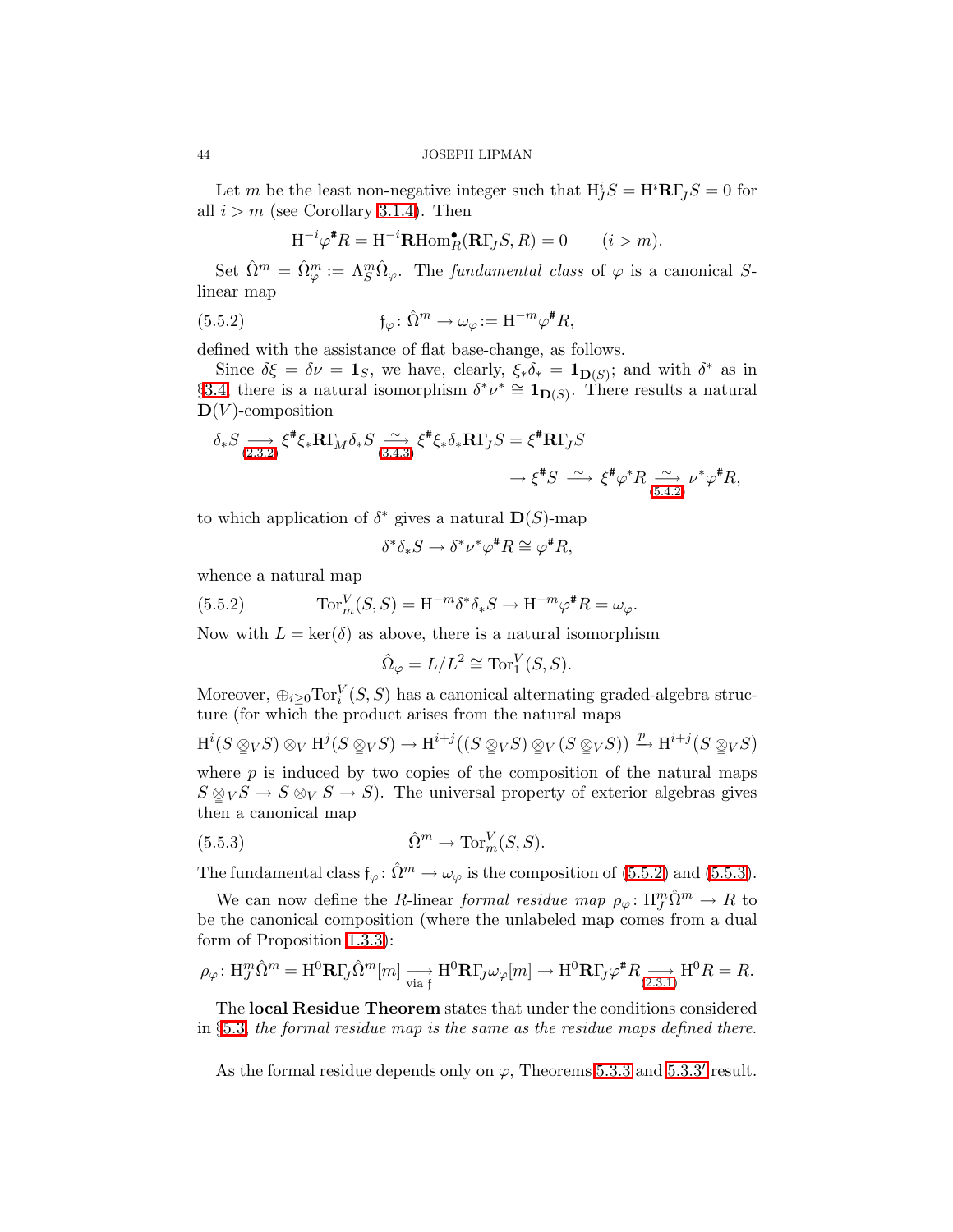A complete proof of the local Residue Theorem will appear elsewhere. For the case when  $S = R[[t]]$  is a power-series R-algebra all the necessary definitions have been spelled out, so no further new ideas are needed, just painstaking work.

For example, for connecting the "abstract" formal residue  $\rho_{\varphi}$  with the "concrete" residue res<sub>t</sub>, one needs commutativity of the diagram

$$
H^{0}\mathbf{R}\Gamma_{J}\omega_{t}[m] \xrightarrow{\text{natural}} H^{0}\mathbf{R}\Gamma_{J}\text{Hom}_{R}^{\bullet}(\nu_{t}[-m],R) \xrightarrow{(5.1.4)} H^{0}\mathbf{R}\Gamma_{J}\varphi^{*}R
$$
  
\n(5.2.2) 
$$
\downarrow (2.3.1)
$$
\n
$$
\omega_{t} \otimes_{S} \nu_{t} \xrightarrow{\text{evaluation}}
$$

which can be seen by detailed consideration of Proposition [5.2.4](#page-36-1) with  $E = \omega_t$ and  $F = R$ .

A full treatment involves more about the relation between fundamental classes and traces of differential forms. Consider, for example, a pair of continuous maps

$$
R \xrightarrow{\varphi} S = R[[\mathbf{t}]] \xrightarrow{\psi} T
$$

with  $\varphi$  the canonical map, and T a finite R[[t]]-module (via  $\psi$ ). From [\(2.4.1\)](#page-16-3) we find that the integer m used to define  $f_{\psi\varphi}$  is the same as that used for  $f_{\varphi}$  (namely, the number of variables in **t**). There is then, by the abovementioned dual form of Proposition [1.3.3,](#page-7-1) a natural map

$$
\omega_{\psi\varphi} := \mathcal{H}^{-m}(\psi\varphi)^{\#}\mathcal{R} \to (\psi\varphi)^{\#}\mathcal{R} \underset{(2.3.3)}{=} \psi^{\#}\varphi^{\#}\mathcal{R};
$$

<span id="page-44-1"></span>and as part of the proof of the local Residue Theorem one needs:

**Theorem 5.5.4.** The fundamental class  $\mathfrak{f}_{\varphi}$  is the composite isomorphism

$$
\hat{\Omega}_{\varphi}^{m} \xrightarrow[\phi_{\mathbf{t}}]{} \omega_{\mathbf{t}} \xrightarrow[\mathbf{5.1.7}]{} \mathbf{H}^{-m} \varphi^{\#} R =: \omega_{\varphi}.
$$

So there is a unique S-linear map  $\tau$  making the following  $\mathbf{D}(S)$ -diagram commute:

$$
\psi_* \hat{\Omega}_{\psi\varphi}^m \xrightarrow{\psi_* \mathfrak{f}_{\psi\varphi}} \psi_* \omega_{\psi\varphi} \longrightarrow \psi_* \psi^{\sharp} \varphi^{\sharp} R[-m]
$$
\n
$$
\tau \downarrow \qquad (2.3.2) \downarrow (2.4.1)
$$
\n
$$
\hat{\Omega}_{\varphi}^m \xrightarrow{\sim} \omega_{\varphi} \xrightarrow{\sim} \varphi^{\sharp} R[-m];
$$

<span id="page-44-0"></span>and this  $\tau$  coincides with the trace map for differential forms.

5.6. Global duality; the Residue Theorem. This culminating section introduces the connections between residues and global duality theory on noetherian formal schemes. A key advantage of working in the category of formal schemes—rather than its subcategory of ordinary schemes—is that local and global duality then become two aspects of a single theory.

We first set up some notation and briefly review necessary background material. (The prerequisite basics on formal schemes are in [\[GD,](#page-50-27) Chap. I, §10].)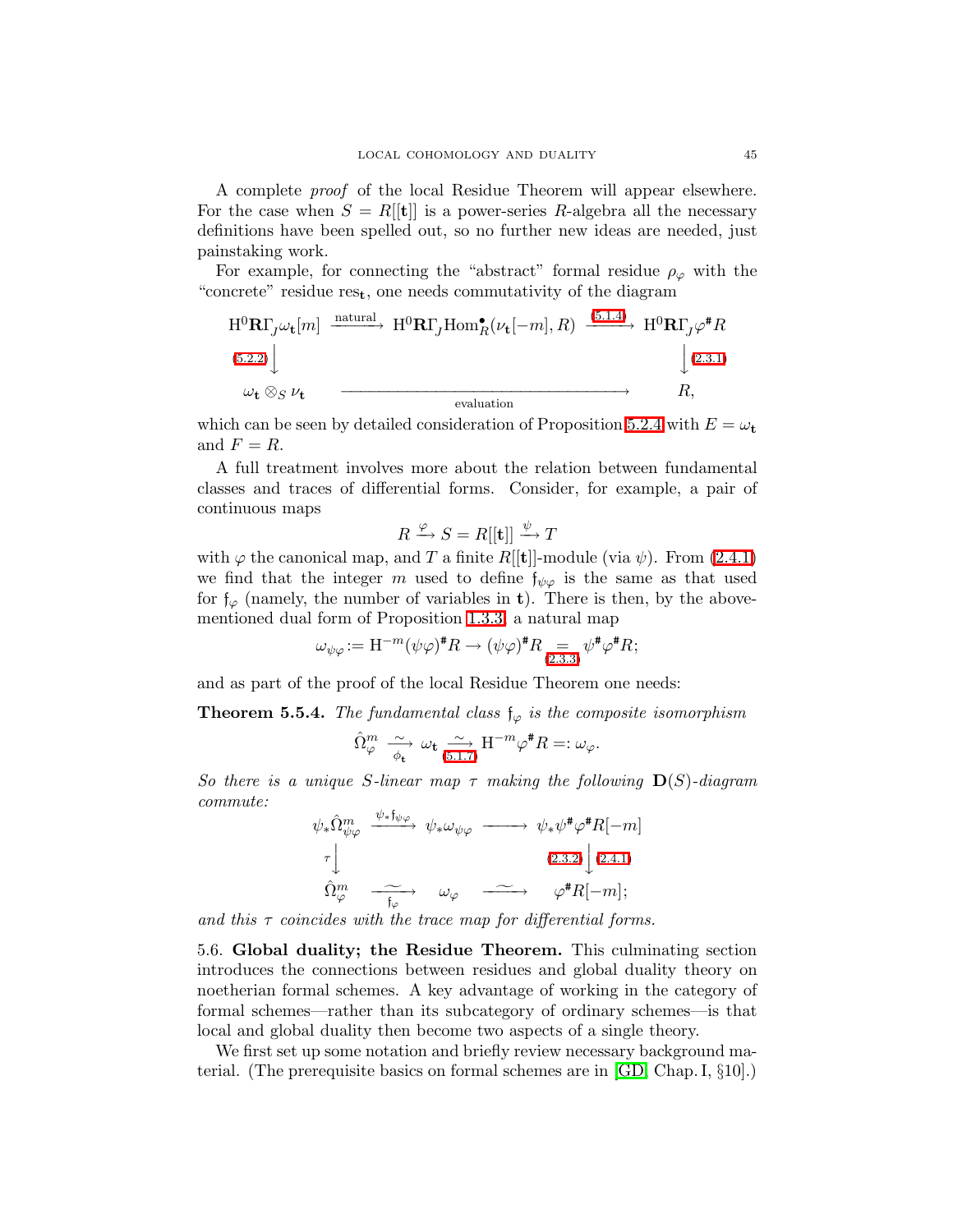Let  $\mathcal{X} = (X|\mathcal{X}, \mathcal{O}_X)$  be a noetherian formal scheme, with ideal of definition  $\beta$ . ( $|\mathfrak{X}|$  is a topological space and  $\mathcal{O}_{\mathfrak{X}}$  is a sheaf of topological rings.) Let  $\mathcal{A}(\mathfrak{X})$  be the abelian category of  $\mathcal{O}_{\mathfrak{X}}$ -modules, and  $\mathbf{D}(\mathfrak{X})$  the derived category of  $\mathcal{A}(\mathfrak{X})$ . Let  $\mathbf{D}_{\text{qc}}(\mathfrak{X}) \subset \mathbf{D}(\mathfrak{X})$  (resp.  $\mathbf{D}_{\text{c}}(\mathfrak{X}) \subset \mathbf{D}(\mathfrak{X})$ ) be the full subcategory with objects those  $\mathcal{A}(\mathcal{X})$ -complexes whose homology sheaves are quasi-coherent (resp. coherent), i.e., locally cokernels of maps of free (resp. free, finite-rank)  $\mathcal{O}_X$ -modules. In  $\mathbf{D}_{\dots}(X)$  the homologically boundedbelow complexes—those  $\mathcal E$  whose homology sheaves  $H^i\mathcal E$  vanish for  $i \ll 0$  are the objects of a full subcategory denoted by  $\mathbf{D}_{\dots}^+(\mathfrak{X})$ .

The torsion subfunctor  $\Gamma'_{\mathcal{X}}$  of the identity functor on  $\mathcal{A}(\mathcal{X})$  is given by

$$
\Gamma'_{\mathfrak{X}} \mathcal{E} = \lim_{\substack{\longrightarrow \\ s > 0}} \mathcal{H}om_{\mathfrak{X}}^{\bullet}(\mathcal{O}_X/\mathcal{J}^s, \mathcal{E}) \qquad (\mathcal{E} \in \mathcal{A}(\mathfrak{X})).
$$

 $\Gamma'_{\mathfrak{X}}$  depends only on  $\mathfrak{X}$ , not  $\mathfrak{Z}$ . It has a derived functor  $\mathbf{R}\Gamma'_{\mathfrak{X}}\colon \mathbf{D}(\mathfrak{X}) \to \mathbf{D}(\mathfrak{X}),$ which satisfies  $\mathbf{R} \Gamma'_{\mathcal{X}} \mathbf{D}_{\mathrm{qc}}(\mathcal{X}) \subset \mathbf{D}_{\mathrm{qc}}(\mathcal{X})$  [\[DFS,](#page-49-2) p. 49, Prop. 5.2.1(b)].

To any noetherian *adic* ring  $R$ —i.e.,  $R$  is a complete noetherian topological ring with topology defined by the powers of some ideal  $I$ —is associated an *affine* formal scheme  $Spf(R)$ , whose underlying space is the same as that of the ordinary scheme  $Spec(R/I)$ . Any noetherian formal scheme X has a finite open covering by affine formal schemes, with structure sheaves obtained by restricting  $\mathcal{O}_{\mathfrak{X}}$ . Continuous maps  $\varphi: R \to S$  of noetherian adic rings correspond bijectively to formal-scheme maps  $\tilde{\varphi}$ : Spf $(S) \to Spf(R)$ ; and any map  $f: \mathfrak{X} \to \mathfrak{Y}$  of noetherian formal schemes is locally of this form. The direct image functor  $f_* : \mathcal{A}(\mathfrak{X}) \to \mathcal{A}(\mathfrak{Y})$  has a right-derived functor  $\mathbf{R}f_*\colon \mathbf{D}(\mathfrak{X}) \to \mathbf{D}(\mathfrak{Y})$ ; and the inverse image functor  $f^*\colon \mathcal{A}(\mathfrak{Y}) \to \mathcal{A}(\mathfrak{X})$ has a left-derived functor  $\mathbf{L} f^* \colon \mathbf{D}(\mathcal{Y}) \to \mathbf{D}(\mathcal{X})$ .

For any such  $f: \mathfrak{X} \to \mathfrak{Y}$ , there are ideals of definition  $\mathfrak{I} \subset \mathcal{O}_{\mathfrak{Y}}$  and  $\mathfrak{J} \subset \mathcal{O}_{\mathfrak{X}}$ such that  $\mathcal{O}_{\mathfrak{X}} \subset \mathcal{J}$  [\[GD,](#page-50-27) p. 416,(10.6.10)]; and correspondingly there is a map of ordinary schemes  $f_0: (\mathcal{X}, \mathcal{O}_{\mathcal{X}}/\mathcal{J}) \to (\mathcal{Y}, \mathcal{O}_{\mathcal{Y}}/\mathcal{I})$  [\[GD,](#page-50-27) p. 410, (10.5.6)]. We say f is separated (resp. pseudo-proper) if  $f_0$  is separated (resp. proper), a condition independent of the choice of  $(\mathcal{I}, \mathcal{J})$ . For example, a map  $\widetilde{\varphi}$  as above is pseudo-proper iff  $S/J$  is, via  $\varphi$ , a finite R-module for some (hence any) S-ideal J defining the topology of S. We say f is proper if f is pseudo-proper and for some (hence any) J,  $\mathcal{O}_{\mathfrak{X}}$  is an ideal of definition of X.

We say f is flat if it is locally  $\tilde{\varphi}$  for some  $\varphi$  as above making S a flat R-module. For flat f the functor  $f^*: \mathcal{A}(\mathcal{Y}) \to \mathcal{A}(\mathcal{X})$  is exact (see [\[DFS,](#page-49-2) p. 72, Lemma 7.1.1]), so may be thought of as a functor from  $\mathbf{D}(\mathcal{Y})$  to  $\mathbf{D}(\mathcal{X})$ , naturally isomorphic to  $\mathbf{L} f^*$ .

<span id="page-45-0"></span>One has then the following globalizations of Local Duality (Theorem [2.3.2\)](#page-16-0) and Flat Base-Change (Theorem [5.4.2\)](#page-41-0). (Despite the obvious formal similarities, however, fully elucidating the connection between the global and local versions requires more than a little work.) We note in passing that for proper maps Greenlees-May duality plays a basic role in the proofs.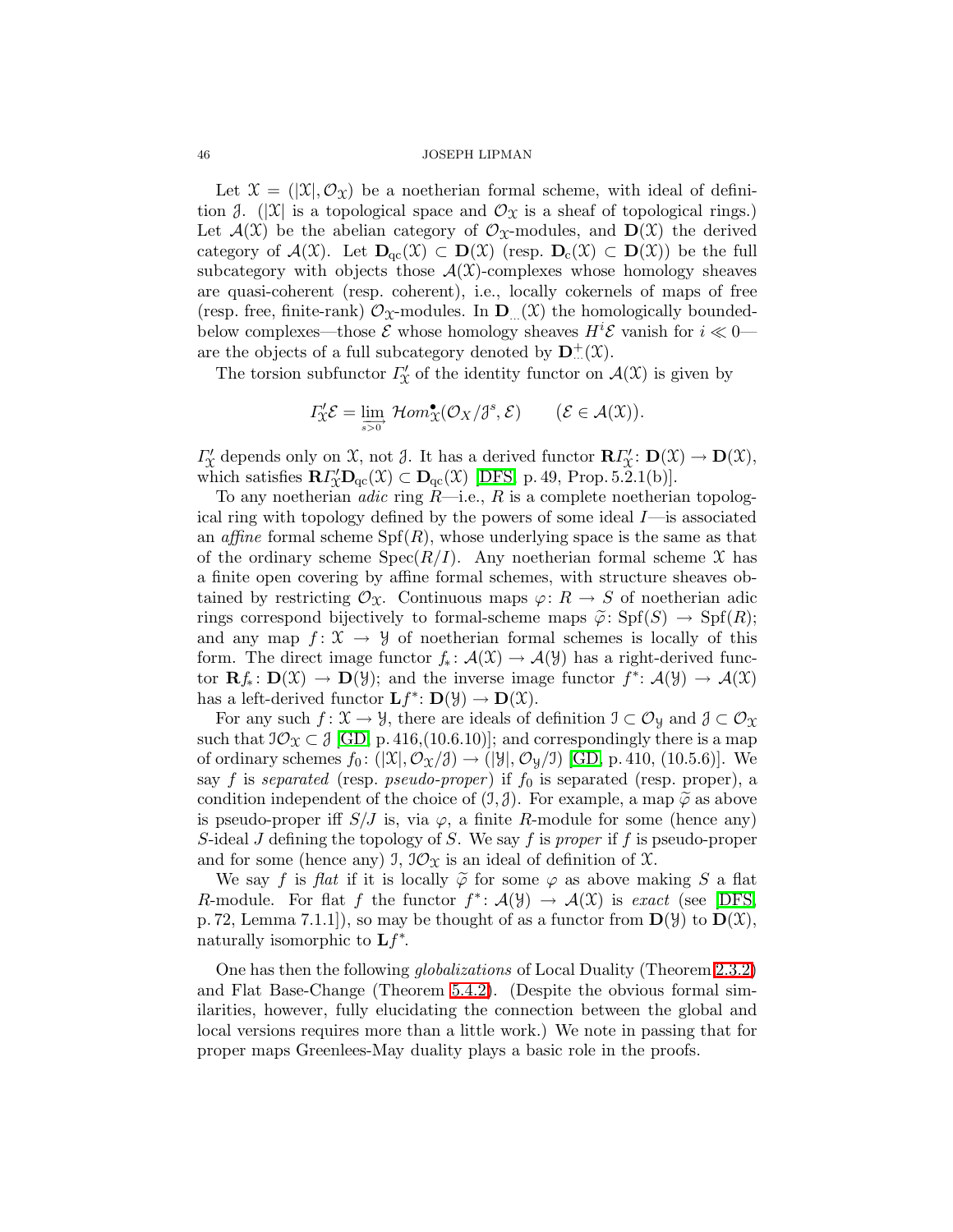**Theorem 5.6.1** ([\[DFS,](#page-49-2) p. 64, Cor. 6.1.4; p. 89, Thm. 8.4]). If  $f: \mathcal{X} \to \mathcal{Y}$  is a separated map of noetherian formal schemes then the functor

$$
\mathbf{R} f_* \mathbf{R} \Gamma'_{\mathfrak{X}} : \mathbf{R} \Gamma'^{-1}_{\mathfrak{X}} \big( \mathbf{D}_{\mathrm{qc}}(\mathfrak{X}) \big) \to \mathbf{D}(\mathfrak{Y})
$$

has a right adjoint  $f^*$ . Moreover, if f is proper (hence separated) then this  $f^*$  induces a right adjoint for  $\mathbf{R} f_* : \mathbf{D}_{c}^+ (\mathfrak{X}) \to \mathbf{D}_{c}^+ (\mathfrak{Y})$ .

<span id="page-46-0"></span>**Theorem 5.6.2** ([\[DFS,](#page-49-2) p. 89, Cor. 8.3.3]). Let there be given a commutative diagram of noetherian formal schemes

$$
\begin{array}{ccc}\n\mathcal{V} & \xrightarrow{v} & \mathcal{X} \\
g & & \downarrow f \\
\mathcal{U} & \xrightarrow{u} & \mathcal{Y}\n\end{array}
$$

with the induced map  $\mathcal{V} \to \mathcal{U} \times_{\mathcal{Y}} \mathcal{X}$  an isomorphism, f (hence g) pseudoproper (hence separated), and u (hence v) flat (see [\[DFS,](#page-49-2) p. 71, Prop. 7.1]). Then there exists a functorial base-change isomorphism

$$
\beta(\mathcal{F})\colon v^*f^{\#}\mathcal{F} \ \stackrel{\sim}{\longrightarrow} g^{\#}u^*\mathcal{F} \qquad \big(\mathcal{F} \in \mathbf{D}_{\mathbf{c}}^+(\mathcal{Y})\big).
$$

The *fundamental class*  $f_f$  of any flat pseudo-proper map  $f$  can now be defined, as follows: with respect to the diagram

$$
x \xrightarrow{\delta} x \times_{y} x \xrightarrow{\pi_{1}} x
$$

$$
\pi_{2} \downarrow \qquad \qquad \downarrow f
$$

$$
x \xrightarrow{f} y
$$

where  $\delta$  is the diagonal map and  $\pi_1$ ,  $\pi_2$  the canonical projections (so that  $\pi_1 \delta = \mathbf{1}_{\mathfrak{X}}$  and  $\pi_2 \delta = \mathbf{1}_{\mathfrak{X}}$ , there is a sequence of natural  $\mathbf{D}(\mathfrak{X})$ -maps

$$
\delta_* \mathcal{O}_{\mathfrak{X}} \underset{(5.6.1)}{\longrightarrow} \pi_2^{\#} \mathbf{R} \pi_{2*} \mathbf{R} \Gamma'_{\mathfrak{X} \times \mathfrak{Y}} \chi \delta_* \mathcal{O}_{\mathfrak{X}} \longrightarrow \pi_2^{\#} \mathbf{R} \pi_{2*} \delta_* \mathcal{O}_{\mathfrak{X}} \longrightarrow
$$
  

$$
\longrightarrow \pi_2^{\#} \mathcal{O}_{\mathfrak{X}} \longrightarrow \pi_2^{\#} f^* \mathcal{O}_{\mathfrak{Y}} \underset{(5.6.2)}{\sim} \pi_1^{\#} f^* \mathcal{O}_{\mathfrak{Y}},
$$

to which application of the left-derived functor  $\mathbf{L}\delta^*$  produces

$$
\mathfrak{f}_f\colon \mathbf{L}\delta^*\delta_*\mathcal{O}_\mathfrak{X}\longrightarrow \mathbf{L}\delta^*\pi_1^*f^\# \mathcal{O}_\mathfrak{Y}\ \stackrel{\sim}{\longrightarrow}\ f^\# \mathcal{O}_\mathfrak{Y}.
$$

Let  $\mathcal L$  be the kernel of the canonical map  $\mathcal O_{\mathfrak X\otimes_{\mathfrak Y}\mathfrak X}\to\delta_*\mathcal O_{\mathfrak X}$ , and let  $\hat\Omega_f$ be the coherent  $\mathcal{O}_{\mathfrak{X}}$ -module  $\delta^*\mathcal{L}$ , i.e., after identification of  $\delta|\mathfrak{X}|$  with  $|\mathfrak{X}|$ ,  $\hat{\Omega}_f = (\mathcal{L}/\mathcal{L}^2)|_{|\mathcal{X}|}$ . This  $\hat{\Omega}_f$  is closely related to the universal finite differential modules  $\hat{\Omega}_{\varphi}$  of §[5.5,](#page-42-0) thus: if f looks locally like  $\tilde{\varphi}$  with  $\varphi: R \to S$  as above, then  $\Gamma(\text{Spf}(S), \hat{\Omega}_f) = \hat{\Omega}_{\varphi}$ .

As in §[5.5,](#page-42-0)  $f_f$  determines for each integer  $m$  a map

$$
\mathfrak{f}_{\!f}^m\colon \hat{\Omega}_f^m\to H^{-m}f^*\mathcal{O}_{\mathcal{Y}}.
$$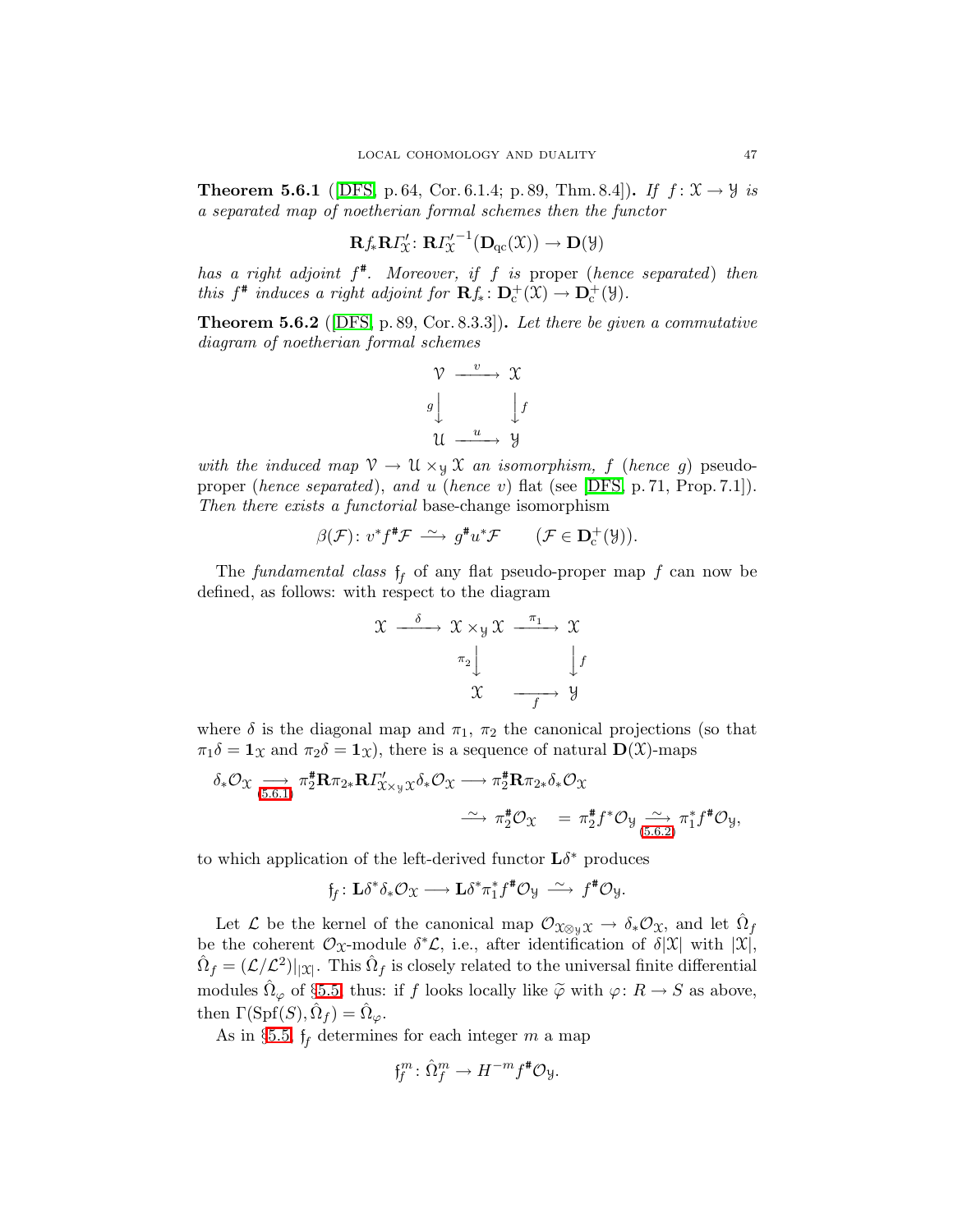When  $\varphi$  is the inclusion of R into a power-series ring R[[t]]  $(\mathbf{t} := (t_1, \ldots, t_m))$ and  $f = \tilde{\varphi}$ , one shows (with some effort) that modulo the standard correspondence between modules and sheaves,  $f_f^m$  agrees with the fundamental class defined in §[5.5.](#page-42-0) More generally, global fundamental classes "restrict" to local ones, as we shall now illustrate—without proof—for formally smooth pseudo-proper maps of relative dimension m.

For a pseudo-proper map  $f$  to have these properties means that for any closed point  $y \in f(\mathfrak{X})$  and any closed point  $x \in f^{-1}y$ , the corresponding map of completed local rings  $\hat{\mathcal{O}}_{\mathcal{Y},y} =: R \xrightarrow{\varphi} S := \hat{\mathcal{O}}_{\mathcal{X},x}$  is formally smooth and if m is the maximal ideal of R then the local ring  $S/mS$  has dimension m. For simplicity, one may assume in what follows that, furthermore,  $S$  is residually separable over R.

For any such  $x, y$ , there is a natural commutative diagram

(5.6.3)  
\n
$$
\begin{array}{c}\n\widetilde{\varphi} \downarrow \longrightarrow \mathfrak{X} \\
\widetilde{\varphi} \downarrow \longrightarrow \downarrow f \\
\operatorname{Spf}(R) \longrightarrow \varphi\n\end{array}
$$

The maps  $\kappa_x$  and  $\kappa_y$  are flat, and both  $\tilde{\varphi}$  and  $g := \kappa_y \tilde{\varphi} = f \kappa_x$  are pseudoproper. As the topological space  $|Spf(R)|$  consists of the single point m, the category  $\mathcal{A}(Spf(R))$  can be identified with the category of R-modules, and in particular  $\mathcal{O}_{\text{Spf}(R)} = R$ . It is similar for  $\text{Spf}(S)$ . One verifies that  $\widetilde{\varphi}^* = \varphi^*$ , and that  $\kappa_x^* \hat{\Omega}_f = \hat{\Omega}_{\varphi}$  so that  $\hat{\Omega}_f$  is locally free of rank m (see [\(5.3.6\)](#page-38-1)).

It is a consequence of Greenlees-May duality that for any  $\mathcal{F} \in \mathbf{D}_{c}(\mathcal{X})$ , the map in  $(5.4.1)$  is an *isomorphism* 

$$
\iota(F) \colon \kappa_x^* \mathcal{F} \; \xrightarrow{\sim} \; \kappa_x^* \mathcal{F},
$$

<span id="page-47-1"></span>and similarly for  $\kappa_y$ . Thus (and cf. [\(2.3.3\)](#page-16-2)) there are natural isomorphisms  $(5.6.4)$  ${}^{\#}R = \widetilde{\varphi}^{\#}\kappa_y^* \mathcal{O}_y \cong \widetilde{\varphi}^{\#}\kappa_y^* \mathcal{O}_y \cong g^{\#} \mathcal{O}_y \cong \kappa_x^* f^{\#} \mathcal{O}_y \cong \kappa_x^* f^{\#} \mathcal{O}_y.$ So,  $\kappa_x^*$  being exact, we have for each closed  $x \in \mathcal{X}$  the map

$$
\hat{\Omega}^m_\varphi=\kappa^*_x\hat{\Omega}^m_f\xrightarrow{\kappa^*_x\sharp^m}_{\quad \ \ } \kappa^*_xH^{-m}f^{\text{\small\#}}\mathcal{O}_\mathcal{Y}\cong H^{-m}\kappa^*_xf^{\text{\small\#}}\mathcal{O}_\mathcal{Y}\cong H^{-m}\varphi^{\text{\small\#}}(R);
$$

<span id="page-47-0"></span>The assertion relating global to local fundamental classes is:

**Lemma 5.6.5.** The preceding composite map is  $\mathfrak{f}_{\varphi}$  (see [\(5.5.2\)](#page-43-0)).

From this we see, first, that  $f_f^m: \hat{\Omega}_f^m \to H^{-m} f^* \mathcal{O}_\mathcal{Y}$  is an isomorphism. Indeed, Lemma [5.6.5](#page-47-0) localizes the problem to showing that  $f_{\varphi}$  is an isomorphism (since then the kernel and cokernel of  $f_f^m$  would each have at every closed point a stalk whose completion vanishes, and hence they would both vanish). When  $\varphi = \varphi_t$  is the inclusion of R into a power-series ring R[ $[t]$ ] ( $\mathbf{t} := (t_1, \ldots, t_m)$ ), the local assertion is given by the first part of Theorem [5.5.4.](#page-44-1) In the general case write  $\varphi = \psi \varphi_t$  with  $\psi: R[[t]] \to S$  $\text{\'etale}$  (see remarks preceding  $(5.3.6)$ ), and use the following diagram, whose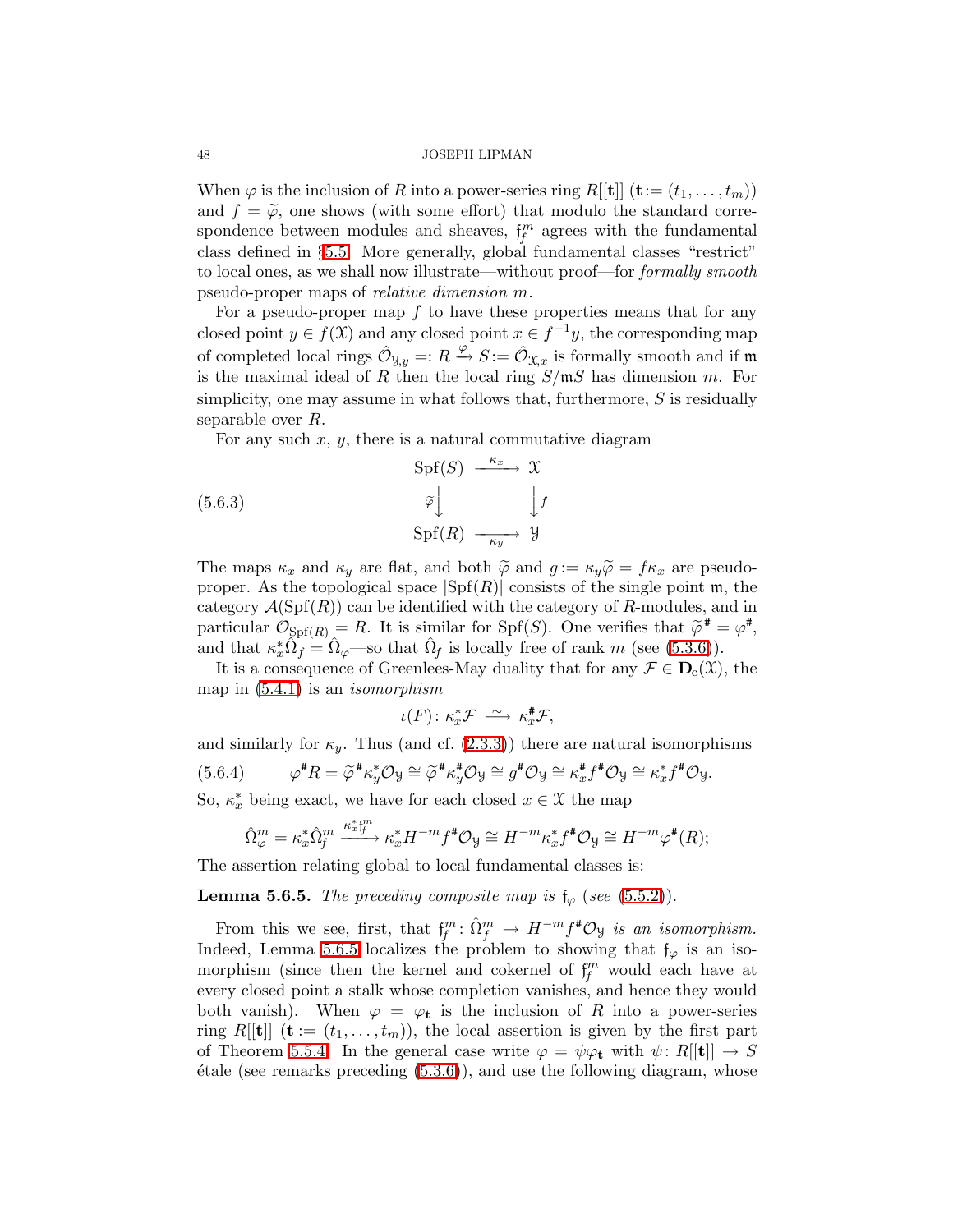top row comes from the trace (remarks preceding Theorem [5.3.3](#page-39-1)'), whose bottom row comes from  $(2.4.1)$  applied to  $\psi$ , and which, as a corollary of Theorem [5.5.4,](#page-44-1) commutes:

$$
\begin{array}{ccc}\n\hat{\Omega}_{\psi\varphi_{\mathbf{t}}}^{m} & \xrightarrow{\hspace{0.5cm}} \text{Hom}_{R[[\mathbf{t}]]}(S, \hat{\Omega}_{\varphi_{\mathbf{t}}}^{m}) \\
\downarrow^{\hspace{0.5cm} \mathfrak{f}_{\varphi}} & \simeq^{\hspace{0.5cm} \mathfrak{f}_{\mathfrak{t}}} \text{via } \mathfrak{f}_{\varphi_{\mathbf{t}}} \\
H^{-m}\psi^{\sharp}\varphi_{\mathbf{t}}^{\sharp}R & \xrightarrow{\hspace{0.5cm}} \text{Hom}_{R[[\mathbf{t}]]}(S, H^{-m}\varphi_{\mathbf{t}}^{\sharp}R)\n\end{array}
$$

<span id="page-48-2"></span>Second, note that there is a natural isomorphism

(5.6.6) 
$$
(H^{-m} f^* \mathcal{O}_y)[m] \xrightarrow{\sim} f^* \mathcal{O}_y
$$

resulting via Proposition [1.3.3](#page-7-1) from the vanishing of  $H^{j}f^{\sharp}\mathcal{O}_{\mathcal{Y}}$  for all  $j \neq -m$ : since  $\kappa_x^*$  is exact for all x, the isomorphisms [\(5.6.4\)](#page-47-1) reduce verification of this vanishing to the corresponding vanishing for  $\varphi^{*}\hat{R}$ , which holds by [\(5.1.7\)](#page-35-3) when S is a power-series R-algebra, and then follows via  $(2.4.1)$  in the general case when  $S$  is an étale extension of a power-series algebra (see remarks preceding  $(5.3.6)$ . Using  $(5.1.7)$  one shows the same true with any coherent  $\mathcal{O}_y$ -module G in place of  $\mathcal{O}_y$ .

So we have the  $\mathbf{D}(\mathcal{X})$ -isomorphisms

$$
\Omega_f^m[m] \xrightarrow[\mathfrak{f}^m]{} (H^{-m} f^* \mathcal{O}_y)[m] \xrightarrow{\sim} f^* \mathcal{O}_y.
$$

Hence, by Thm. [5.6.1,](#page-45-0)  $\hat{\Omega}_{f}^{m}$  represents the functor  $\text{Hom}_{\mathbf{D}(\mathcal{Y})}(\mathbf{R} f_* \mathbf{R} \Gamma'_{\mathcal{X}} \mathcal{E}[m], \mathcal{O}_{\mathcal{Y}})$ of quasi-coherent  $\mathcal{O}_X$ -modules  $\mathcal{E}$ ; and when f is proper,  $\hat{\Omega}_f^m$  represents the functor  $\text{Hom}_{\mathbf{D}(\mathcal{Y})}(\mathbf{R}f_*\mathcal{F}[m], \mathcal{O}_{\mathcal{Y}})$  of coherent  $\mathcal{O}_{\mathcal{X}}$ -modules  $\mathcal{F}$ .

For such F, there is an n such that  $R^jf_*\mathcal{F} := H^j\mathbf{R}f_*\mathcal{F} = 0$  for all  $j > n$ [\[DFS,](#page-49-2) p. 39, Prop. 3.4.3(b)]. Then with G the  $\mathcal{O}_y$ -module  $H^n \mathbf{R} f_* \mathcal{F}$ , which is coherent [\[DFS,](#page-49-2) p. 40, Prop. 3.5.2)], there are isomorphisms

$$
\mathrm{Hom}_{\mathbf{D}(\mathfrak{X})}(\mathcal{F},f^*\mathcal{G}[-n]) \underset{5.6.1}{\cong} \mathrm{Hom}_{\mathbf{D}(\mathcal{Y})}(\mathbf{R}f_*\mathcal{F},\mathcal{G}[-n]) \underset{1.3.3}{\cong} \mathrm{Hom}_{\mathcal{O}_Y}(\mathcal{G},\mathcal{G}).
$$

But as noted above,  $H^{j}f^{\sharp}G[-n] = H^{j-n}f^{\sharp}G = 0$  if  $j - n < -m$ , i.e., if  $j < n-m$ ; and hence if  $n > m$  then  $\text{Hom}_{\mathcal{O}_Y}(\mathcal{G}, \mathcal{G}) = 0$ , i.e.,  $\mathcal{G} = 0$ . We conclude that  $Rj_{*}F = 0$  for all  $j > m$ , and therefore, by Proposition [1.3.3,](#page-7-1)

<span id="page-48-1"></span>(5.6.7) 
$$
\text{Hom}_{\mathbf{D}(\mathcal{Y})}(\mathbf{R}f_*\mathcal{F}[m], \mathcal{O}_{\mathcal{Y}}) \cong \text{Hom}_{\mathcal{O}_{\mathcal{Y}}}(R^m f_*\mathcal{F}, \mathcal{O}_{\mathcal{Y}}).
$$

In summary:

<span id="page-48-0"></span>**Theorem 5.6.8.** Let  $f: \mathcal{X} \to \mathcal{Y}$  be a formally smooth pseudo-proper map of noetherian formal schemes, of relative dimension m. Then  $\hat{\Omega}_{f}^{m}$  represents the functor  $\text{Hom}_{\mathbf{D}(\mathcal{Y})}(\mathbf{R}f_*\mathbf{R}I'_{\mathcal{X}}\mathcal{E}[m], \mathcal{O}_{\mathcal{Y}})$  of quasi-coherent  $\mathcal{O}_{\mathcal{X}}$ -modules  $\mathcal{E}$ . If this f is proper, then  $\hat{\Omega}_{f}^{m}$  represents the functor  $\text{Hom}_{\mathcal{O}_{\mathfrak{Y}}}(R^{m}f_{*}\mathcal{F},\mathcal{O}_{\mathfrak{Y}})$  of coherent  $\mathcal{O}_X$ -modules  $\mathcal{F}$ .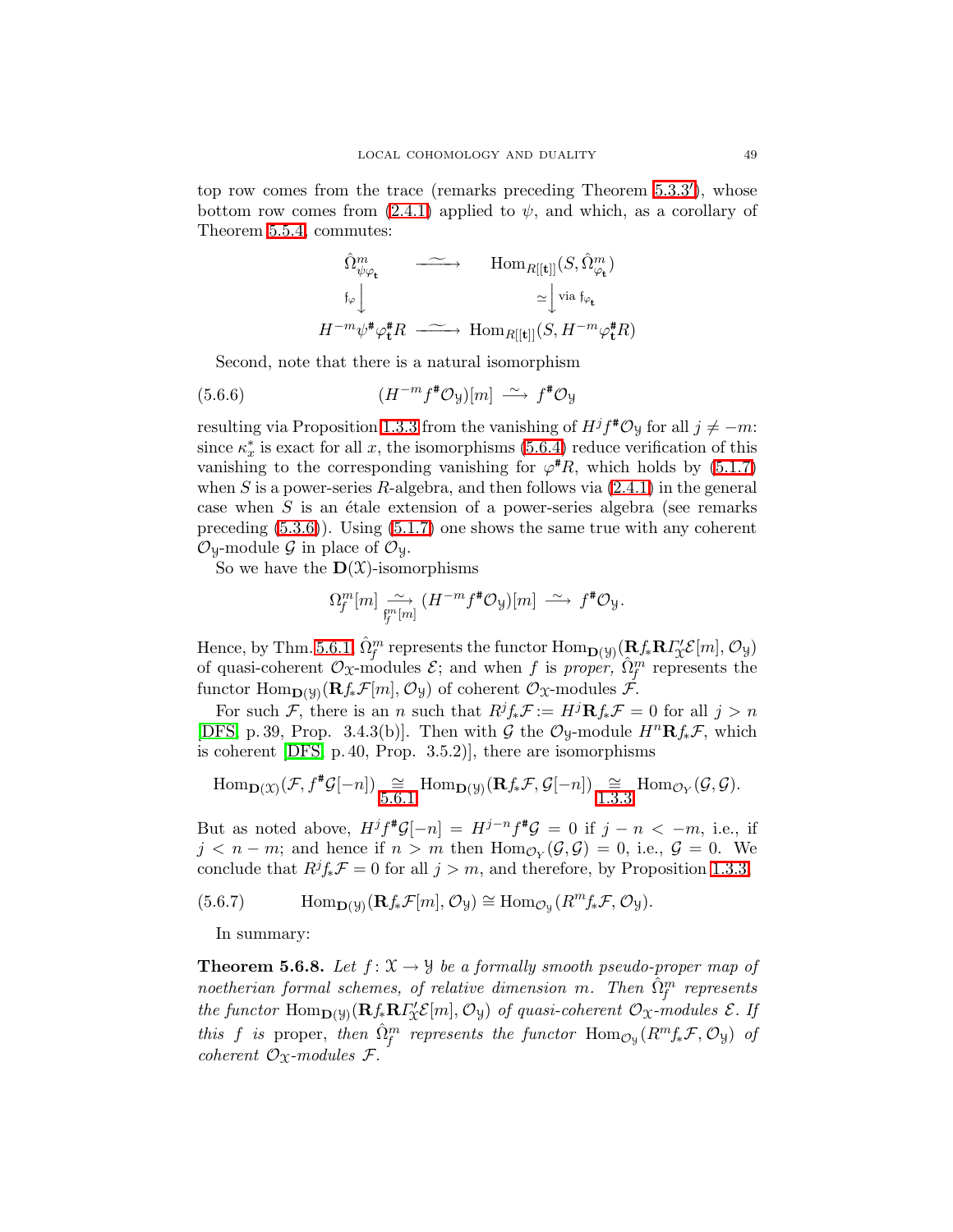To complete the discussion, we review how the map  $\mathbf{R} f_* \mathbf{R} \Gamma_{\mathcal{X}}^{\prime} \hat{\Omega}_{f}^{m}[m] \to \mathcal{O}_{\mathcal{Y}}$ (resp., when f is proper, the map  $R^{m} f_{*} \hat{\Omega}_{f}^{m} \to \mathcal{O}_{\mathcal{Y}}$ ) implicit in the proof of Theorem [5.6.8](#page-48-0) is *uniquely determined by residues*. We need only look at the first of these maps, since in the proper case, they correspond under the composite isomorphism

$$
\text{Hom}_{\mathbf{D}(\mathcal{Y})}(\mathbf{R}f_{*}\mathbf{R}I_{\mathcal{X}}^{\prime}\hat{\Omega}_{f}^{m}[m], \mathcal{O}_{\mathcal{Y}}) \underset{(5.6.1)}{\overset{\sim}{\longrightarrow}} \text{Hom}_{\mathbf{D}(\mathcal{X})}(\hat{\Omega}_{f}^{m}[m], f^{\#}\mathcal{O}_{\mathcal{Y}})
$$

$$
\underset{(5.6.1)}{\overset{\sim}{\longrightarrow}} \text{Hom}_{\mathbf{D}(\mathcal{Y})}(\mathbf{R}f_{*}\hat{\Omega}_{f}^{m}[m], \mathcal{O}_{\mathcal{Y}})
$$

$$
\underset{(5.6.7)}{\overset{\sim}{\longrightarrow}} \text{Hom}_{\mathcal{O}_{\mathcal{Y}}}(R^{m}f_{*}\hat{\Omega}_{f}^{m}, \mathcal{O}_{\mathcal{Y}}).
$$

That first map corresponds by duality to the fundamental class

$$
\mathfrak{f}_f \colon \hat{\Omega}_f[m] \to f^* \mathcal{O}_{\mathcal{Y}} \underset{(5.6.6)}{\cong} (H^{-m} f^* \mathcal{O}_{\mathcal{Y}})[m],
$$

and so is determined by  $f_f^m: \hat{\Omega}_f \to H^{-m} f^* \mathcal{O}_{\mathcal{Y}}$ , which is in turn uniquely determined by its completions  $\kappa_x^* f_f^m$  at all closed points x; and Lemma [5.6.5](#page-47-0) implies that  $\kappa_x^* f_f^m$  is dual to the formal residue map  $\rho_\varphi: H_{\mathfrak{M}}^m \hat{\Omega}_\varphi^m \to R$  of §[5.5.](#page-42-0) \*\*\*

The foregoing provides for formally smooth pseudo-proper maps a *canon*ical version of abstractly defined (by Theorem [5.6.1,](#page-45-0) but only up to isomorphism!) global duality, a version which pastes together all the canonical local dualities—via residues—associated to closed points of X.

When  $\mathcal Y$  is a perfect field and  $\mathcal X$  is an ordinary variety, not necessarily smooth, this is essentially the principal result in  $|Lp1|$ , Theorem  $(0.6)$ on p. 24. (See *loc. cit.*,  $\S11$  for the smooth case, and for a deduction via traces of differential forms of the main theorem.) A more general relative version, Theorem (10.2), involving a formal completion, starts there on p. 87. Another generalization, to certain maps of noetherian schemes, is given by Hübl and Sastry in  $[H\ddot{u}S, p. 752, (iii)$  and p. 785 $(iii)$ .

These results should all turn out to be special cases of one Residue Theorem for arbitrary pseudo-proper maps of noetherian formal schemes, for which the constructions sketched in this section provide a foundation. (Work in progress at the time of this writing.)

## **REFERENCES**

- <span id="page-49-6"></span><span id="page-49-2"></span><span id="page-49-0"></span>[AJL] L. Alonso Tarrío, A. Jeremías López, J. Lipman, Local homology and cohomology on schemes, Ann. Scient. Ec. Norm. Sup.  $30$  (1997), 1–39.
- <span id="page-49-3"></span>[DFS] , Duality and flat base change on formal schemes, Contemporary Math., Vol. 244, Amer. Math. Soc., Providence, R.I. (1999), 3-90.
- <span id="page-49-5"></span>[DGM] , Greenlees-May duality on formal schemes. Contemporary Math., Vol. 244, Amer. Math. Soc., Providence, R.I. (1999), 93-112.
- [AJS] L. Alonso Tarrío, A. Jeremías López, M. J. Souto Salorio, Localization in categories of complexes and unbounded resolutions, Canadian Math. J. 52 (2000), 225–247.
- <span id="page-49-4"></span><span id="page-49-1"></span>[Brb] N. Bourbaki, Alg`ebre, Chapitre 10: Alg`ebre homologique, Masson, Paris, 1980.
- [BS] M. P. Brodmann, R. Sharp, Local Cohomology, Cambridge Univ. Press, 1998.